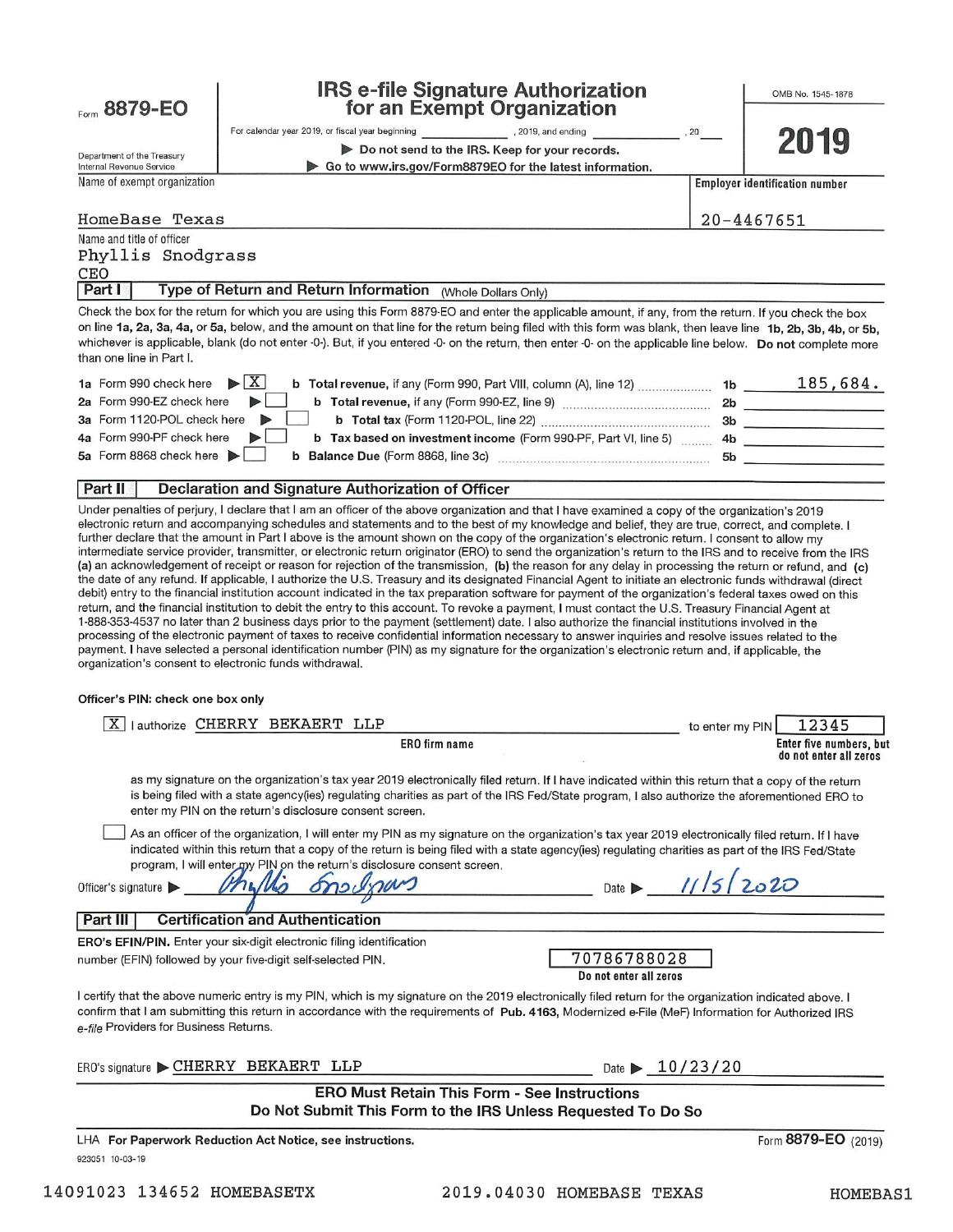CHERRY BEKAERT LLP 221 W. 6th Street, Ste 1900 Austin, TX 78701

> HomeBase Texas 500 W. Ben White Blvd. Austin, TX 78704

!787044!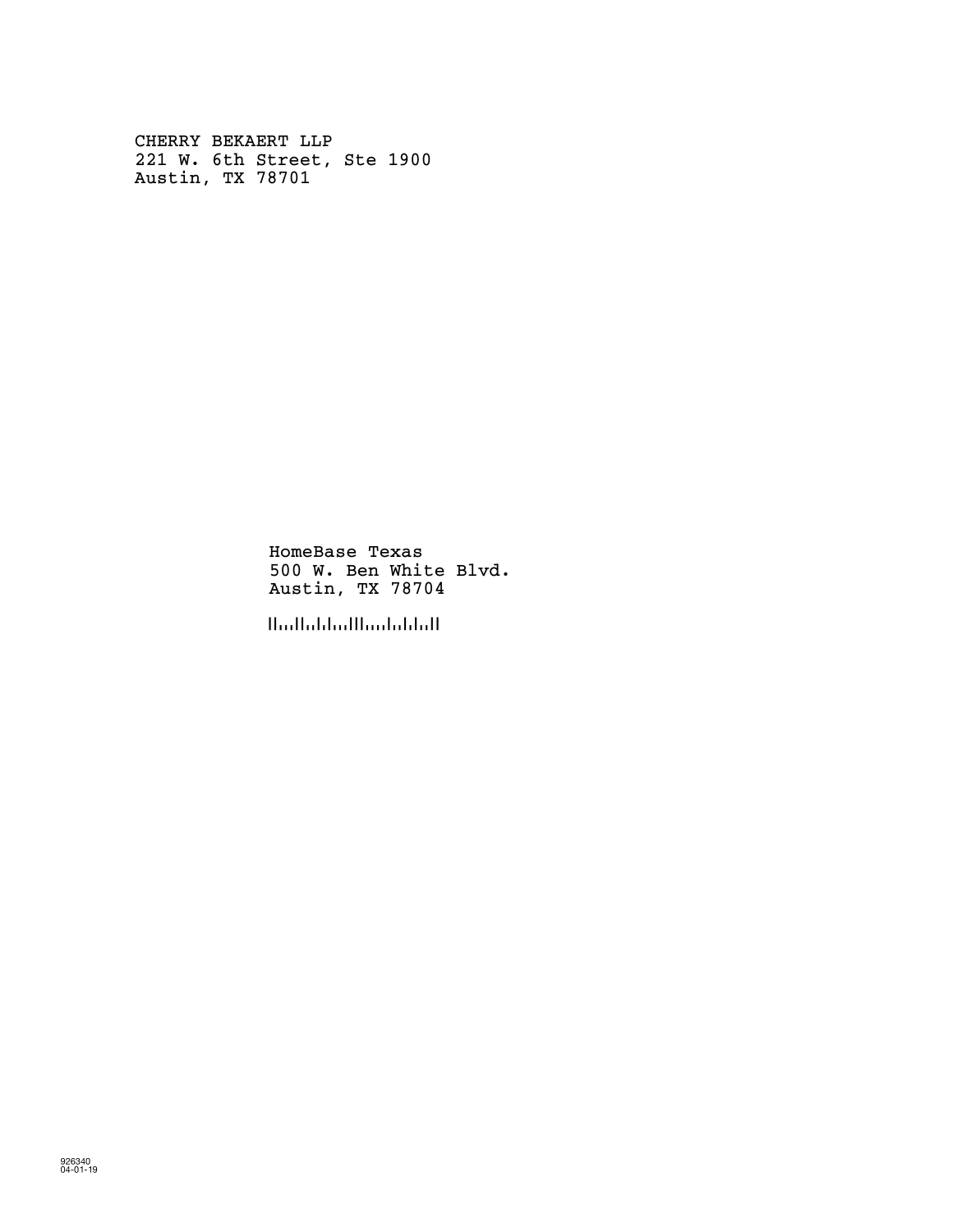Caution: Forms printed from within Adobe Acrobat products may not meet IRS or state taxing agency specifications. When using Acrobat, select the "Actual Size" in the Adobe "Print" dialog.

CLIENT'S COPY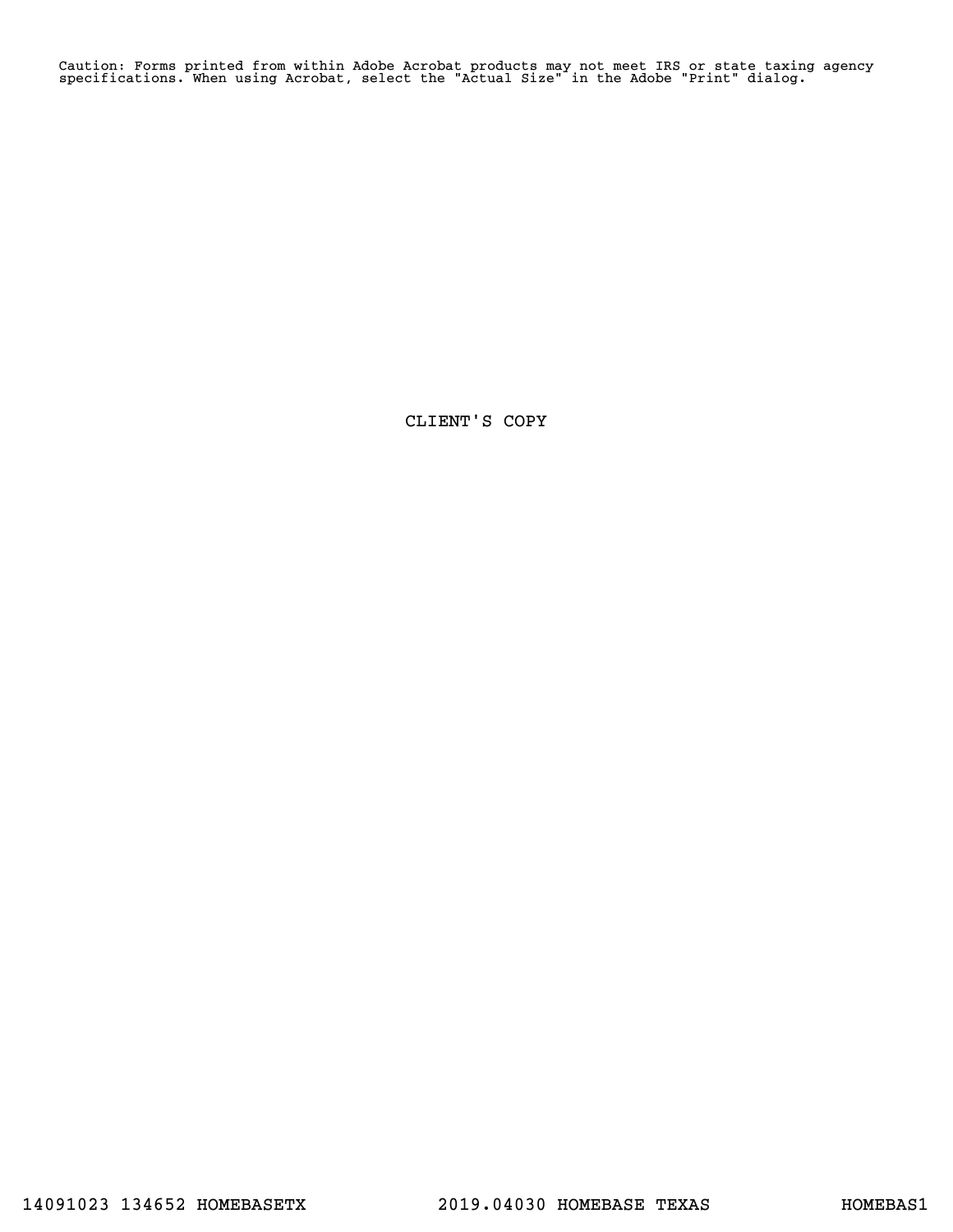

October 23, 2020

HomeBase Texas 500 W. Ben White Blvd. Austin, TX 78704

HomeBase Texas:

Enclosed is the organization's 2019 Exempt Organization return.

Specific filing instructions are as follows.

FORM 990 RETURN:

This return has been prepared for electronic filing. If you wish to have it transmitted electronically to the IRS, please sign, date, and return Form 8879-EO to our office. We will then submit the electronic return to the IRS. Do not mail a paper copy of the return to the IRS. Return Form 8879-EO to us by November 16, 2020.

A copy of the return is enclosed for your files. We suggest that you retain this copy indefinitely.

Sincerely,

Norman Trubee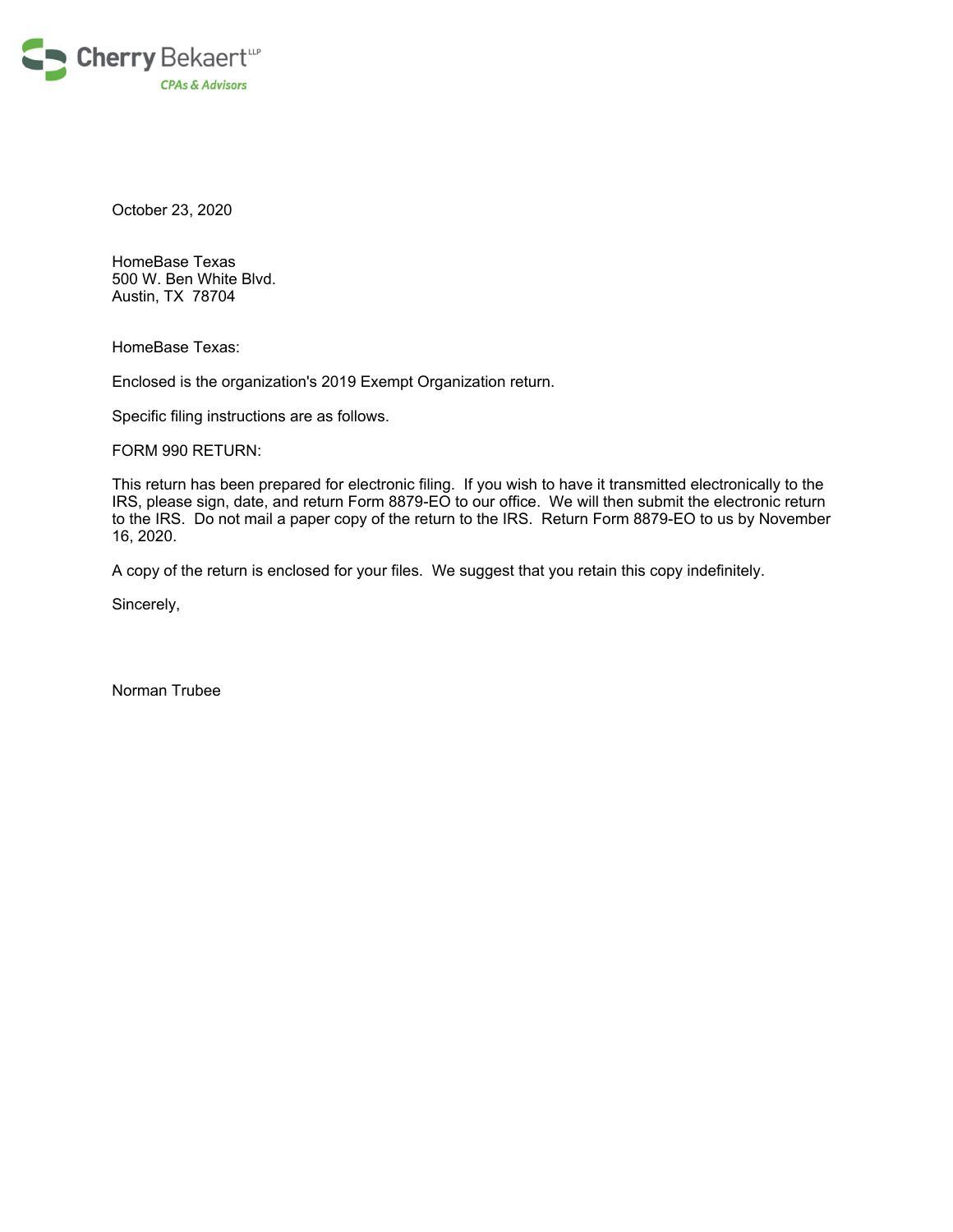# **TAX RETURN FILING INSTRUCTIONS**

FORM 990

#### **FOR THE YEAR ENDING**

December 31, 2019

### **Prepared For:**

HomeBase Texas 500 W. Ben White Blvd. Austin, TX 78704

#### **Prepared By:**

CHERRY BEKAERT LLP 221 W. 6th Street, Ste 1900 Austin, TX 78701

#### **Amount Due or Refund:**

Not applicable

#### **Make Check Payable To:**

Not applicable

### **Mail Tax Return and Check (if applicable) To:**

Not applicable

### **Return Must be Mailed On or Before:**

Not applicable

#### **Special Instructions:**

This return has been prepared for electronic filing. If you wish to have it transmitted electronically to the IRS, please sign, date, and return Form 8879-EO to our office. We will then submit the electronic return to the IRS. Do not mail a paper copy of the return to the IRS. Return Form 8879-EO to us by November 16, 2020.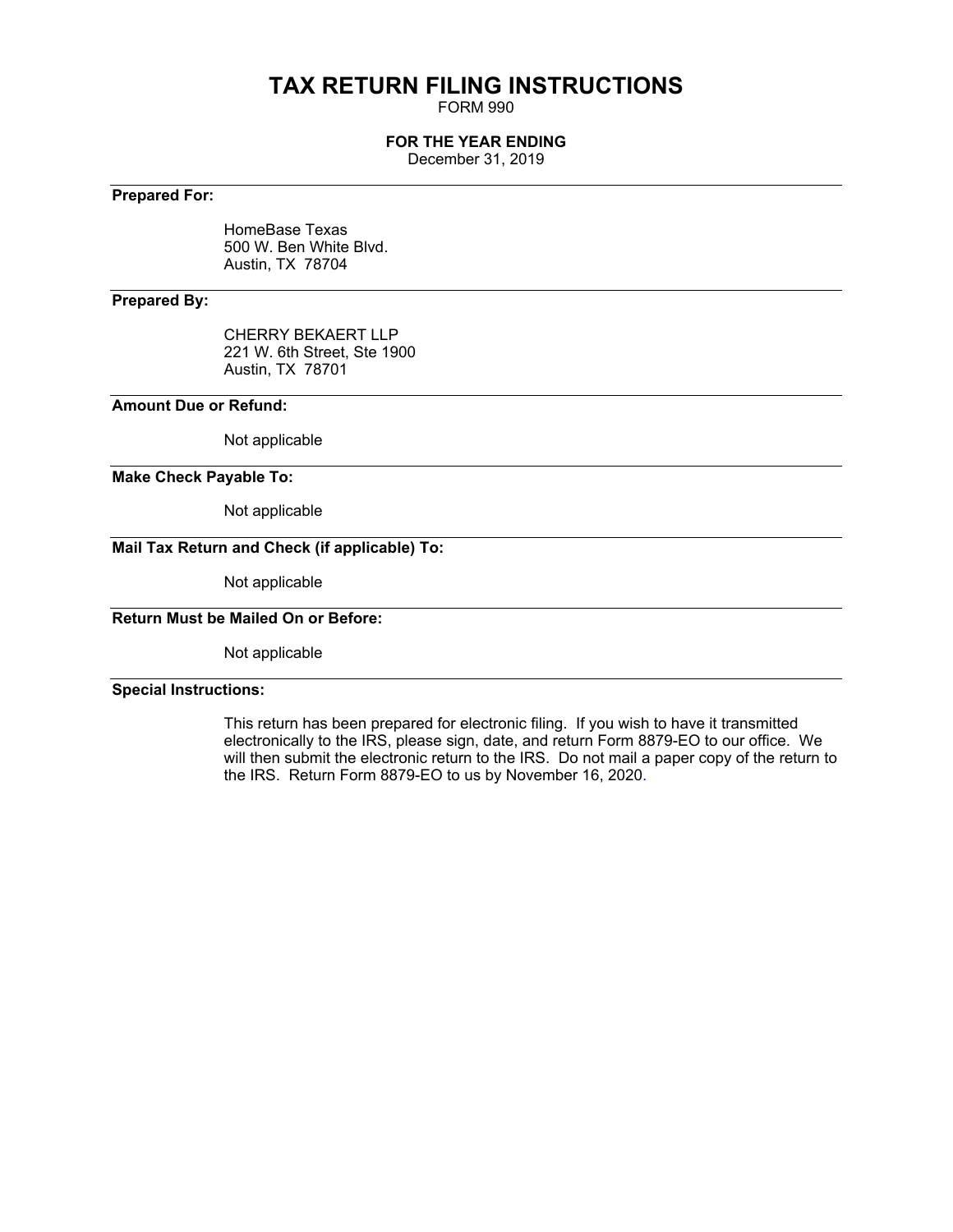| <b>a</b>                                               |
|--------------------------------------------------------|
| Form                                                   |
| (Rev. January 2020)                                    |
| Department of the Treasury<br>Internal Revenue Service |

### **Return of Organization Exempt From Income Tax** Extended to November 16, 2020

Under section 501(c), 527, or 4947(a)(1) of the Internal Revenue Code (except private foundations) **2019** 

**| Do not enter social security numbers on this form as it may be made public.**

**| Go to www.irs.gov/Form990 for instructions and the latest information. Inspection**

OMB No. 1545-0047 **Open to Public** 

|                              | A For the 2019 calendar year, or tax year beginning                                                                                         | and ending |                                                         |                                                           |
|------------------------------|---------------------------------------------------------------------------------------------------------------------------------------------|------------|---------------------------------------------------------|-----------------------------------------------------------|
| В<br>Check if<br>applicable: | C Name of organization                                                                                                                      |            | D Employer identification number                        |                                                           |
| Address<br>change            | HomeBase Texas                                                                                                                              |            |                                                         |                                                           |
| Name<br>change               | Doing business as                                                                                                                           |            | $20 - 4467651$                                          |                                                           |
| Initial<br>return            | Number and street (or P.O. box if mail is not delivered to street address)                                                                  | Room/suite | E Telephone number                                      |                                                           |
| Final<br>return/             | 500 W. Ben White Blvd.                                                                                                                      |            | $512 - 472 - 8788$                                      |                                                           |
| termin-<br>ated              | City or town, state or province, country, and ZIP or foreign postal code                                                                    |            | G Gross receipts \$                                     | 185,684.                                                  |
| Amended<br>return            | 78704<br>Austin, TX                                                                                                                         |            | $H(a)$ is this a group return                           |                                                           |
| Applica-<br>tion<br>pending  | F Name and address of principal officer: Phyllis Snodgrass                                                                                  |            |                                                         | for subordinates? $\frac{1}{2}$ Yes $\boxed{X}$ No        |
|                              | same as C above                                                                                                                             |            | $H(b)$ Are all subordinates included? $\Box$ Yes $\Box$ | ∣No                                                       |
|                              | Tax-exempt status: $\boxed{\mathbf{X}}$ 501(c)(3)<br>$\sqrt{ }$ (insert no.)<br>$501(c)$ (<br>4947(a)(1) or                                 | 527        |                                                         | If "No," attach a list. (see instructions)                |
|                              | J Website: > www.homebasetexas.org                                                                                                          |            | $H(c)$ Group exemption number $\blacktriangleright$     |                                                           |
|                              | <b>K</b> Form of organization: $\boxed{\mathbf{X}}$ Corporation<br>Trust<br>Other $\blacktriangleright$<br>Association                      |            |                                                         | L Year of formation: 2005   M State of legal domicile: TX |
| Part I                       | <b>Summary</b>                                                                                                                              |            |                                                         |                                                           |
| 1.                           | Briefly describe the organization's mission or most significant activities: To create permanent affordable                                  |            |                                                         |                                                           |
|                              | housing in Austin.                                                                                                                          |            |                                                         |                                                           |
| 2                            | Check this box $\blacktriangleright$ $\Box$ if the organization discontinued its operations or disposed of more than 25% of its net assets. |            |                                                         | 5                                                         |
| 3                            | Number of voting members of the governing body (Part VI, line 1a)                                                                           |            | 3                                                       | $\overline{5}$                                            |
| 4                            |                                                                                                                                             |            | $\overline{\mathbf{4}}$<br>5                            | $\overline{0}$                                            |
| 5                            |                                                                                                                                             |            | 6                                                       | $\overline{0}$                                            |
|                              |                                                                                                                                             |            | 0.                                                      |                                                           |
| Activities & Governance      |                                                                                                                                             | 7a         | 0.                                                      |                                                           |
|                              |                                                                                                                                             |            | 7b                                                      |                                                           |
| 8                            |                                                                                                                                             |            | <b>Prior Year</b><br>5,250.                             | <b>Current Year</b><br>15,000.                            |
| 9                            | Contributions and grants (Part VIII, line 1h)<br>Program service revenue (Part VIII, line 2g)                                               |            | 68,203.                                                 | 167,197.                                                  |
| Revenue<br>10                |                                                                                                                                             |            | 12,000.                                                 | 3,487.                                                    |
|                              | 11 Other revenue (Part VIII, column (A), lines 5, 6d, 8c, 9c, 10c, and 11e)                                                                 |            | 0.                                                      | 0.                                                        |
| 12                           | Total revenue - add lines 8 through 11 (must equal Part VIII, column (A), line 12)                                                          |            | 85,453.                                                 | 185,684.                                                  |
| 13                           | Grants and similar amounts paid (Part IX, column (A), lines 1-3)                                                                            |            | 0.                                                      | 0.                                                        |
| 14                           | Benefits paid to or for members (Part IX, column (A), line 4)                                                                               |            | 0.                                                      | $\overline{0}$ .                                          |
| 15                           | Salaries, other compensation, employee benefits (Part IX, column (A), lines 5-10)                                                           |            | $\overline{0}$ .                                        | 0.                                                        |
|                              |                                                                                                                                             |            | $0$ .                                                   | $\overline{0}$ .                                          |
| Expenses                     | <b>b</b> Total fundraising expenses (Part IX, column (D), line 25)<br>$\blacktriangleright$ and $\blacktriangleright$                       | $0 \cdot$  |                                                         |                                                           |
|                              |                                                                                                                                             |            | 652,569.                                                | 270,588.                                                  |
| 18                           | Total expenses. Add lines 13-17 (must equal Part IX, column (A), line 25) [11, 11, 11, 11, 11, 11, 11, 11, 11,                              |            | 652,569.                                                | 270,588.                                                  |
| 19                           |                                                                                                                                             |            | $-567, 116.$                                            | $-84,904.$                                                |
| ងខ្ល                         |                                                                                                                                             |            | <b>Beginning of Current Year</b>                        | <b>End of Year</b>                                        |
| $rac{305}{6}$                | <b>20</b> Total assets (Part X, line 16)                                                                                                    |            | $\overline{1}$ , 731, 731.                              | 1,577,152.                                                |
|                              | 21 Total liabilities (Part X, line 26)                                                                                                      |            | 388,455.                                                | 318,780.                                                  |
|                              |                                                                                                                                             |            |                                                         |                                                           |
| 22                           |                                                                                                                                             |            | 1,343,276.                                              | 1, 258, 372.                                              |

Under penalties of perjury, I declare that I have examined this return, including accompanying schedules and statements, and to the best of my knowledge and belief, it is true, correct, and complete. Declaration of preparer (other than officer) is based on all information of which preparer has any knowledge.

| Sign     | Signature of officer                                                                                         |                      | Date                     |                                        |  |  |  |
|----------|--------------------------------------------------------------------------------------------------------------|----------------------|--------------------------|----------------------------------------|--|--|--|
| Here     | Phyllis Snodgrass,<br>CEO                                                                                    |                      |                          |                                        |  |  |  |
|          | Type or print name and title                                                                                 |                      |                          |                                        |  |  |  |
|          | Print/Type preparer's name                                                                                   | Preparer's signature | Date                     | <b>PTIN</b><br>Check                   |  |  |  |
| Paid     | Norman Trubee                                                                                                | Norman Trubee        | $10/23/20$ self-employed | P00962119                              |  |  |  |
| Preparer | Firm's name CHERRY BEKAERT LLP                                                                               |                      |                          | Firm's EIN $\triangleright$ 56-0574444 |  |  |  |
| Use Only | Firm's address 221 W. 6th Street, Ste 1900                                                                   |                      |                          |                                        |  |  |  |
|          | Austin, TX 78701                                                                                             |                      |                          | Phone no. $512 - 479 - 6000$           |  |  |  |
|          | $X \vert Y$ es<br>No<br>May the IRS discuss this return with the preparer shown above? (see instructions)    |                      |                          |                                        |  |  |  |
|          | Form 990 (2019)<br>LHA For Paperwork Reduction Act Notice, see the separate instructions.<br>932001 01-20-20 |                      |                          |                                        |  |  |  |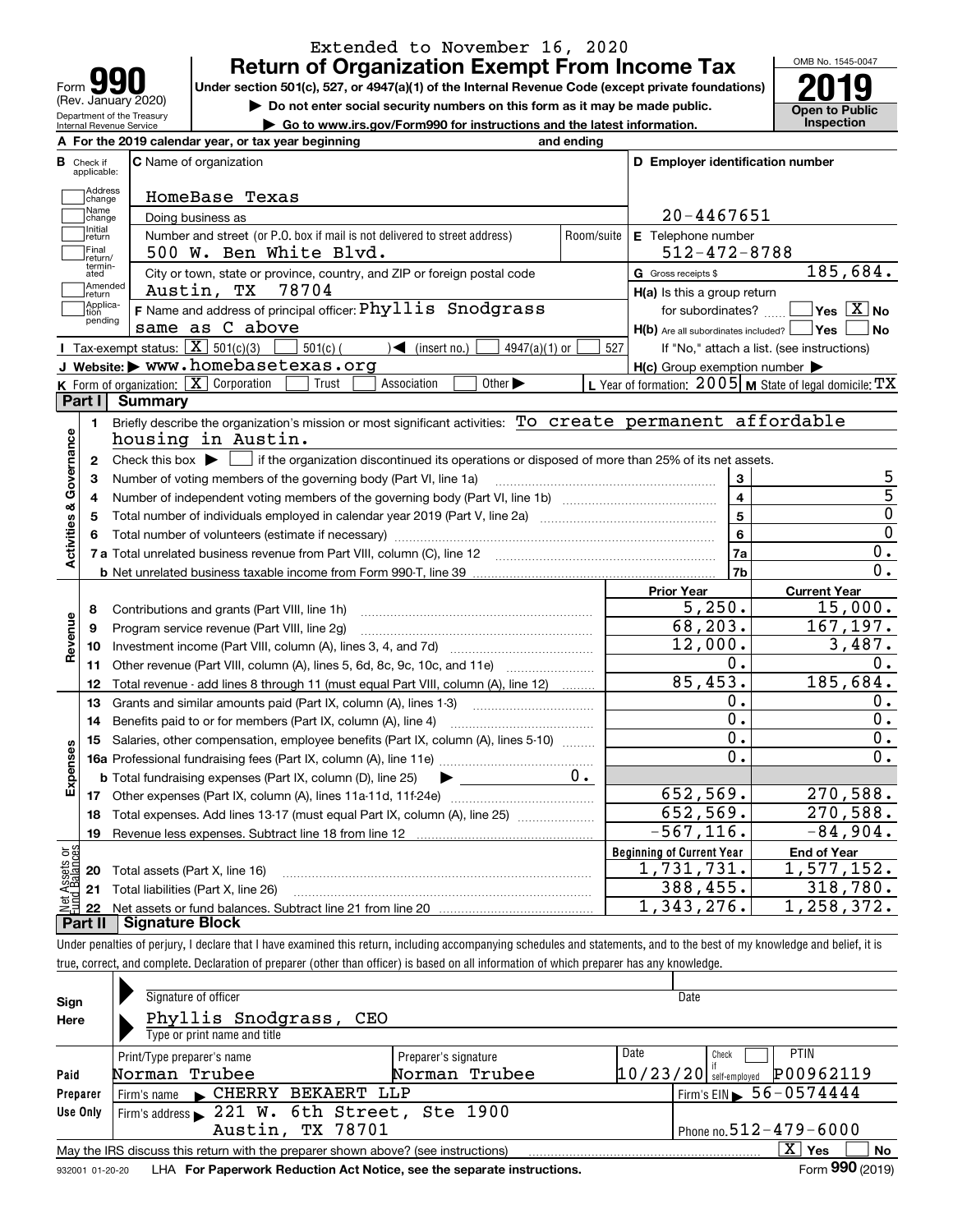|              | HomeBase Texas<br>Form 990 (2019)                                                                                                                  | $20 - 4467651$                                   |           | Page 2                                    |
|--------------|----------------------------------------------------------------------------------------------------------------------------------------------------|--------------------------------------------------|-----------|-------------------------------------------|
|              | Part III Statement of Program Service Accomplishments                                                                                              |                                                  |           |                                           |
|              |                                                                                                                                                    |                                                  |           |                                           |
| 1            | Briefly describe the organization's mission:                                                                                                       |                                                  |           |                                           |
|              | To create permanent affordable housing in Austin.                                                                                                  |                                                  |           |                                           |
|              |                                                                                                                                                    |                                                  |           |                                           |
|              |                                                                                                                                                    |                                                  |           |                                           |
|              |                                                                                                                                                    |                                                  |           |                                           |
| $\mathbf{2}$ | Did the organization undertake any significant program services during the year which were not listed on the                                       |                                                  |           |                                           |
|              | prior Form 990 or 990-EZ?                                                                                                                          |                                                  |           | $\overline{\mathsf{Yes} \ \mathbb{X}}$ No |
|              | If "Yes," describe these new services on Schedule O.                                                                                               |                                                  |           |                                           |
| 3            | Did the organization cease conducting, or make significant changes in how it conducts, any program services?                                       |                                                  |           | $\sqrt{}$ Yes $\sqrt{}$ X $\sqrt{}$ No    |
|              | If "Yes," describe these changes on Schedule O.                                                                                                    |                                                  |           |                                           |
| 4            | Describe the organization's program service accomplishments for each of its three largest program services, as measured by expenses.               |                                                  |           |                                           |
|              | Section 501(c)(3) and 501(c)(4) organizations are required to report the amount of grants and allocations to others, the total expenses, and       |                                                  |           |                                           |
|              | revenue, if any, for each program service reported.                                                                                                |                                                  |           |                                           |
| 4a l         | 270,588. including grants of \$<br>) (Revenue \$<br>$\left(\text{Code:}\begin{array}{c}\right.\end{array}\right)$ $\left(\text{Expenses $}\right)$ |                                                  | 167, 197. |                                           |
|              | HomeBase Texas provides affordable housing consulting and program                                                                                  |                                                  |           |                                           |
|              | services to assist households at or below 80% median family income for                                                                             |                                                  |           |                                           |
|              | new sales and up to 120% median family income for resales.                                                                                         |                                                  |           |                                           |
|              |                                                                                                                                                    |                                                  |           |                                           |
|              |                                                                                                                                                    |                                                  |           |                                           |
|              |                                                                                                                                                    |                                                  |           |                                           |
|              |                                                                                                                                                    |                                                  |           |                                           |
|              |                                                                                                                                                    |                                                  |           |                                           |
|              |                                                                                                                                                    |                                                  |           |                                           |
|              |                                                                                                                                                    |                                                  |           |                                           |
|              |                                                                                                                                                    |                                                  |           |                                           |
|              |                                                                                                                                                    |                                                  |           |                                           |
|              |                                                                                                                                                    |                                                  |           |                                           |
|              |                                                                                                                                                    |                                                  |           |                                           |
| 4b           | including grants of \$<br>(Expenses \$<br>) (Revenue \$<br>(Code:                                                                                  |                                                  |           |                                           |
|              |                                                                                                                                                    |                                                  |           |                                           |
|              |                                                                                                                                                    |                                                  |           |                                           |
|              |                                                                                                                                                    |                                                  |           |                                           |
|              |                                                                                                                                                    |                                                  |           |                                           |
|              |                                                                                                                                                    |                                                  |           |                                           |
|              |                                                                                                                                                    |                                                  |           |                                           |
|              |                                                                                                                                                    |                                                  |           |                                           |
|              |                                                                                                                                                    |                                                  |           |                                           |
|              |                                                                                                                                                    |                                                  |           |                                           |
|              |                                                                                                                                                    |                                                  |           |                                           |
|              |                                                                                                                                                    |                                                  |           |                                           |
|              |                                                                                                                                                    |                                                  |           |                                           |
|              |                                                                                                                                                    |                                                  |           |                                           |
| 4с           | (Code: ) (Expenses \$<br>and the contract of \$                                                                                                    | $($ Revenue \$ $\frac{1}{\sqrt{1-\frac{1}{2}}}\$ |           |                                           |
|              |                                                                                                                                                    |                                                  |           |                                           |
|              |                                                                                                                                                    |                                                  |           |                                           |
|              |                                                                                                                                                    |                                                  |           |                                           |
|              |                                                                                                                                                    |                                                  |           |                                           |
|              |                                                                                                                                                    |                                                  |           |                                           |
|              |                                                                                                                                                    |                                                  |           |                                           |
|              |                                                                                                                                                    |                                                  |           |                                           |
|              |                                                                                                                                                    |                                                  |           |                                           |
|              |                                                                                                                                                    |                                                  |           |                                           |
|              |                                                                                                                                                    |                                                  |           |                                           |
|              |                                                                                                                                                    |                                                  |           |                                           |
|              |                                                                                                                                                    |                                                  |           |                                           |
|              |                                                                                                                                                    |                                                  |           |                                           |
| 4d           | Other program services (Describe on Schedule O.)                                                                                                   |                                                  |           |                                           |
|              | (Expenses \$<br>Revenue \$                                                                                                                         |                                                  |           |                                           |
|              | including grants of \$<br>270,588.<br>Total program service expenses >                                                                             |                                                  |           |                                           |
| 4e           |                                                                                                                                                    |                                                  |           | Form 990 (2019)                           |
|              | 932002 01-20-20                                                                                                                                    |                                                  |           |                                           |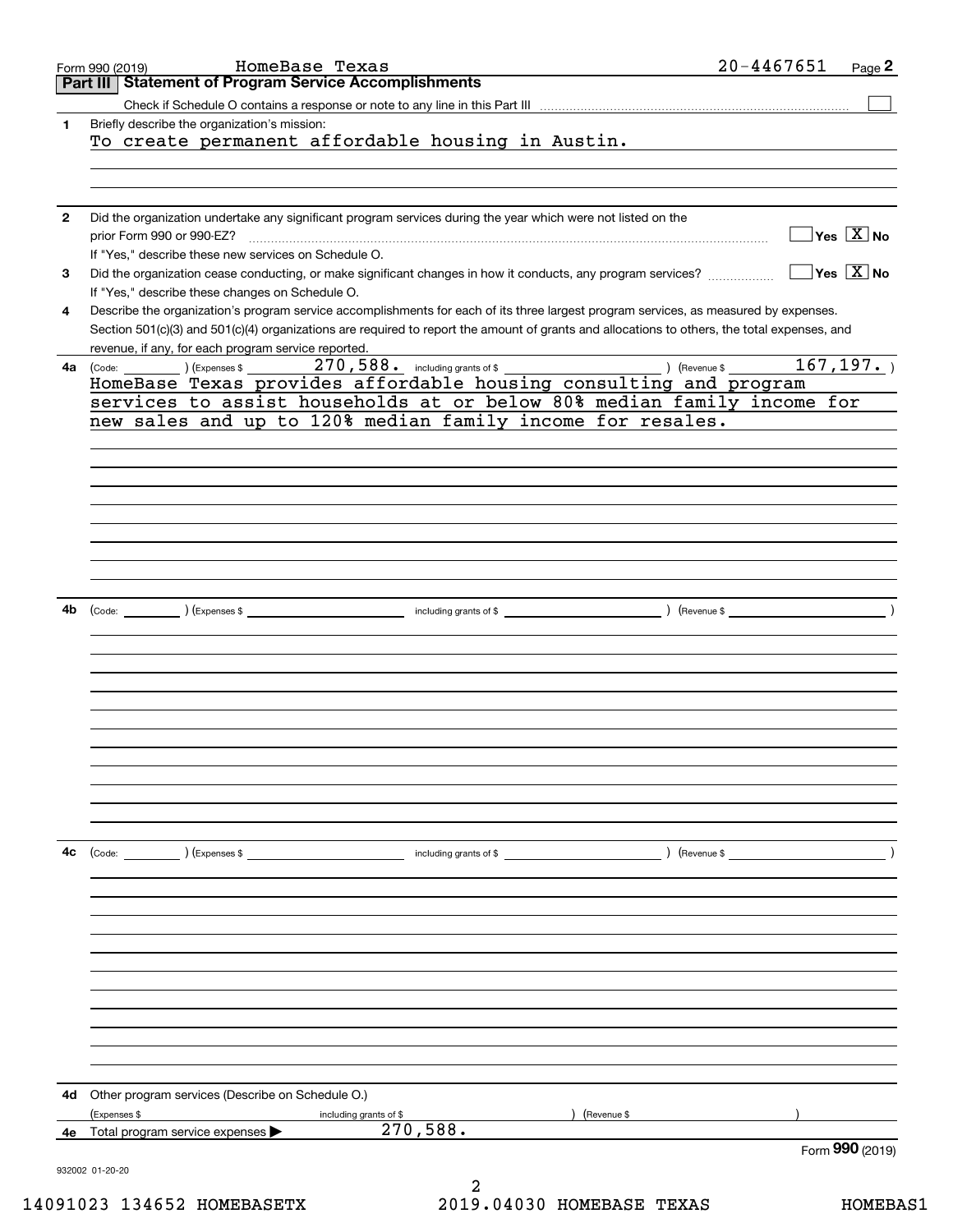|    | 20-4467651<br>HomeBase Texas<br>Form 990 (2019)                                                                                  |                |     | $Page$ <sup>3</sup> |
|----|----------------------------------------------------------------------------------------------------------------------------------|----------------|-----|---------------------|
|    | Part IV   Checklist of Required Schedules                                                                                        |                |     |                     |
|    |                                                                                                                                  |                | Yes | No                  |
| 1  | Is the organization described in section 501(c)(3) or $4947(a)(1)$ (other than a private foundation)?                            |                |     |                     |
|    |                                                                                                                                  | 1              | X   |                     |
| 2  |                                                                                                                                  | $\mathbf{2}$   |     | X                   |
| з  | Did the organization engage in direct or indirect political campaign activities on behalf of or in opposition to candidates for  |                |     |                     |
|    |                                                                                                                                  | 3              |     | X                   |
| 4  | Section 501(c)(3) organizations. Did the organization engage in lobbying activities, or have a section 501(h) election in effect |                |     |                     |
|    |                                                                                                                                  | 4              |     | X                   |
| 5  | Is the organization a section 501(c)(4), 501(c)(5), or 501(c)(6) organization that receives membership dues, assessments, or     |                |     |                     |
|    |                                                                                                                                  | 5              |     | X                   |
| 6  | Did the organization maintain any donor advised funds or any similar funds or accounts for which donors have the right to        |                |     |                     |
|    | provide advice on the distribution or investment of amounts in such funds or accounts? If "Yes," complete Schedule D, Part I     | 6              |     | х                   |
| 7  | Did the organization receive or hold a conservation easement, including easements to preserve open space,                        |                |     |                     |
|    |                                                                                                                                  | $\overline{7}$ |     | x                   |
| 8  | Did the organization maintain collections of works of art, historical treasures, or other similar assets? If "Yes," complete     |                |     |                     |
|    |                                                                                                                                  | 8              |     | $\mathbf X$         |
| 9  | Did the organization report an amount in Part X, line 21, for escrow or custodial account liability, serve as a custodian for    |                |     |                     |
|    | amounts not listed in Part X; or provide credit counseling, debt management, credit repair, or debt negotiation services?        |                |     |                     |
|    |                                                                                                                                  | 9              | х   |                     |
| 10 | Did the organization, directly or through a related organization, hold assets in donor-restricted endowments                     |                |     |                     |
|    |                                                                                                                                  | 10             |     | x                   |
| 11 | If the organization's answer to any of the following questions is "Yes," then complete Schedule D, Parts VI, VII, VIII, IX, or X |                |     |                     |
|    | as applicable.                                                                                                                   |                |     |                     |
|    | a Did the organization report an amount for land, buildings, and equipment in Part X, line 10? If "Yes," complete Schedule D,    |                |     |                     |
|    |                                                                                                                                  | 11a            |     | x                   |
|    | b Did the organization report an amount for investments - other securities in Part X, line 12, that is 5% or more of its total   |                |     |                     |
|    |                                                                                                                                  | 11b            |     | х                   |
|    | c Did the organization report an amount for investments - program related in Part X, line 13, that is 5% or more of its total    |                |     |                     |
|    |                                                                                                                                  | 11c            |     | X                   |
|    | d Did the organization report an amount for other assets in Part X, line 15, that is 5% or more of its total assets reported in  |                |     |                     |
|    |                                                                                                                                  | 11d            | х   |                     |
|    |                                                                                                                                  | 11e            |     | X                   |
|    | f Did the organization's separate or consolidated financial statements for the tax year include a footnote that addresses        |                |     |                     |

**12a** Did the organization obtain separate, independent audited financial statements for the tax year? If "Yes," complete **b** Was the organization included in consolidated, independent audited financial statements for the tax year? the organization's liability for uncertain tax positions under FIN 48 (ASC 740)? If "Yes," complete Schedule D, Part X ............ *Schedule D, Parts XI and XII* ~~~~~~~~~~~~~~~~~~~~~~~~~~~~~~~~~~~~~~~~~~~~~~~~

| If "Yes," and if the organization answered "No" to line 12a, then completing Schedule D, Parts XI and XII is optional<br>.       |
|----------------------------------------------------------------------------------------------------------------------------------|
|                                                                                                                                  |
| 14a Did the organization maintain an office, employees, or agents outside of the United States?                                  |
| <b>b</b> Did the organization have aggregate revenues or expenses of more than \$10,000 from grantmaking, fundraising, business, |
| investment, and program service activities outside the United States, or aggregate foreign investments valued at \$100,000       |

| 15. | Did the organization report on Part IX, column (A), line 3, more than \$5,000 of grants or other assistance to or for any                                                                                                       |
|-----|---------------------------------------------------------------------------------------------------------------------------------------------------------------------------------------------------------------------------------|
|     |                                                                                                                                                                                                                                 |
| 16  | Did the organization report on Part IX, column (A), line 3, more than \$5,000 of aggregate grants or other assistance to                                                                                                        |
|     | $\sim$ . The second contract of the second contract of the contract of the second contract of the contract of the contract of the contract of the contract of the contract of the contract of the contract of the contract of t |

| or for foreign individuals? If "Yes." complete Schedule F. Parts III and IV                                                    |
|--------------------------------------------------------------------------------------------------------------------------------|
| 17 Did the organization report a total of more than \$15,000 of expenses for professional fundraising services on Part IX,     |
|                                                                                                                                |
| 18 Did the organization report more than \$15,000 total of fundraising event gross income and contributions on Part VIII lines |

**1819***If "Yes," complete Schedule G, Part II* 1c and 8a? ~~~~~~~~~~~~~~~~~~~~~~~~~~~~~~~~~~~~~ Did the organization report more than \$15,000 of gross income from gaming activities on Part VIII, line 9a? If "Yes," total of fundraising event gross income and contributions on Part VIII, lines

3

932003 01-20-20

**11f**

**12a**

X

X X

X

X

X

X

X

X

X

X

**12b1314a** X

X

**14b**

**15**

**16**

**17**

**18**

**1920a20b**

**21**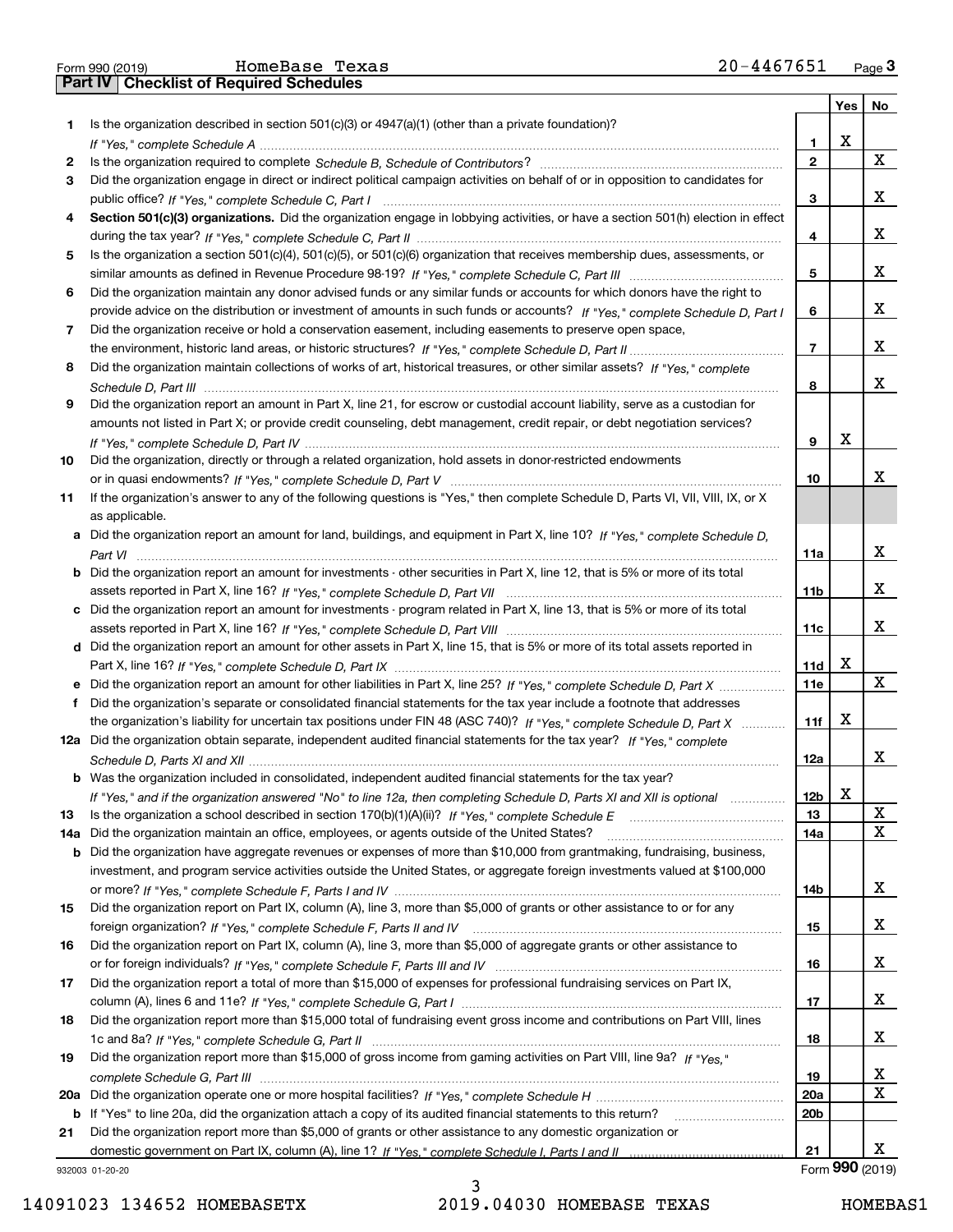|  | Form 990 (2019) |  |
|--|-----------------|--|
|  |                 |  |

*(continued)*

|               |                                                                                                                                                                                                   |                 | Yes | <b>No</b>               |
|---------------|---------------------------------------------------------------------------------------------------------------------------------------------------------------------------------------------------|-----------------|-----|-------------------------|
| 22            | Did the organization report more than \$5,000 of grants or other assistance to or for domestic individuals on                                                                                     |                 |     |                         |
|               |                                                                                                                                                                                                   | 22              |     | x                       |
| 23            | Did the organization answer "Yes" to Part VII, Section A, line 3, 4, or 5 about compensation of the organization's current                                                                        |                 |     |                         |
|               | and former officers, directors, trustees, key employees, and highest compensated employees? If "Yes," complete                                                                                    |                 |     |                         |
|               |                                                                                                                                                                                                   | 23              | x   |                         |
|               | 24a Did the organization have a tax-exempt bond issue with an outstanding principal amount of more than \$100,000 as of the                                                                       |                 |     |                         |
|               | last day of the year, that was issued after December 31, 2002? If "Yes," answer lines 24b through 24d and complete                                                                                | 24a             |     | x                       |
|               | b Did the organization invest any proceeds of tax-exempt bonds beyond a temporary period exception?                                                                                               | 24b             |     |                         |
|               | c Did the organization maintain an escrow account other than a refunding escrow at any time during the year to defease                                                                            |                 |     |                         |
|               |                                                                                                                                                                                                   | 24c             |     |                         |
|               | d Did the organization act as an "on behalf of" issuer for bonds outstanding at any time during the year?                                                                                         | 24d             |     |                         |
|               | 25a Section 501(c)(3), 501(c)(4), and 501(c)(29) organizations. Did the organization engage in an excess benefit                                                                                  |                 |     |                         |
|               |                                                                                                                                                                                                   | 25a             |     | x                       |
|               | b Is the organization aware that it engaged in an excess benefit transaction with a disqualified person in a prior year, and                                                                      |                 |     |                         |
|               | that the transaction has not been reported on any of the organization's prior Forms 990 or 990-EZ? If "Yes," complete                                                                             |                 |     |                         |
|               | Schedule L, Part I                                                                                                                                                                                | 25b             |     | x                       |
| 26            | Did the organization report any amount on Part X, line 5 or 22, for receivables from or payables to any current                                                                                   |                 |     |                         |
|               | or former officer, director, trustee, key employee, creator or founder, substantial contributor, or 35%                                                                                           |                 |     |                         |
|               |                                                                                                                                                                                                   | 26              |     | x                       |
| 27            | Did the organization provide a grant or other assistance to any current or former officer, director, trustee, key employee,                                                                       |                 |     |                         |
|               | creator or founder, substantial contributor or employee thereof, a grant selection committee member, or to a 35% controlled                                                                       |                 |     | х                       |
|               | entity (including an employee thereof) or family member of any of these persons? If "Yes," complete Schedule L, Part III                                                                          | 27              |     |                         |
| 28            | Was the organization a party to a business transaction with one of the following parties (see Schedule L, Part IV<br>instructions, for applicable filing thresholds, conditions, and exceptions): |                 |     |                         |
|               | a A current or former officer, director, trustee, key employee, creator or founder, or substantial contributor? If                                                                                |                 |     |                         |
|               |                                                                                                                                                                                                   | <b>28a</b>      |     | x                       |
|               |                                                                                                                                                                                                   | 28 <sub>b</sub> |     | $\mathbf X$             |
|               | c A 35% controlled entity of one or more individuals and/or organizations described in lines 28a or 28b? If                                                                                       |                 |     |                         |
|               |                                                                                                                                                                                                   | 28c             |     | x                       |
| 29            |                                                                                                                                                                                                   | 29              |     | $\overline{\mathbf{x}}$ |
| 30            | Did the organization receive contributions of art, historical treasures, or other similar assets, or qualified conservation                                                                       |                 |     |                         |
|               |                                                                                                                                                                                                   | 30              |     | x                       |
| 31            | Did the organization liquidate, terminate, or dissolve and cease operations? If "Yes," complete Schedule N, Part I                                                                                | 31              |     | $\mathbf X$             |
| 32            | Did the organization sell, exchange, dispose of, or transfer more than 25% of its net assets? If "Yes," complete                                                                                  |                 |     |                         |
|               |                                                                                                                                                                                                   | 32              |     | х                       |
| 33            | Did the organization own 100% of an entity disregarded as separate from the organization under Regulations                                                                                        |                 |     | X                       |
| 34            | Was the organization related to any tax-exempt or taxable entity? If "Yes," complete Schedule R, Part II, III, or IV, and                                                                         | 33              |     |                         |
|               |                                                                                                                                                                                                   | 34              | X   |                         |
|               | 35a Did the organization have a controlled entity within the meaning of section 512(b)(13)?                                                                                                       | <b>35a</b>      |     | X                       |
|               | b If "Yes" to line 35a, did the organization receive any payment from or engage in any transaction with a controlled entity                                                                       |                 |     |                         |
|               |                                                                                                                                                                                                   | 35b             |     |                         |
| 36            | Section 501(c)(3) organizations. Did the organization make any transfers to an exempt non-charitable related organization?                                                                        |                 |     |                         |
|               |                                                                                                                                                                                                   | 36              |     | x                       |
| 37            | Did the organization conduct more than 5% of its activities through an entity that is not a related organization                                                                                  |                 |     |                         |
|               | and that is treated as a partnership for federal income tax purposes? If "Yes," complete Schedule R, Part VI                                                                                      | 37              |     | x                       |
| 38            | Did the organization complete Schedule O and provide explanations in Schedule O for Part VI, lines 11b and 19?                                                                                    |                 |     |                         |
| <b>Part V</b> | Note: All Form 990 filers are required to complete Schedule O<br><b>Statements Regarding Other IRS Filings and Tax Compliance</b>                                                                 | 38              | х   |                         |
|               | Check if Schedule O contains a response or note to any line in this Part V                                                                                                                        |                 |     |                         |
|               |                                                                                                                                                                                                   |                 | Yes | No                      |
|               | <b>1a</b> Enter the number reported in Box 3 of Form 1096. Enter -0- if not applicable <i>mummumumum</i><br>1a                                                                                    |                 |     |                         |
|               | 0<br>1b                                                                                                                                                                                           |                 |     |                         |
|               | Did the organization comply with backup withholding rules for reportable payments to vendors and reportable gaming                                                                                |                 |     |                         |
|               | (gambling) winnings to prize winners?                                                                                                                                                             | 1c              |     |                         |
|               | 932004 01-20-20                                                                                                                                                                                   |                 |     | Form 990 (2019)         |
|               | 4                                                                                                                                                                                                 |                 |     |                         |

 <sup>14091023 134652</sup> HOMEBASETX 2019.04030 HOMEBASE TEXAS HOMEBAS1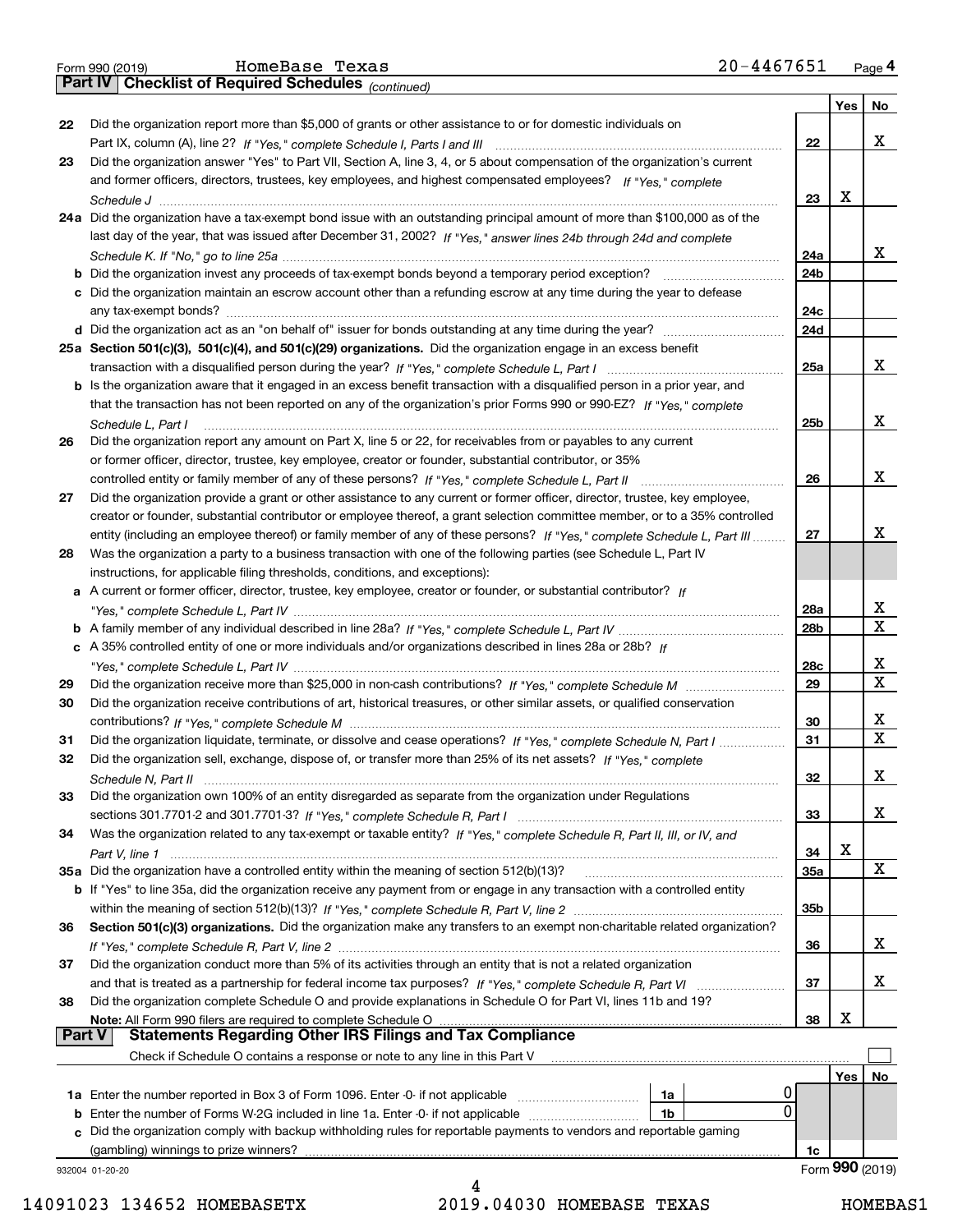|               | $20 - 4467651$<br>HomeBase Texas<br>Form 990 (2019)                                                                                                                                            |                |            | Page $5$ |
|---------------|------------------------------------------------------------------------------------------------------------------------------------------------------------------------------------------------|----------------|------------|----------|
| <b>Part V</b> | Statements Regarding Other IRS Filings and Tax Compliance (continued)                                                                                                                          |                |            |          |
|               |                                                                                                                                                                                                |                | Yes        | No       |
|               | 2a Enter the number of employees reported on Form W-3, Transmittal of Wage and Tax Statements,<br>0<br>filed for the calendar year ending with or within the year covered by this return<br>2a |                |            |          |
|               | <b>b</b> If at least one is reported on line 2a, did the organization file all required federal employment tax returns?                                                                        | 2 <sub>b</sub> |            |          |
|               | Note: If the sum of lines 1a and 2a is greater than 250, you may be required to $e$ -file (see instructions) <i>marrouum</i> manu-                                                             |                |            |          |
|               | 3a Did the organization have unrelated business gross income of \$1,000 or more during the year?                                                                                               | 3a             |            | х        |
|               | <b>b</b> If "Yes," has it filed a Form 990-T for this year? If "No" to line 3b, provide an explanation on Schedule O                                                                           | 3 <sub>b</sub> |            |          |
|               | 4a At any time during the calendar year, did the organization have an interest in, or a signature or other authority over, a                                                                   |                |            |          |
|               |                                                                                                                                                                                                | 4a             |            | x        |
|               | <b>b</b> If "Yes," enter the name of the foreign country $\blacktriangleright$                                                                                                                 |                |            |          |
|               | See instructions for filing requirements for FinCEN Form 114, Report of Foreign Bank and Financial Accounts (FBAR).                                                                            |                |            |          |
|               | 5a Was the organization a party to a prohibited tax shelter transaction at any time during the tax year?                                                                                       | 5a             |            | х        |
| b             |                                                                                                                                                                                                | 5 <sub>b</sub> |            | х        |
| c             |                                                                                                                                                                                                | 5 <sub>c</sub> |            |          |
| 6а            | Does the organization have annual gross receipts that are normally greater than \$100,000, and did the organization solicit                                                                    |                |            |          |
|               | any contributions that were not tax deductible as charitable contributions?                                                                                                                    | 6a             |            | x        |
|               | <b>b</b> If "Yes," did the organization include with every solicitation an express statement that such contributions or gifts                                                                  |                |            |          |
|               | were not tax deductible?                                                                                                                                                                       | 6b             |            |          |
| 7             | Organizations that may receive deductible contributions under section 170(c).                                                                                                                  |                |            |          |
| а             | Did the organization receive a payment in excess of \$75 made partly as a contribution and partly for goods and services provided to the payor?                                                | 7a             |            | х        |
| b             | If "Yes," did the organization notify the donor of the value of the goods or services provided?                                                                                                | 7b             |            |          |
|               | c Did the organization sell, exchange, or otherwise dispose of tangible personal property for which it was required                                                                            |                |            |          |
|               | to file Form 8282?                                                                                                                                                                             | 7c             |            | x        |
|               | 7d<br><b>d</b> If "Yes," indicate the number of Forms 8282 filed during the year                                                                                                               |                |            |          |
| е             | Did the organization receive any funds, directly or indirectly, to pay premiums on a personal benefit contract?                                                                                | 7e             |            | х        |
| f             | Did the organization, during the year, pay premiums, directly or indirectly, on a personal benefit contract?                                                                                   | 7f             |            | х        |
| g             | If the organization received a contribution of qualified intellectual property, did the organization file Form 8899 as required?                                                               | 7g             | N/R        |          |
| h             | If the organization received a contribution of cars, boats, airplanes, or other vehicles, did the organization file a Form 1098-C?                                                             | 7h             | N/R        |          |
| 8             | Sponsoring organizations maintaining donor advised funds. Did a donor advised fund maintained by the                                                                                           |                |            |          |
|               | N/A<br>sponsoring organization have excess business holdings at any time during the year?                                                                                                      | 8              |            |          |
| 9             | Sponsoring organizations maintaining donor advised funds.                                                                                                                                      |                |            |          |
| а             | N/A<br>Did the sponsoring organization make any taxable distributions under section 4966?                                                                                                      | 9а             |            |          |
| b             | N/A<br>Did the sponsoring organization make a distribution to a donor, donor advisor, or related person?                                                                                       | 9b             |            |          |
| 10            | Section 501(c)(7) organizations. Enter:                                                                                                                                                        |                |            |          |
|               | N/A<br>10a<br>a Initiation fees and capital contributions included on Part VIII, line 12 [11, 11, 11, 11]                                                                                      |                |            |          |
|               | b Gross receipts, included on Form 990, Part VIII, line 12, for public use of club facilities<br>10b                                                                                           |                |            |          |
| 11            | Section 501(c)(12) organizations. Enter:                                                                                                                                                       |                |            |          |
| а             | N/A<br>11a                                                                                                                                                                                     |                |            |          |
| b             | Gross income from other sources (Do not net amounts due or paid to other sources against                                                                                                       |                |            |          |
|               | amounts due or received from them.)<br>11b                                                                                                                                                     |                |            |          |
|               | 12a Section 4947(a)(1) non-exempt charitable trusts. Is the organization filing Form 990 in lieu of Form 1041?                                                                                 | 12a            |            |          |
|               | <b>b</b> If "Yes," enter the amount of tax-exempt interest received or accrued during the year $\ldots \mathbf{N}/\mathbf{A}$<br>12b                                                           |                |            |          |
| 13            | Section 501(c)(29) qualified nonprofit health insurance issuers.<br>N/A                                                                                                                        |                |            |          |
| a             | Note: See the instructions for additional information the organization must report on Schedule O.                                                                                              | 13а            |            |          |
|               | <b>b</b> Enter the amount of reserves the organization is required to maintain by the states in which the                                                                                      |                |            |          |
|               | 13 <sub>b</sub>                                                                                                                                                                                |                |            |          |
|               | 13с                                                                                                                                                                                            |                |            |          |
| 14a           | Did the organization receive any payments for indoor tanning services during the tax year?                                                                                                     | 14a            |            | x        |
|               |                                                                                                                                                                                                | 14b            |            |          |
| 15            | Is the organization subject to the section 4960 tax on payment(s) of more than \$1,000,000 in remuneration or                                                                                  |                |            |          |
|               |                                                                                                                                                                                                | 15             |            | x        |
|               | If "Yes," see instructions and file Form 4720, Schedule N.                                                                                                                                     |                |            |          |
| 16            | Is the organization an educational institution subject to the section 4968 excise tax on net investment income?<br>.                                                                           | 16             |            | х        |
|               | If "Yes," complete Form 4720, Schedule O.                                                                                                                                                      |                |            |          |
|               |                                                                                                                                                                                                |                | <u>nnn</u> |          |

|  |  | Form 990 (2019) |
|--|--|-----------------|
|--|--|-----------------|

932005 01-20-20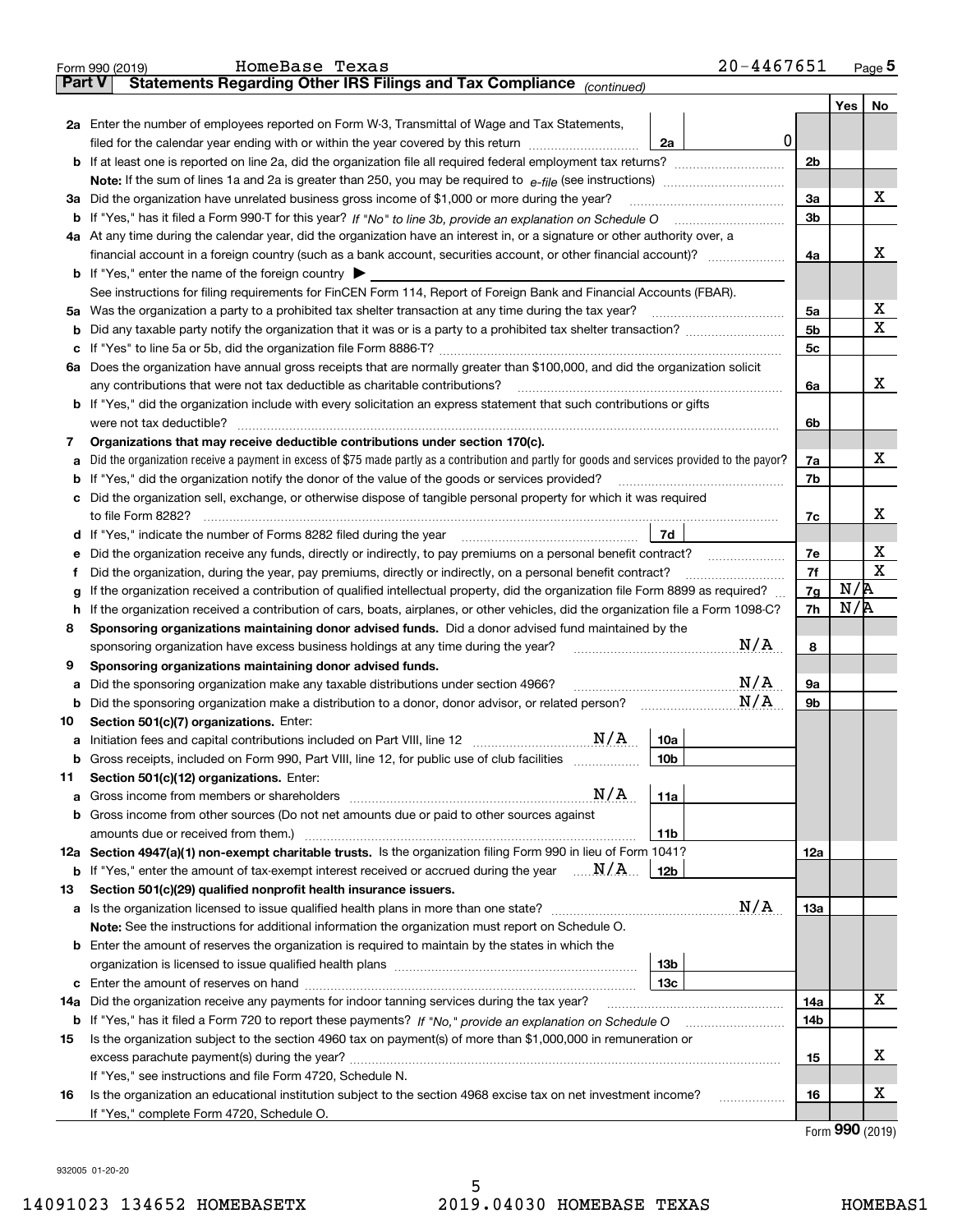|    | Governance, Management, and Disclosure For each "Yes" response to lines 2 through 7b below, and for a "No" response<br>to line 8a, 8b, or 10b below, describe the circumstances, processes, or changes on Schedule O. See instructions. |                 |                 |                         |
|----|-----------------------------------------------------------------------------------------------------------------------------------------------------------------------------------------------------------------------------------------|-----------------|-----------------|-------------------------|
|    |                                                                                                                                                                                                                                         |                 |                 | $\overline{\mathbf{x}}$ |
|    | <b>Section A. Governing Body and Management</b>                                                                                                                                                                                         |                 |                 |                         |
|    |                                                                                                                                                                                                                                         |                 | Yes             | No                      |
|    | <b>1a</b> Enter the number of voting members of the governing body at the end of the tax year <i>manumum</i><br>1a                                                                                                                      | 5               |                 |                         |
|    | If there are material differences in voting rights among members of the governing body, or if the governing                                                                                                                             |                 |                 |                         |
|    | body delegated broad authority to an executive committee or similar committee, explain on Schedule O.                                                                                                                                   |                 |                 |                         |
| b  | Enter the number of voting members included on line 1a, above, who are independent <i>manumum</i><br>1b                                                                                                                                 | 5               |                 |                         |
| 2  | Did any officer, director, trustee, or key employee have a family relationship or a business relationship with any other                                                                                                                |                 |                 |                         |
|    | officer, director, trustee, or key employee?                                                                                                                                                                                            | $\mathbf{2}$    |                 | x                       |
| З  | Did the organization delegate control over management duties customarily performed by or under the direct supervision                                                                                                                   |                 |                 |                         |
|    |                                                                                                                                                                                                                                         | 3               |                 | $\overline{\mathbf{x}}$ |
| 4  | Did the organization make any significant changes to its governing documents since the prior Form 990 was filed?                                                                                                                        | 4               |                 | $\overline{\mathbf{x}}$ |
| 5  | Did the organization become aware during the year of a significant diversion of the organization's assets?                                                                                                                              | 5               |                 | $\overline{\textbf{X}}$ |
| 6  | Did the organization have members or stockholders?                                                                                                                                                                                      | 6               |                 | $\mathbf{x}$            |
| 7a | Did the organization have members, stockholders, or other persons who had the power to elect or appoint one or                                                                                                                          |                 |                 |                         |
|    |                                                                                                                                                                                                                                         | 7a              |                 | x                       |
|    | b Are any governance decisions of the organization reserved to (or subject to approval by) members, stockholders, or                                                                                                                    |                 |                 |                         |
|    | persons other than the governing body?                                                                                                                                                                                                  | 7b              |                 | х                       |
| 8  | Did the organization contemporaneously document the meetings held or written actions undertaken during the year by the following:                                                                                                       |                 |                 |                         |
| а  |                                                                                                                                                                                                                                         | 8a              | х               |                         |
| b  |                                                                                                                                                                                                                                         | 8b              | X               |                         |
| 9  | Is there any officer, director, trustee, or key employee listed in Part VII, Section A, who cannot be reached at the                                                                                                                    |                 |                 |                         |
|    |                                                                                                                                                                                                                                         | 9               |                 | x                       |
|    | Section B. Policies (This Section B requests information about policies not required by the Internal Revenue Code.)                                                                                                                     |                 |                 |                         |
|    |                                                                                                                                                                                                                                         |                 | Yes             | No                      |
|    |                                                                                                                                                                                                                                         | 10a             |                 | X                       |
|    | b If "Yes," did the organization have written policies and procedures governing the activities of such chapters, affiliates,                                                                                                            |                 |                 |                         |
|    | and branches to ensure their operations are consistent with the organization's exempt purposes?                                                                                                                                         | 10 <sub>b</sub> |                 |                         |
|    | 11a Has the organization provided a complete copy of this Form 990 to all members of its governing body before filing the form?                                                                                                         | 11a             | X               |                         |
|    | <b>b</b> Describe in Schedule O the process, if any, used by the organization to review this Form 990.                                                                                                                                  |                 |                 |                         |
|    |                                                                                                                                                                                                                                         | 12a             | x               |                         |
|    |                                                                                                                                                                                                                                         | 12 <sub>b</sub> | х               |                         |
|    | c Did the organization regularly and consistently monitor and enforce compliance with the policy? If "Yes," describe                                                                                                                    |                 |                 |                         |
|    |                                                                                                                                                                                                                                         | 12c             | х               |                         |
| 13 | in Schedule O how this was done manufactured and contain an according of the state of the state of the state o<br>Did the organization have a written whistleblower policy?                                                             | 13              | x               |                         |
| 14 |                                                                                                                                                                                                                                         | 14              | х               |                         |
|    | Did the process for determining compensation of the following persons include a review and approval by independent                                                                                                                      |                 |                 |                         |
| 15 |                                                                                                                                                                                                                                         |                 |                 |                         |
|    | persons, comparability data, and contemporaneous substantiation of the deliberation and decision?                                                                                                                                       |                 | x               |                         |
| а  | The organization's CEO, Executive Director, or top management official manufactured content content of the organization's CEO, Executive Director, or top management official                                                           | 15a             | х               |                         |
|    |                                                                                                                                                                                                                                         | 15b             |                 |                         |
|    | If "Yes" to line 15a or 15b, describe the process in Schedule O (see instructions).                                                                                                                                                     |                 |                 |                         |
|    | 16a Did the organization invest in, contribute assets to, or participate in a joint venture or similar arrangement with a                                                                                                               |                 |                 |                         |
|    | taxable entity during the year?                                                                                                                                                                                                         | 16a             |                 | x                       |
|    | <b>b</b> If "Yes," did the organization follow a written policy or procedure requiring the organization to evaluate its participation                                                                                                   |                 |                 |                         |
|    | in joint venture arrangements under applicable federal tax law, and take steps to safeguard the organization's                                                                                                                          |                 |                 |                         |
|    |                                                                                                                                                                                                                                         | 16b             |                 |                         |
|    | <b>Section C. Disclosure</b>                                                                                                                                                                                                            |                 |                 |                         |
| 17 | None<br>List the states with which a copy of this Form 990 is required to be filed $\blacktriangleright$                                                                                                                                |                 |                 |                         |
| 18 | Section 6104 requires an organization to make its Forms 1023 (1024 or 1024-A, if applicable), 990, and 990-T (Section 501(c)(3)s only) available                                                                                        |                 |                 |                         |
|    | for public inspection. Indicate how you made these available. Check all that apply.                                                                                                                                                     |                 |                 |                         |
|    | $\vert$ X $\vert$ Own website<br>$\vert X \vert$ Another's website<br>$X$ Upon request<br>Other (explain on Schedule O)                                                                                                                 |                 |                 |                         |
|    | Describe on Schedule O whether (and if so, how) the organization made its governing documents, conflict of interest policy, and financial                                                                                               |                 |                 |                         |
| 19 | statements available to the public during the tax year.                                                                                                                                                                                 |                 |                 |                         |
|    | State the name, address, and telephone number of the person who possesses the organization's books and records                                                                                                                          |                 |                 |                         |
| 20 |                                                                                                                                                                                                                                         |                 |                 |                         |
|    | Lori Steiner - 512-472-8788                                                                                                                                                                                                             |                 |                 |                         |
|    | 78704<br>500 W. Ben White Blvd., Austin, TX                                                                                                                                                                                             |                 | Form 990 (2019) |                         |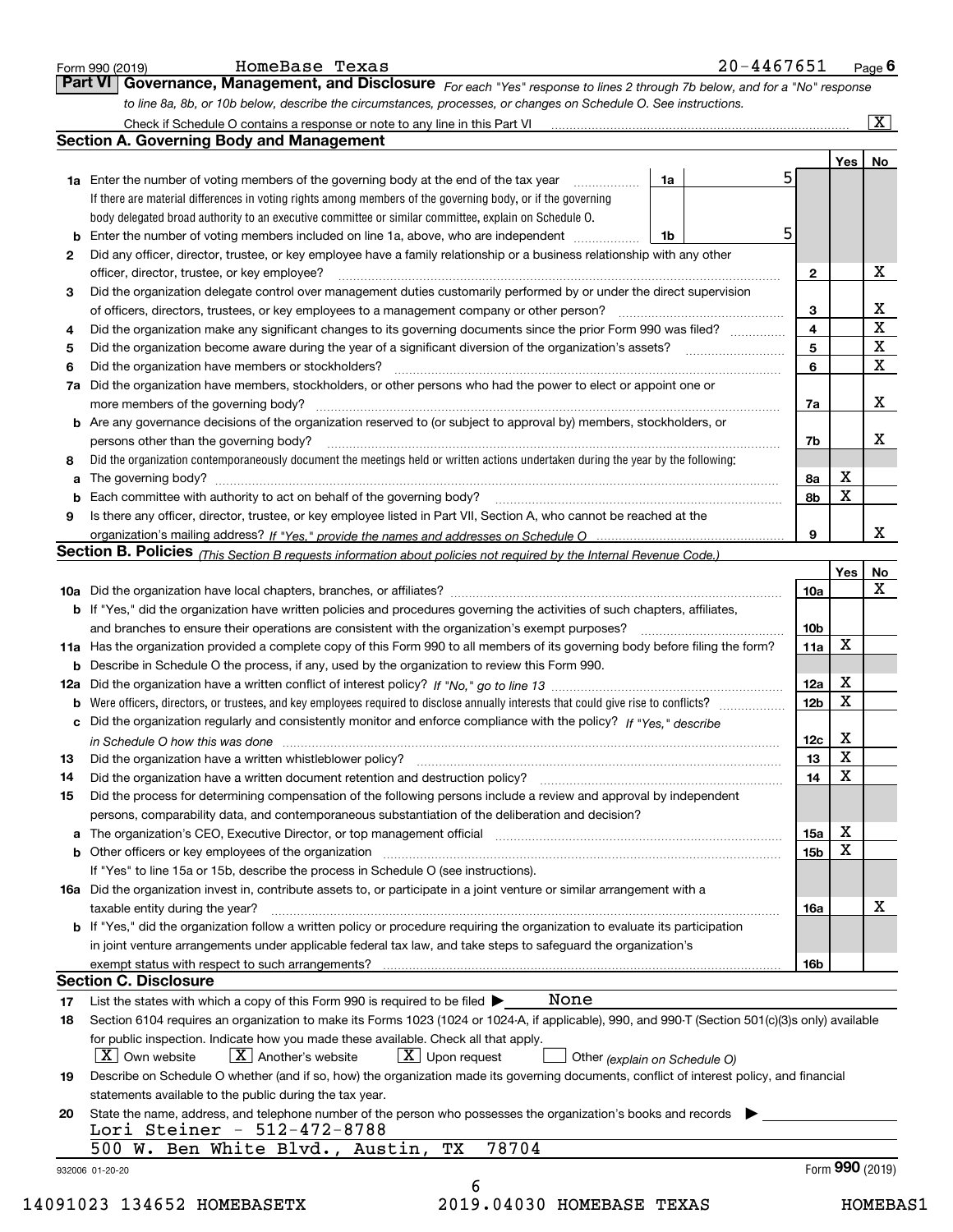| Form 990 (2019) | HomeBase Texas                                                                                                                                            | $20 - 4467651$ | Page |
|-----------------|-----------------------------------------------------------------------------------------------------------------------------------------------------------|----------------|------|
|                 | Part VII Compensation of Officers, Directors, Trustees, Key Employees, Highest Compensated                                                                |                |      |
|                 | <b>Employees, and Independent Contractors</b>                                                                                                             |                |      |
|                 | Check if Schedule O contains a response or note to any line in this Part VII                                                                              |                |      |
| Section A.      | Officers, Directors, Trustees, Key Employees, and Highest Compensated Employees                                                                           |                |      |
|                 | to Complete this tople for all persons required to be listed. Benef compensation for the colondary very ending with or within the examination's tax year. |                |      |

**1a •** List all of the organization's current officers, directors, trustees (whether individuals or organizations), regardless of amount of compensation. Complete this table for all persons required to be listed. Report compensation for the calendar year ending with or within the organization's tax year. Enter -0- in columns (D), (E), and (F) if no compensation was paid.

 $\bullet$  List all of the organization's  $\,$ current key employees, if any. See instructions for definition of "key employee."

**•** List the organization's five current highest compensated employees (other than an officer, director, trustee, or key employee) who received reportable compensation (Box 5 of Form W-2 and/or Box 7 of Form 1099-MISC) of more than \$100,000 from the organization and any related organizations.

**•** List all of the organization's former officers, key employees, and highest compensated employees who received more than \$100,000 of reportable compensation from the organization and any related organizations.

**former directors or trustees**  ¥ List all of the organization's that received, in the capacity as a former director or trustee of the organization, more than \$10,000 of reportable compensation from the organization and any related organizations.

See instructions for the order in which to list the persons above.

Check this box if neither the organization nor any related organization compensated any current officer, director, or trustee.  $\mathcal{L}^{\text{max}}$ 

| (A)                   | (B)                    |                                |                                                                  | (C)         |              |                                 |        | (D)             | (E)             | (F)                          |
|-----------------------|------------------------|--------------------------------|------------------------------------------------------------------|-------------|--------------|---------------------------------|--------|-----------------|-----------------|------------------------------|
| Name and title        | Average                |                                | (do not check more than one                                      | Position    |              |                                 |        | Reportable      | Reportable      | Estimated                    |
|                       | hours per              |                                | box, unless person is both an<br>officer and a director/trustee) |             |              |                                 |        | compensation    | compensation    | amount of                    |
|                       | week                   |                                |                                                                  |             |              |                                 |        | from            | from related    | other                        |
|                       | (list any              |                                |                                                                  |             |              |                                 |        | the             | organizations   | compensation                 |
|                       | hours for              |                                |                                                                  |             |              |                                 |        | organization    | (W-2/1099-MISC) | from the                     |
|                       | related                |                                |                                                                  |             |              |                                 |        | (W-2/1099-MISC) |                 | organization                 |
|                       | organizations<br>below |                                |                                                                  |             |              |                                 |        |                 |                 | and related<br>organizations |
|                       | line)                  | Individual trustee or director | Institutional trustee                                            | Officer     | Key employee | Highest compensated<br>employee | Former |                 |                 |                              |
| (1) Heather Ladage    | 1.00                   |                                |                                                                  |             |              |                                 |        |                 |                 |                              |
| Chair                 |                        | $\mathbf x$                    |                                                                  | $\mathbf X$ |              |                                 |        | 0.              | 0.              | 0.                           |
| (2) Curtis Page       | 1.00                   |                                |                                                                  |             |              |                                 |        |                 |                 |                              |
| Immediate Past Chair  |                        | $\mathbf X$                    |                                                                  | X           |              |                                 |        | $0$ .           | $0$ .           | $\mathbf 0$ .                |
| (3) Larry Smith       | 1.00                   |                                |                                                                  |             |              |                                 |        |                 |                 |                              |
| Vice Chair            |                        | $\mathbf X$                    |                                                                  | $\mathbf X$ |              |                                 |        | 0.              | $0$ .           | 0.                           |
| (4) David Osborn      | 1.00                   |                                |                                                                  |             |              |                                 |        |                 |                 |                              |
| Secretary             |                        | $\mathbf X$                    |                                                                  | X           |              |                                 |        | $0$ .           | $0$ .           | 0.                           |
| (5) John Neff         | 1.00                   |                                |                                                                  |             |              |                                 |        |                 |                 |                              |
| Treasurer             |                        | $\mathbf X$                    |                                                                  | X           |              |                                 |        | $\mathbf 0$ .   | $0$ .           | 0.                           |
| (6) Phyllis Snodgrass | 1.00                   |                                |                                                                  |             |              |                                 |        |                 |                 |                              |
| CEO                   | 45.00                  |                                |                                                                  | X           |              |                                 |        | $0$ .           | 186,108.        | 40,949.                      |
| (7) Lori Steiner      | 1.00                   |                                |                                                                  |             |              |                                 |        |                 |                 |                              |
| CFO                   | 45.00                  |                                |                                                                  | $\mathbf X$ |              |                                 |        | $0$ .           | 136,536.        | $31,086$ .                   |
|                       |                        |                                |                                                                  |             |              |                                 |        |                 |                 |                              |
|                       |                        |                                |                                                                  |             |              |                                 |        |                 |                 |                              |
|                       |                        |                                |                                                                  |             |              |                                 |        |                 |                 |                              |
|                       |                        |                                |                                                                  |             |              |                                 |        |                 |                 |                              |
|                       |                        |                                |                                                                  |             |              |                                 |        |                 |                 |                              |
|                       |                        |                                |                                                                  |             |              |                                 |        |                 |                 |                              |
|                       |                        |                                |                                                                  |             |              |                                 |        |                 |                 |                              |
|                       |                        |                                |                                                                  |             |              |                                 |        |                 |                 |                              |
|                       |                        |                                |                                                                  |             |              |                                 |        |                 |                 |                              |
|                       |                        |                                |                                                                  |             |              |                                 |        |                 |                 |                              |
|                       |                        |                                |                                                                  |             |              |                                 |        |                 |                 |                              |
|                       |                        |                                |                                                                  |             |              |                                 |        |                 |                 |                              |
|                       |                        |                                |                                                                  |             |              |                                 |        |                 |                 |                              |
|                       |                        |                                |                                                                  |             |              |                                 |        |                 |                 |                              |
|                       |                        |                                |                                                                  |             |              |                                 |        |                 |                 |                              |
|                       |                        |                                |                                                                  |             |              |                                 |        |                 |                 |                              |
|                       |                        |                                |                                                                  |             |              |                                 |        |                 |                 |                              |
|                       |                        |                                |                                                                  |             |              |                                 |        |                 |                 |                              |
|                       |                        |                                |                                                                  |             |              |                                 |        |                 |                 |                              |

7

Form (2019) **990**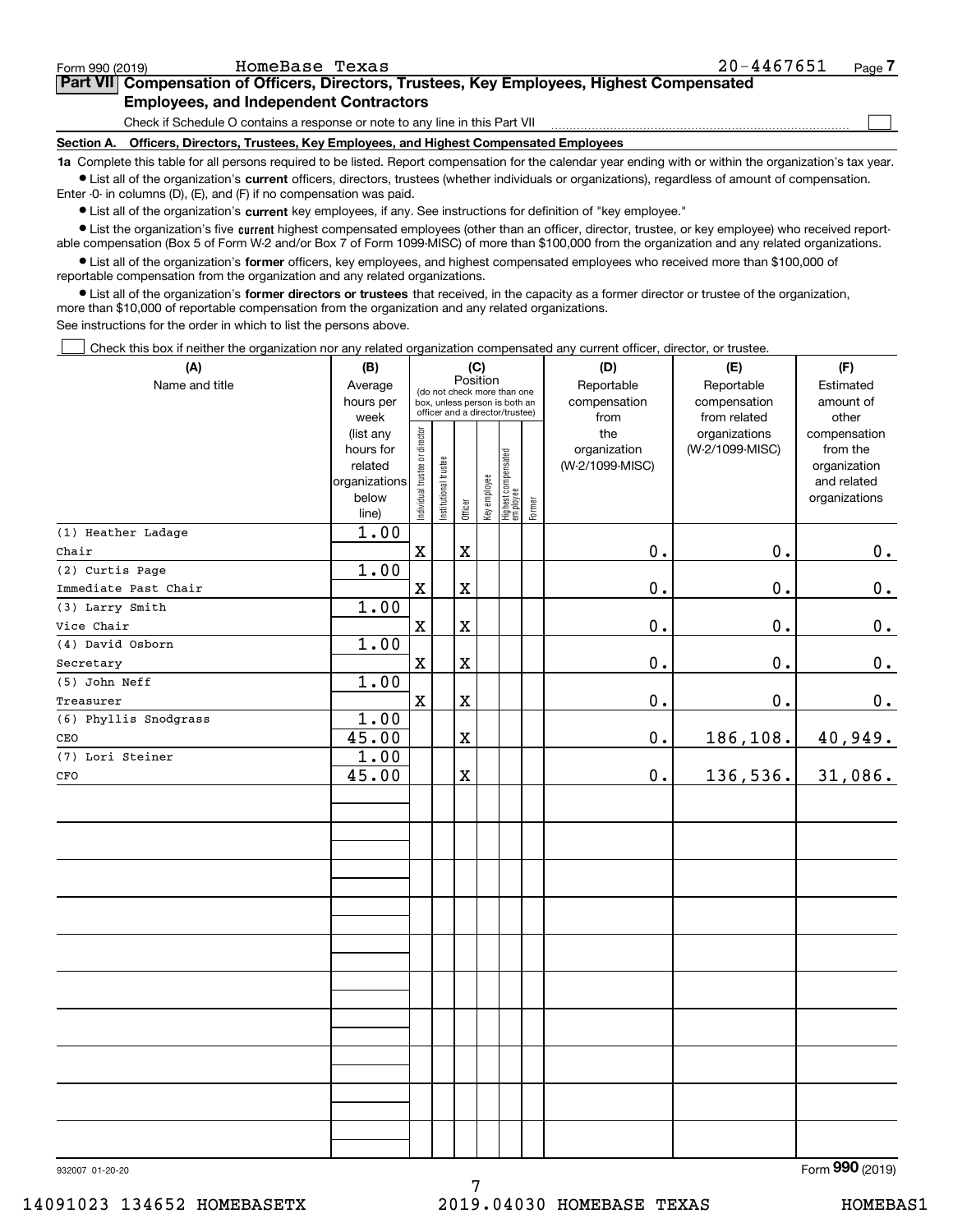|                 | HomeBase Texas<br>Form 990 (2019)                                                                                                                                                                                                                                   |                                                                      |                                |                       |                 |              |                                                                                                 |        |                                           | $20 - 4467651$                                    |              |                                                                          | Page $8$ |
|-----------------|---------------------------------------------------------------------------------------------------------------------------------------------------------------------------------------------------------------------------------------------------------------------|----------------------------------------------------------------------|--------------------------------|-----------------------|-----------------|--------------|-------------------------------------------------------------------------------------------------|--------|-------------------------------------------|---------------------------------------------------|--------------|--------------------------------------------------------------------------|----------|
| <b>Part VII</b> | Section A. Officers, Directors, Trustees, Key Employees, and Highest Compensated Employees (continued)                                                                                                                                                              |                                                                      |                                |                       |                 |              |                                                                                                 |        |                                           |                                                   |              |                                                                          |          |
|                 | (A)<br>Name and title                                                                                                                                                                                                                                               | (B)<br>Average<br>hours per<br>week                                  |                                |                       | (C)<br>Position |              | (do not check more than one<br>box, unless person is both an<br>officer and a director/trustee) |        | (D)<br>Reportable<br>compensation<br>from | (E)<br>Reportable<br>compensation<br>from related |              | (F)<br>Estimated<br>amount of<br>other                                   |          |
|                 |                                                                                                                                                                                                                                                                     | (list any<br>hours for<br>related<br>organizations<br>below<br>line) | Individual trustee or director | Institutional trustee | Officer         | Key employee | Highest compensated<br>  employee                                                               | Former | the<br>organization<br>(W-2/1099-MISC)    | organizations<br>(W-2/1099-MISC)                  |              | compensation<br>from the<br>organization<br>and related<br>organizations |          |
|                 |                                                                                                                                                                                                                                                                     |                                                                      |                                |                       |                 |              |                                                                                                 |        |                                           |                                                   |              |                                                                          |          |
|                 |                                                                                                                                                                                                                                                                     |                                                                      |                                |                       |                 |              |                                                                                                 |        |                                           |                                                   |              |                                                                          |          |
|                 |                                                                                                                                                                                                                                                                     |                                                                      |                                |                       |                 |              |                                                                                                 |        |                                           |                                                   |              |                                                                          |          |
|                 |                                                                                                                                                                                                                                                                     |                                                                      |                                |                       |                 |              |                                                                                                 |        |                                           |                                                   |              |                                                                          |          |
|                 |                                                                                                                                                                                                                                                                     |                                                                      |                                |                       |                 |              |                                                                                                 |        |                                           |                                                   |              |                                                                          |          |
|                 |                                                                                                                                                                                                                                                                     |                                                                      |                                |                       |                 |              |                                                                                                 |        |                                           |                                                   |              |                                                                          |          |
|                 | 1b Subtotal<br>c Total from continuation sheets to Part VII, Section A                                                                                                                                                                                              |                                                                      |                                |                       |                 |              |                                                                                                 | ▶      | 0.<br>0.                                  | 322,644.                                          | $0$ .        | 72,035.                                                                  | $0$ .    |
| 2               | Total number of individuals (including but not limited to those listed above) who received more than \$100,000 of reportable<br>compensation from the organization                                                                                                  |                                                                      |                                |                       |                 |              |                                                                                                 |        | $\mathbf{0}$ .                            | 322,644.                                          |              | 72,035.                                                                  | 0        |
| з               | Did the organization list any former officer, director, trustee, key employee, or highest compensated employee on                                                                                                                                                   |                                                                      |                                |                       |                 |              |                                                                                                 |        |                                           |                                                   |              | Yes                                                                      | No       |
| 4               | line 1a? If "Yes," complete Schedule J for such individual manufactured contained and the Yes," complete Schedule J for such individual<br>For any individual listed on line 1a, is the sum of reportable compensation and other compensation from the organization |                                                                      |                                |                       |                 |              |                                                                                                 |        |                                           |                                                   | 3<br>4       | х                                                                        | x        |
| 5               | Did any person listed on line 1a receive or accrue compensation from any unrelated organization or individual for services                                                                                                                                          |                                                                      |                                |                       |                 |              |                                                                                                 |        |                                           |                                                   | 5            |                                                                          | x        |
| 1               | <b>Section B. Independent Contractors</b><br>Complete this table for your five highest compensated independent contractors that received more than \$100,000 of compensation from                                                                                   |                                                                      |                                |                       |                 |              |                                                                                                 |        |                                           |                                                   |              |                                                                          |          |
|                 | the organization. Report compensation for the calendar year ending with or within the organization's tax year.<br>(A)                                                                                                                                               |                                                                      |                                |                       |                 |              |                                                                                                 |        | (B)                                       |                                                   |              | (C)                                                                      |          |
|                 | Name and business address                                                                                                                                                                                                                                           |                                                                      |                                | <b>NONE</b>           |                 |              |                                                                                                 |        | Description of services                   |                                                   | Compensation |                                                                          |          |
|                 |                                                                                                                                                                                                                                                                     |                                                                      |                                |                       |                 |              |                                                                                                 |        |                                           |                                                   |              |                                                                          |          |
|                 |                                                                                                                                                                                                                                                                     |                                                                      |                                |                       |                 |              |                                                                                                 |        |                                           |                                                   |              |                                                                          |          |
|                 |                                                                                                                                                                                                                                                                     |                                                                      |                                |                       |                 |              |                                                                                                 |        |                                           |                                                   |              |                                                                          |          |
| 2               | Total number of independent contractors (including but not limited to those listed above) who received more than                                                                                                                                                    |                                                                      |                                |                       |                 |              |                                                                                                 |        |                                           |                                                   |              |                                                                          |          |
|                 | \$100,000 of compensation from the organization                                                                                                                                                                                                                     |                                                                      |                                |                       |                 | 0            |                                                                                                 |        |                                           |                                                   |              |                                                                          |          |

932008 01-20-20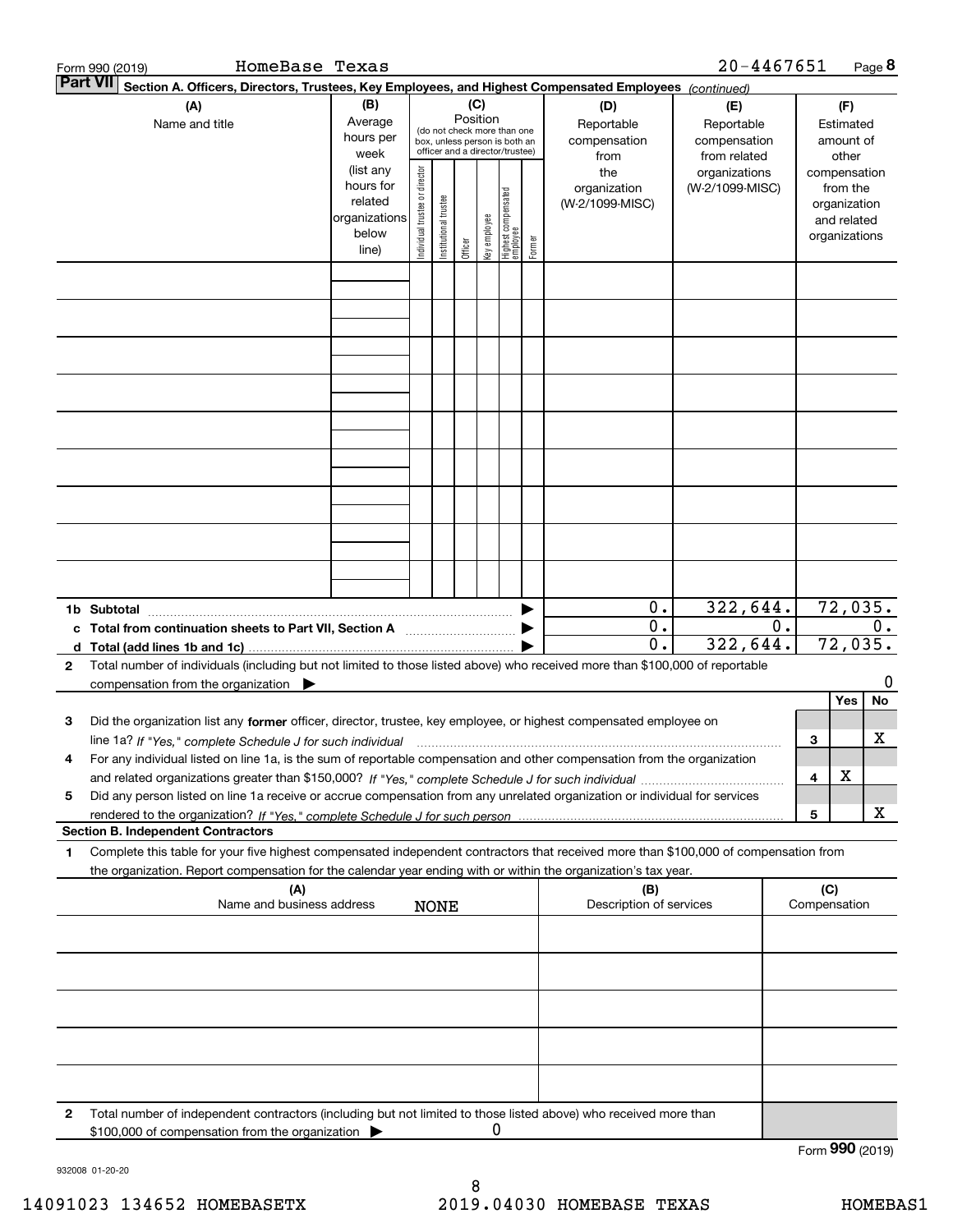|                                                                                         |                  | HomeBase Texas<br>Form 990 (2019)                                                                                                                                                                                                                                                                                                                                                                                                                                                                                   |                                                                                                           |                                                           | $20 - 4467651$                                    | Page 9                                                          |
|-----------------------------------------------------------------------------------------|------------------|---------------------------------------------------------------------------------------------------------------------------------------------------------------------------------------------------------------------------------------------------------------------------------------------------------------------------------------------------------------------------------------------------------------------------------------------------------------------------------------------------------------------|-----------------------------------------------------------------------------------------------------------|-----------------------------------------------------------|---------------------------------------------------|-----------------------------------------------------------------|
|                                                                                         | <b>Part VIII</b> | <b>Statement of Revenue</b>                                                                                                                                                                                                                                                                                                                                                                                                                                                                                         |                                                                                                           |                                                           |                                                   |                                                                 |
|                                                                                         |                  | Check if Schedule O contains a response or note to any line in this Part VIII                                                                                                                                                                                                                                                                                                                                                                                                                                       | (A)<br>Total revenue                                                                                      | $\overline{(B)}$<br>Related or exempt<br>function revenue | $\overline{(C)}$<br>Unrelated<br>business revenue | (D)<br>Revenue excluded<br>from tax under<br>sections 512 - 514 |
| Contributions, Gifts, Grants<br>and Other Similar Amounts<br>Program Service<br>Revenue |                  | 1 a Federated campaigns<br>1a<br>1 <sub>b</sub><br>Membership dues<br>b<br>1 <sub>c</sub><br>Fundraising events<br>с<br>1 <sub>d</sub><br>Related organizations<br>d<br>Government grants (contributions)<br>1e<br>е<br>f All other contributions, gifts, grants, and<br>similar amounts not included above<br>1f<br>$1g$ \$<br>Noncash contributions included in lines 1a-1f<br>a<br><b>Total.</b> Add lines 1a-1f<br>h.<br>2 a Mortgage discount and<br>Consulting<br>b<br>Closing Fees and relat<br>C.<br>d<br>е | 15,000.<br>15,000.<br><b>Business Code</b><br>86,638.<br>900099<br>65,000.<br>900099<br>15,559.<br>900099 | 86,638.<br>65,000.<br>15,559.                             |                                                   |                                                                 |
|                                                                                         | 3                | All other program service revenue<br>f<br>Investment income (including dividends, interest, and                                                                                                                                                                                                                                                                                                                                                                                                                     | 167,197.<br>ь                                                                                             |                                                           |                                                   |                                                                 |
|                                                                                         | 4<br>5           | Income from investment of tax-exempt bond proceeds<br>(i) Real                                                                                                                                                                                                                                                                                                                                                                                                                                                      | 3,487.                                                                                                    |                                                           |                                                   | 3,487.                                                          |
|                                                                                         | 6а               | Gross rents<br>6a<br>.<br>6b<br>Less: rental expenses<br>b<br>Rental income or (loss)<br>6c<br>с<br>Net rental income or (loss)<br>d<br>(i) Securities<br>7 a Gross amount from sales of<br>assets other than inventory<br>7a                                                                                                                                                                                                                                                                                       | (ii) Personal<br>(ii) Other                                                                               |                                                           |                                                   |                                                                 |
| evenue                                                                                  |                  | <b>b</b> Less: cost or other basis<br>and sales expenses<br>7b<br>7c<br>c Gain or (loss)                                                                                                                                                                                                                                                                                                                                                                                                                            |                                                                                                           |                                                           |                                                   |                                                                 |
| Other R                                                                                 |                  | 8 a Gross income from fundraising events (not<br>including \$<br>contributions reported on line 1c). See<br>  8a<br>8b<br>Less: direct expenses<br>b                                                                                                                                                                                                                                                                                                                                                                |                                                                                                           |                                                           |                                                   |                                                                 |
|                                                                                         |                  | Net income or (loss) from fundraising events<br>c                                                                                                                                                                                                                                                                                                                                                                                                                                                                   |                                                                                                           |                                                           |                                                   |                                                                 |
|                                                                                         |                  | 9 a Gross income from gaming activities. See<br> 9a<br>9 <sub>b</sub>                                                                                                                                                                                                                                                                                                                                                                                                                                               |                                                                                                           |                                                           |                                                   |                                                                 |
|                                                                                         |                  | b<br>Net income or (loss) from gaming activities<br>с<br>10 a Gross sales of inventory, less returns<br> 10a<br>10 <sub>b</sub><br><b>b</b> Less: cost of goods sold                                                                                                                                                                                                                                                                                                                                                |                                                                                                           |                                                           |                                                   |                                                                 |
| Miscellaneous<br>evenue                                                                 | 11a              | c Net income or (loss) from sales of inventory<br><u> 1989 - John Stein, mars and de Britain and de Britain and de Britain and de Britain and de Britain and de Br</u><br>b<br>с                                                                                                                                                                                                                                                                                                                                    | <b>Business Code</b>                                                                                      |                                                           |                                                   |                                                                 |
|                                                                                         |                  | d                                                                                                                                                                                                                                                                                                                                                                                                                                                                                                                   | ▶                                                                                                         |                                                           | $0$ .                                             |                                                                 |
| 932009 01-20-20                                                                         | 12               |                                                                                                                                                                                                                                                                                                                                                                                                                                                                                                                     | 185,684.                                                                                                  | 167, 197.                                                 |                                                   | 3,487.<br>Form 990 (2019)                                       |

932009 01-20-20

14091023 134652 HOMEBASETX 2019.04030 HOMEBASE TEXAS HOMEBAS1

9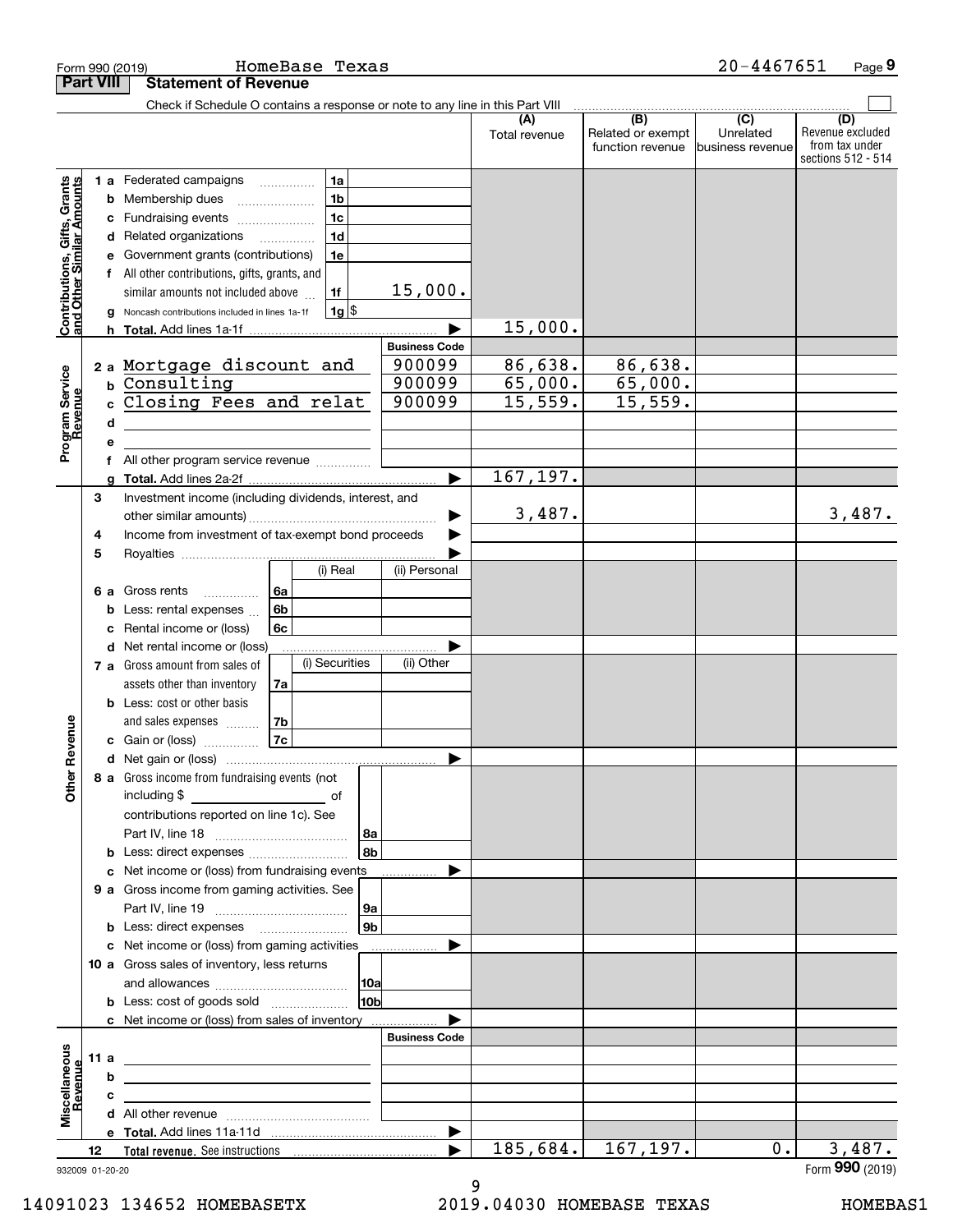**Part IX Statement of Functional Expenses**

|              | Section 501(c)(3) and 501(c)(4) organizations must complete all columns. All other organizations must complete column (A).                                                                                 |                       |                                    |                                                        |                                |
|--------------|------------------------------------------------------------------------------------------------------------------------------------------------------------------------------------------------------------|-----------------------|------------------------------------|--------------------------------------------------------|--------------------------------|
|              |                                                                                                                                                                                                            |                       |                                    |                                                        |                                |
|              | Do not include amounts reported on lines 6b,<br>7b, 8b, 9b, and 10b of Part VIII.                                                                                                                          | (A)<br>Total expenses | (B)<br>Program service<br>expenses | $\overline{(C)}$<br>Management and<br>general expenses | (D)<br>Fundraising<br>expenses |
| $\mathbf{1}$ | Grants and other assistance to domestic organizations                                                                                                                                                      |                       |                                    |                                                        |                                |
|              | and domestic governments. See Part IV, line 21                                                                                                                                                             |                       |                                    |                                                        |                                |
| $\mathbf{2}$ | Grants and other assistance to domestic                                                                                                                                                                    |                       |                                    |                                                        |                                |
|              | individuals. See Part IV, line 22                                                                                                                                                                          |                       |                                    |                                                        |                                |
| 3            | Grants and other assistance to foreign                                                                                                                                                                     |                       |                                    |                                                        |                                |
|              | organizations, foreign governments, and foreign                                                                                                                                                            |                       |                                    |                                                        |                                |
|              | individuals. See Part IV, lines 15 and 16                                                                                                                                                                  |                       |                                    |                                                        |                                |
| 4            | Benefits paid to or for members                                                                                                                                                                            |                       |                                    |                                                        |                                |
| 5            | Compensation of current officers, directors,                                                                                                                                                               |                       |                                    |                                                        |                                |
|              |                                                                                                                                                                                                            |                       |                                    |                                                        |                                |
| 6            | Compensation not included above to disqualified                                                                                                                                                            |                       |                                    |                                                        |                                |
|              | persons (as defined under section $4958(f)(1)$ ) and                                                                                                                                                       |                       |                                    |                                                        |                                |
|              | persons described in section 4958(c)(3)(B)                                                                                                                                                                 |                       |                                    |                                                        |                                |
| 7            |                                                                                                                                                                                                            |                       |                                    |                                                        |                                |
| 8            | Pension plan accruals and contributions (include                                                                                                                                                           |                       |                                    |                                                        |                                |
|              | section 401(k) and 403(b) employer contributions)                                                                                                                                                          |                       |                                    |                                                        |                                |
| 9            |                                                                                                                                                                                                            |                       |                                    |                                                        |                                |
| 10           |                                                                                                                                                                                                            |                       |                                    |                                                        |                                |
| 11           | Fees for services (nonemployees):                                                                                                                                                                          |                       |                                    |                                                        |                                |
| а            |                                                                                                                                                                                                            | 270,588.              | 270,588.                           |                                                        |                                |
| b            |                                                                                                                                                                                                            |                       |                                    |                                                        |                                |
| c            |                                                                                                                                                                                                            |                       |                                    |                                                        |                                |
| d            |                                                                                                                                                                                                            |                       |                                    |                                                        |                                |
| е            | Professional fundraising services. See Part IV, line 17                                                                                                                                                    |                       |                                    |                                                        |                                |
| f            | Investment management fees                                                                                                                                                                                 |                       |                                    |                                                        |                                |
| g            | Other. (If line 11g amount exceeds 10% of line 25,                                                                                                                                                         |                       |                                    |                                                        |                                |
|              | column (A) amount, list line 11g expenses on Sch 0.)                                                                                                                                                       |                       |                                    |                                                        |                                |
| 12           |                                                                                                                                                                                                            |                       |                                    |                                                        |                                |
| 13           |                                                                                                                                                                                                            |                       |                                    |                                                        |                                |
| 14           |                                                                                                                                                                                                            |                       |                                    |                                                        |                                |
| 15           |                                                                                                                                                                                                            |                       |                                    |                                                        |                                |
| 16           |                                                                                                                                                                                                            |                       |                                    |                                                        |                                |
| 17           |                                                                                                                                                                                                            |                       |                                    |                                                        |                                |
|              | Payments of travel or entertainment expenses                                                                                                                                                               |                       |                                    |                                                        |                                |
|              | for any federal, state, or local public officials                                                                                                                                                          |                       |                                    |                                                        |                                |
| 19           | Conferences, conventions, and meetings                                                                                                                                                                     |                       |                                    |                                                        |                                |
| 20           | Interest                                                                                                                                                                                                   |                       |                                    |                                                        |                                |
| 21           |                                                                                                                                                                                                            |                       |                                    |                                                        |                                |
| 22           | Depreciation, depletion, and amortization                                                                                                                                                                  |                       |                                    |                                                        |                                |
| 23           | Insurance                                                                                                                                                                                                  |                       |                                    |                                                        |                                |
| 24           | Other expenses. Itemize expenses not covered<br>above (List miscellaneous expenses on line 24e. If<br>line 24e amount exceeds 10% of line 25, column (A)<br>amount, list line 24e expenses on Schedule 0.) |                       |                                    |                                                        |                                |
| а            | <u> 1989 - Johann Barn, mars ann an t-Amhain an t-Amhain an t-Amhain an t-Amhain an t-Amhain an t-Amhain an t-Amh</u>                                                                                      |                       |                                    |                                                        |                                |
| b            | <u> 1989 - Johann Barbara, martxa alemaniar arg</u>                                                                                                                                                        |                       |                                    |                                                        |                                |
| с            | <u> 1989 - John Stein, Amerikaansk politiker (</u>                                                                                                                                                         |                       |                                    |                                                        |                                |
| d            | <u> 1989 - Johann Stein, mars an t-Amerikaansk ferskeinder (* 1958)</u>                                                                                                                                    |                       |                                    |                                                        |                                |
|              | e All other expenses                                                                                                                                                                                       |                       |                                    |                                                        |                                |
| 25           | Total functional expenses. Add lines 1 through 24e                                                                                                                                                         | 270,588.              | 270,588.                           | 0.                                                     | 0.                             |
| 26           | Joint costs. Complete this line only if the organization                                                                                                                                                   |                       |                                    |                                                        |                                |
|              | reported in column (B) joint costs from a combined                                                                                                                                                         |                       |                                    |                                                        |                                |
|              | educational campaign and fundraising solicitation.                                                                                                                                                         |                       |                                    |                                                        |                                |
|              | Check here         if following SOP 98-2 (ASC 958-720)                                                                                                                                                     |                       |                                    |                                                        |                                |

932010 01-20-20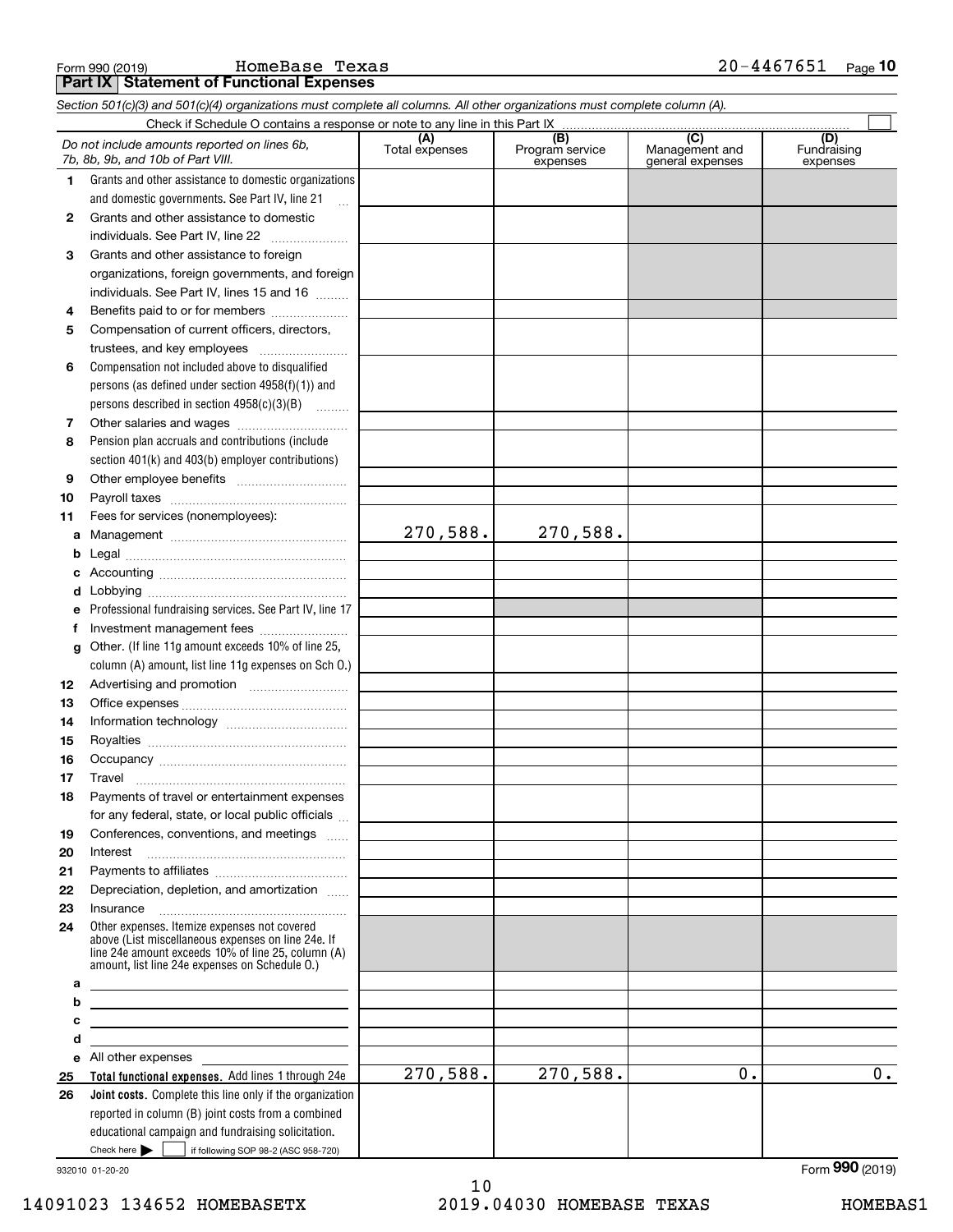Form 990 (2019) **HOmeBase Texas 20-4467651** page **11 Part X Balance Sheet** HomeBase Texas

L,

|                             |          |                                                                                                                                                                                                                                |         | (A)<br>Beginning of year |                         | (B)<br>End of year |
|-----------------------------|----------|--------------------------------------------------------------------------------------------------------------------------------------------------------------------------------------------------------------------------------|---------|--------------------------|-------------------------|--------------------|
|                             | 1        |                                                                                                                                                                                                                                |         | $\overline{530,691}$ .   | $\blacksquare$          | 49,739.            |
|                             | 2        |                                                                                                                                                                                                                                |         |                          | $\overline{2}$          |                    |
|                             | з        |                                                                                                                                                                                                                                |         |                          | 3                       |                    |
|                             | 4        |                                                                                                                                                                                                                                |         | 126, 493.                | $\overline{\mathbf{4}}$ | 181,418.           |
|                             | 5        | Loans and other receivables from any current or former officer, director,                                                                                                                                                      |         |                          |                         |                    |
|                             |          | trustee, key employee, creator or founder, substantial contributor, or 35%                                                                                                                                                     |         |                          |                         |                    |
|                             |          | controlled entity or family member of any of these persons                                                                                                                                                                     |         |                          | 5                       |                    |
|                             | 6        | Loans and other receivables from other disqualified persons (as defined                                                                                                                                                        |         |                          |                         |                    |
|                             |          | under section $4958(f)(1)$ , and persons described in section $4958(c)(3)(B)$                                                                                                                                                  | 1.1.1.1 |                          | 6                       |                    |
|                             | 7        |                                                                                                                                                                                                                                |         | 1,074,547.               | $\overline{7}$          | 1,209,633.         |
| Assets                      | 8        |                                                                                                                                                                                                                                |         |                          | 8                       |                    |
|                             | 9        | Prepaid expenses and deferred charges                                                                                                                                                                                          |         |                          | 9                       |                    |
|                             |          | 10a Land, buildings, and equipment: cost or other                                                                                                                                                                              |         |                          |                         |                    |
|                             |          | basis. Complete Part VI of Schedule D  10a                                                                                                                                                                                     |         |                          |                         |                    |
|                             |          | <u>10b</u><br><b>b</b> Less: accumulated depreciation                                                                                                                                                                          |         |                          | 10 <sub>c</sub>         |                    |
|                             | 11       |                                                                                                                                                                                                                                |         |                          | 11                      |                    |
|                             | 12       |                                                                                                                                                                                                                                |         |                          | 12                      |                    |
|                             | 13       |                                                                                                                                                                                                                                |         |                          | 13                      |                    |
|                             | 14       |                                                                                                                                                                                                                                |         |                          | 14                      |                    |
|                             | 15       |                                                                                                                                                                                                                                |         | $0$ .                    | 15                      | 136,362.           |
|                             | 16       |                                                                                                                                                                                                                                |         | 1,731,731.               | 16                      | 1,577,152.         |
|                             | 17       |                                                                                                                                                                                                                                |         | 26, 353.                 | 17                      | 26, 353.           |
|                             | 18       |                                                                                                                                                                                                                                |         |                          | 18                      |                    |
|                             | 19       | Deferred revenue manual contracts and contracts are all the manual contracts and contracts are contracted and contracts are contracted and contract are contracted and contract are contracted and contract are contracted and |         | 19                       |                         |                    |
|                             | 20       |                                                                                                                                                                                                                                |         |                          | 20                      |                    |
|                             | 21       | Escrow or custodial account liability. Complete Part IV of Schedule D                                                                                                                                                          | .       | 300,052.                 | 21                      | 292,427.           |
|                             | 22       | Loans and other payables to any current or former officer, director,                                                                                                                                                           |         |                          |                         |                    |
| Liabilities                 |          | trustee, key employee, creator or founder, substantial contributor, or 35%                                                                                                                                                     |         |                          |                         |                    |
|                             |          | controlled entity or family member of any of these persons                                                                                                                                                                     |         |                          | 22                      |                    |
|                             | 23       |                                                                                                                                                                                                                                |         |                          | 23                      |                    |
|                             | 24       |                                                                                                                                                                                                                                |         |                          | 24                      |                    |
|                             | 25       | Other liabilities (including federal income tax, payables to related third                                                                                                                                                     |         |                          |                         |                    |
|                             |          | parties, and other liabilities not included on lines 17-24). Complete Part X                                                                                                                                                   |         |                          |                         |                    |
|                             |          |                                                                                                                                                                                                                                |         | 62,050.                  | 25                      | 0.                 |
|                             | 26       | Total liabilities. Add lines 17 through 25                                                                                                                                                                                     |         | 388, 455.                | 26                      | 318,780.           |
|                             |          | Organizations that follow FASB ASC 958, check here $\blacktriangleright \boxed{X}$                                                                                                                                             |         |                          |                         |                    |
|                             |          | and complete lines 27, 28, 32, and 33.                                                                                                                                                                                         |         |                          |                         |                    |
|                             | 27       | Net assets without donor restrictions                                                                                                                                                                                          |         | 1,343,276.               | 27                      | 1,258,372.         |
|                             | 28       | Net assets with donor restrictions                                                                                                                                                                                             |         |                          | 28                      |                    |
|                             |          | Organizations that do not follow FASB ASC 958, check here $\blacktriangleright$                                                                                                                                                |         |                          |                         |                    |
| Net Assets or Fund Balances |          | and complete lines 29 through 33.                                                                                                                                                                                              |         |                          |                         |                    |
|                             | 29       |                                                                                                                                                                                                                                |         |                          | 29                      |                    |
|                             | 30       | Paid-in or capital surplus, or land, building, or equipment fund                                                                                                                                                               |         |                          | 30<br>31                |                    |
|                             | 31       | Retained earnings, endowment, accumulated income, or other funds                                                                                                                                                               |         | 1,343,276.               | 32                      | 1,258,372.         |
|                             | 32<br>33 |                                                                                                                                                                                                                                |         | 1,731,731.               | 33                      | 1, 577, 152.       |
|                             |          |                                                                                                                                                                                                                                |         |                          |                         |                    |

Form (2019) **990**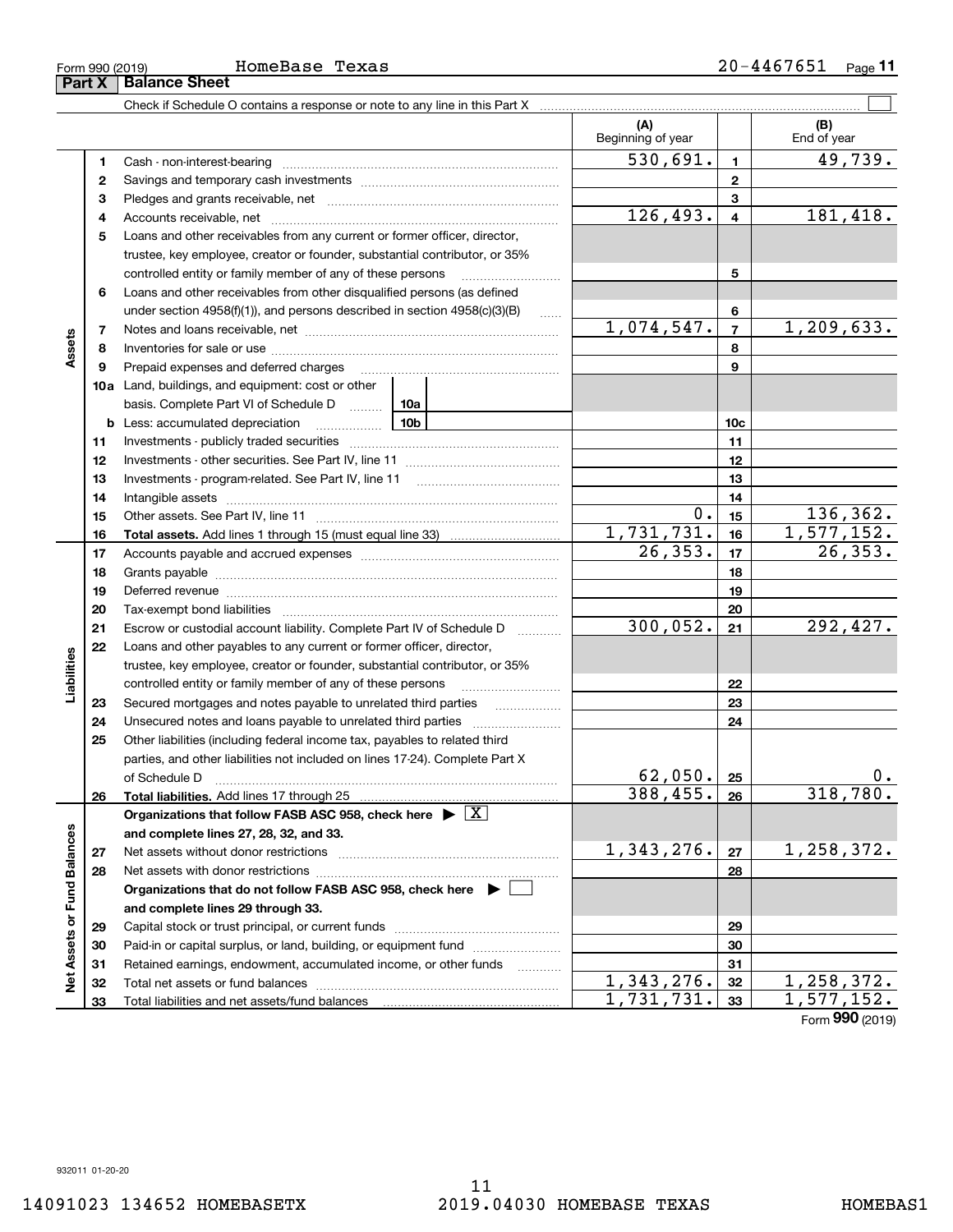| Part XI                                                                                                                         |                |         | Page 12          |
|---------------------------------------------------------------------------------------------------------------------------------|----------------|---------|------------------|
| <b>Reconciliation of Net Assets</b>                                                                                             |                |         |                  |
|                                                                                                                                 |                |         |                  |
|                                                                                                                                 |                |         |                  |
| 1.<br>1                                                                                                                         | 185,684.       |         |                  |
| $\overline{2}$<br>2                                                                                                             | 270,588.       |         |                  |
| $\mathbf{3}$<br>Revenue less expenses. Subtract line 2 from line 1<br>з                                                         | $-84,904.$     |         |                  |
| $\overline{\mathbf{4}}$<br>4                                                                                                    | 1,343,276.     |         |                  |
| 5<br>5                                                                                                                          |                |         |                  |
| 6<br>6                                                                                                                          |                |         |                  |
| $\overline{7}$<br>7                                                                                                             |                |         |                  |
| 8<br>Prior period adjustments<br>8                                                                                              |                |         |                  |
| Other changes in net assets or fund balances (explain on Schedule O)<br>9<br>9                                                  |                |         | $\overline{0}$ . |
| Net assets or fund balances at end of year. Combine lines 3 through 9 (must equal Part X, line 32,<br>10                        |                |         |                  |
| 10                                                                                                                              | 1,258,372.     |         |                  |
| Part XII Financial Statements and Reporting                                                                                     |                |         |                  |
|                                                                                                                                 |                |         |                  |
|                                                                                                                                 |                | Yes     | No               |
| $\boxed{\mathbf{X}}$ Accrual<br>Accounting method used to prepare the Form 990: <u>June</u> Cash<br>Other<br>1                  |                |         |                  |
| If the organization changed its method of accounting from a prior year or checked "Other," explain in Schedule O.               |                |         |                  |
| 2a Were the organization's financial statements compiled or reviewed by an independent accountant?                              | 2a             |         | x                |
| If "Yes," check a box below to indicate whether the financial statements for the year were compiled or reviewed on a            |                |         |                  |
| separate basis, consolidated basis, or both:                                                                                    |                |         |                  |
| Separate basis<br>Consolidated basis<br>Both consolidated and separate basis                                                    |                |         |                  |
| Were the organization's financial statements audited by an independent accountant?<br>b                                         | 2 <sub>b</sub> | Χ       |                  |
| If "Yes," check a box below to indicate whether the financial statements for the year were audited on a separate basis,         |                |         |                  |
| consolidated basis, or both:                                                                                                    |                |         |                  |
| $\boxed{\textbf{X}}$ Consolidated basis<br>Separate basis<br>Both consolidated and separate basis                               |                |         |                  |
| c If "Yes" to line 2a or 2b, does the organization have a committee that assumes responsibility for oversight of the audit,     |                |         |                  |
|                                                                                                                                 | 2c             | X       |                  |
| If the organization changed either its oversight process or selection process during the tax year, explain on Schedule O.       |                |         |                  |
| 3a As a result of a federal award, was the organization required to undergo an audit or audits as set forth in the Single Audit |                |         |                  |
|                                                                                                                                 | 3a             |         | x                |
| b If "Yes," did the organization undergo the required audit or audits? If the organization did not undergo the required audit   |                |         |                  |
|                                                                                                                                 | 3b             | $000 -$ |                  |

Form (2019) **990**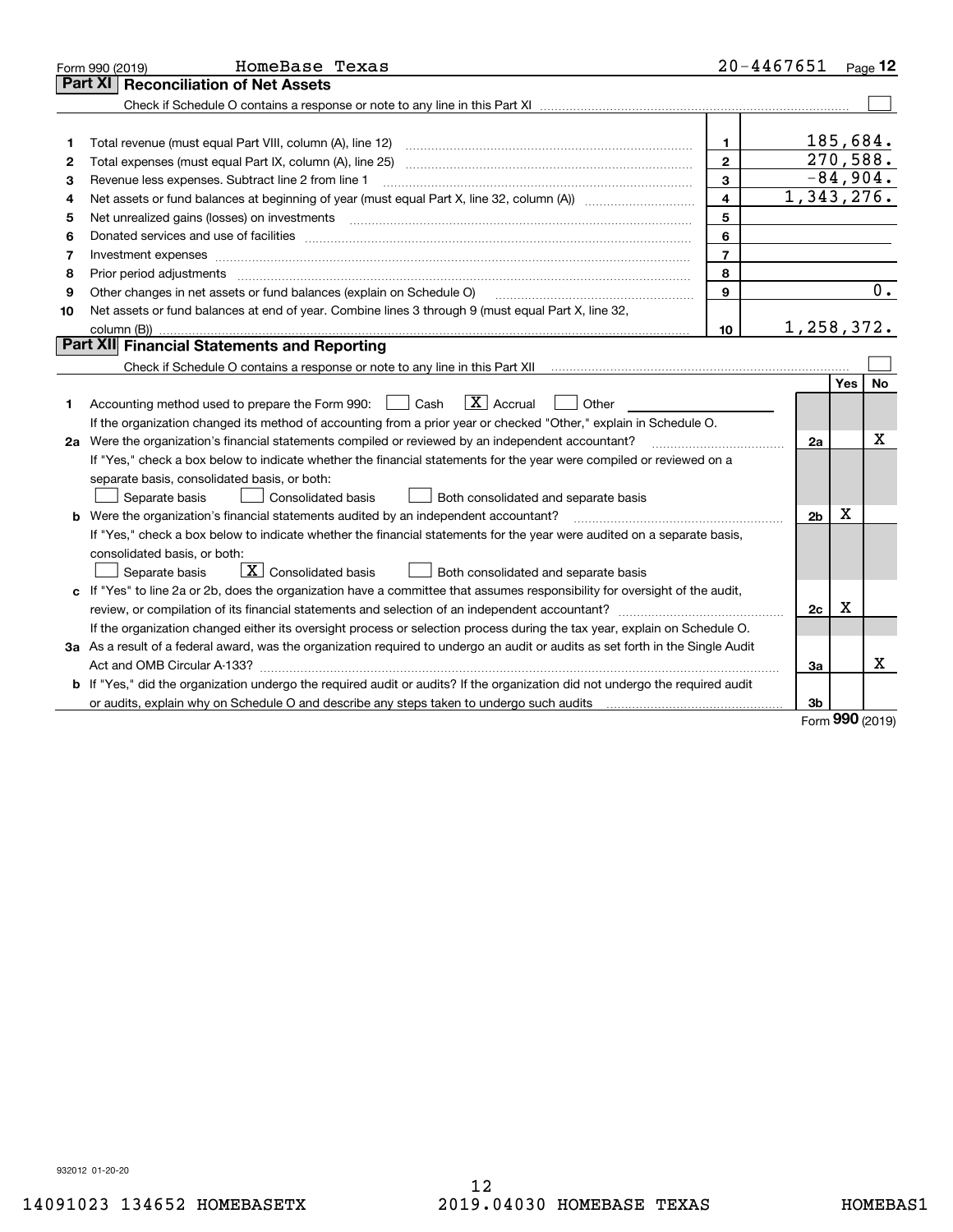| <b>SCHEDULE A</b> |
|-------------------|
|-------------------|

Department of the Treasury Internal Revenue Service

**(Form 990 or 990-EZ)**

### **Public Charity Status and Public Support**

**Complete if the organization is a section 501(c)(3) organization or a section 4947(a)(1) nonexempt charitable trust. | Attach to Form 990 or Form 990-EZ.** 

| $\triangleright$ Go to www.irs.gov/Form990 for instructions and the latest information. |  |  |  |
|-----------------------------------------------------------------------------------------|--|--|--|
|-----------------------------------------------------------------------------------------|--|--|--|

| OMB No. 1545-0047                   |
|-------------------------------------|
| '019                                |
| <b>Open to Public</b><br>Inspection |

|                | Name of the organization                                                                                                                                                                                                                                        |                |                                                       |     |                                                                |                            |          | <b>Employer identification number</b> |
|----------------|-----------------------------------------------------------------------------------------------------------------------------------------------------------------------------------------------------------------------------------------------------------------|----------------|-------------------------------------------------------|-----|----------------------------------------------------------------|----------------------------|----------|---------------------------------------|
|                |                                                                                                                                                                                                                                                                 | HomeBase Texas |                                                       |     |                                                                |                            |          | $20 - 4467651$                        |
| Part I         | Reason for Public Charity Status (All organizations must complete this part.) See instructions.                                                                                                                                                                 |                |                                                       |     |                                                                |                            |          |                                       |
|                | The organization is not a private foundation because it is: (For lines 1 through 12, check only one box.)                                                                                                                                                       |                |                                                       |     |                                                                |                            |          |                                       |
| 1              | A church, convention of churches, or association of churches described in section 170(b)(1)(A)(i).                                                                                                                                                              |                |                                                       |     |                                                                |                            |          |                                       |
| 2              | A school described in section 170(b)(1)(A)(ii). (Attach Schedule E (Form 990 or 990-EZ).)                                                                                                                                                                       |                |                                                       |     |                                                                |                            |          |                                       |
| 3              | A hospital or a cooperative hospital service organization described in section 170(b)(1)(A)(iii).                                                                                                                                                               |                |                                                       |     |                                                                |                            |          |                                       |
| 4              | A medical research organization operated in conjunction with a hospital described in section 170(b)(1)(A)(iii). Enter the hospital's name,                                                                                                                      |                |                                                       |     |                                                                |                            |          |                                       |
|                | city, and state:                                                                                                                                                                                                                                                |                |                                                       |     |                                                                |                            |          |                                       |
| 5              | An organization operated for the benefit of a college or university owned or operated by a governmental unit described in                                                                                                                                       |                |                                                       |     |                                                                |                            |          |                                       |
|                | section 170(b)(1)(A)(iv). (Complete Part II.)                                                                                                                                                                                                                   |                |                                                       |     |                                                                |                            |          |                                       |
| 6              | A federal, state, or local government or governmental unit described in section 170(b)(1)(A)(v).                                                                                                                                                                |                |                                                       |     |                                                                |                            |          |                                       |
| $\overline{7}$ | An organization that normally receives a substantial part of its support from a governmental unit or from the general public described in                                                                                                                       |                |                                                       |     |                                                                |                            |          |                                       |
|                | section 170(b)(1)(A)(vi). (Complete Part II.)                                                                                                                                                                                                                   |                |                                                       |     |                                                                |                            |          |                                       |
| 8<br>9         | A community trust described in section 170(b)(1)(A)(vi). (Complete Part II.)                                                                                                                                                                                    |                |                                                       |     |                                                                |                            |          |                                       |
|                | An agricultural research organization described in section 170(b)(1)(A)(ix) operated in conjunction with a land-grant college<br>or university or a non-land-grant college of agriculture (see instructions). Enter the name, city, and state of the college or |                |                                                       |     |                                                                |                            |          |                                       |
|                | university:                                                                                                                                                                                                                                                     |                |                                                       |     |                                                                |                            |          |                                       |
| 10             | An organization that normally receives: (1) more than 33 1/3% of its support from contributions, membership fees, and gross receipts from                                                                                                                       |                |                                                       |     |                                                                |                            |          |                                       |
|                | activities related to its exempt functions - subject to certain exceptions, and (2) no more than 33 1/3% of its support from gross investment                                                                                                                   |                |                                                       |     |                                                                |                            |          |                                       |
|                | income and unrelated business taxable income (less section 511 tax) from businesses acquired by the organization after June 30, 1975.                                                                                                                           |                |                                                       |     |                                                                |                            |          |                                       |
|                | See section 509(a)(2). (Complete Part III.)                                                                                                                                                                                                                     |                |                                                       |     |                                                                |                            |          |                                       |
| 11             | An organization organized and operated exclusively to test for public safety. See section 509(a)(4).                                                                                                                                                            |                |                                                       |     |                                                                |                            |          |                                       |
| 12 $[X]$       | An organization organized and operated exclusively for the benefit of, to perform the functions of, or to carry out the purposes of one or                                                                                                                      |                |                                                       |     |                                                                |                            |          |                                       |
|                | more publicly supported organizations described in section 509(a)(1) or section 509(a)(2). See section 509(a)(3). Check the box in                                                                                                                              |                |                                                       |     |                                                                |                            |          |                                       |
|                | lines 12a through 12d that describes the type of supporting organization and complete lines 12e, 12f, and 12g.                                                                                                                                                  |                |                                                       |     |                                                                |                            |          |                                       |
| a              | $\lfloor x \rfloor$<br>Type I. A supporting organization operated, supervised, or controlled by its supported organization(s), typically by giving                                                                                                              |                |                                                       |     |                                                                |                            |          |                                       |
|                | the supported organization(s) the power to regularly appoint or elect a majority of the directors or trustees of the supporting                                                                                                                                 |                |                                                       |     |                                                                |                            |          |                                       |
|                | organization. You must complete Part IV, Sections A and B.                                                                                                                                                                                                      |                |                                                       |     |                                                                |                            |          |                                       |
| b              | Type II. A supporting organization supervised or controlled in connection with its supported organization(s), by having                                                                                                                                         |                |                                                       |     |                                                                |                            |          |                                       |
|                | control or management of the supporting organization vested in the same persons that control or manage the supported                                                                                                                                            |                |                                                       |     |                                                                |                            |          |                                       |
|                | organization(s). You must complete Part IV, Sections A and C.                                                                                                                                                                                                   |                |                                                       |     |                                                                |                            |          |                                       |
| с              | Type III functionally integrated. A supporting organization operated in connection with, and functionally integrated with,                                                                                                                                      |                |                                                       |     |                                                                |                            |          |                                       |
|                | its supported organization(s) (see instructions). You must complete Part IV, Sections A, D, and E.                                                                                                                                                              |                |                                                       |     |                                                                |                            |          |                                       |
| d              | Type III non-functionally integrated. A supporting organization operated in connection with its supported organization(s)                                                                                                                                       |                |                                                       |     |                                                                |                            |          |                                       |
|                | that is not functionally integrated. The organization generally must satisfy a distribution requirement and an attentiveness                                                                                                                                    |                |                                                       |     |                                                                |                            |          |                                       |
|                | requirement (see instructions). You must complete Part IV, Sections A and D, and Part V.                                                                                                                                                                        |                |                                                       |     |                                                                |                            |          |                                       |
| е              | Check this box if the organization received a written determination from the IRS that it is a Type I, Type II, Type III<br>functionally integrated, or Type III non-functionally integrated supporting organization.                                            |                |                                                       |     |                                                                |                            |          |                                       |
| f              | Enter the number of supported organizations                                                                                                                                                                                                                     |                |                                                       |     |                                                                |                            |          | 1                                     |
|                | Provide the following information about the supported organization(s).                                                                                                                                                                                          |                |                                                       |     |                                                                |                            |          |                                       |
|                | (i) Name of supported                                                                                                                                                                                                                                           | (ii) EIN       | (iii) Type of organization                            |     | (iv) Is the organization listed<br>in your governing document? | (v) Amount of monetary     |          | (vi) Amount of other                  |
|                | organization                                                                                                                                                                                                                                                    |                | (described on lines 1-10<br>above (see instructions)) | Yes | No                                                             | support (see instructions) |          | support (see instructions)            |
|                | Austin Habitat for                                                                                                                                                                                                                                              |                |                                                       |     |                                                                |                            |          |                                       |
|                | Humanity                                                                                                                                                                                                                                                        | 74-2373217     | 7                                                     | X   |                                                                |                            | 270,588. |                                       |
|                |                                                                                                                                                                                                                                                                 |                |                                                       |     |                                                                |                            |          |                                       |
|                |                                                                                                                                                                                                                                                                 |                |                                                       |     |                                                                |                            |          |                                       |
|                |                                                                                                                                                                                                                                                                 |                |                                                       |     |                                                                |                            |          |                                       |
|                |                                                                                                                                                                                                                                                                 |                |                                                       |     |                                                                |                            |          |                                       |
|                |                                                                                                                                                                                                                                                                 |                |                                                       |     |                                                                |                            |          |                                       |
|                |                                                                                                                                                                                                                                                                 |                |                                                       |     |                                                                |                            |          |                                       |
|                |                                                                                                                                                                                                                                                                 |                |                                                       |     |                                                                |                            |          |                                       |
|                |                                                                                                                                                                                                                                                                 |                |                                                       |     |                                                                |                            |          |                                       |
| Total          |                                                                                                                                                                                                                                                                 |                |                                                       |     |                                                                |                            | 270,588. | 0.                                    |

LHA For Paperwork Reduction Act Notice, see the Instructions for Form 990 or 990-EZ. 932021 09-25-19 Schedule A (Form 990 or 990-EZ) 2019 13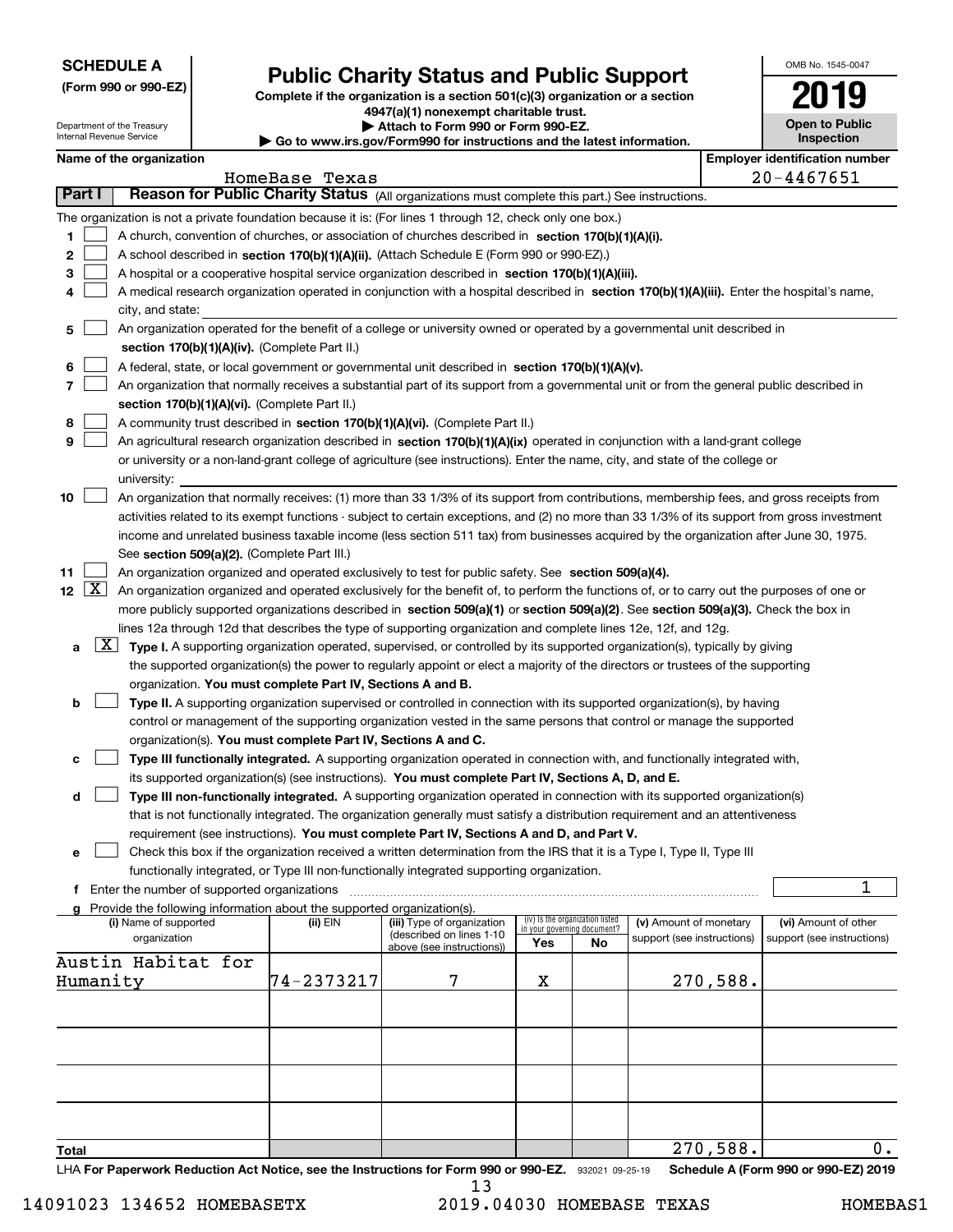#### Schedule A (Form 990 or 990-EZ) 2019 Page HomeBase Texas 20-4467651

20-4467651 Page 2

(Complete only if you checked the box on line 5, 7, or 8 of Part I or if the organization failed to qualify under Part III. If the organization fails to qualify under the tests listed below, please complete Part III.) **Part II Support Schedule for Organizations Described in Sections 170(b)(1)(A)(iv) and 170(b)(1)(A)(vi)**

|    | <b>Section A. Public Support</b>                                                                                                                                                                                       |          |            |            |            |          |           |
|----|------------------------------------------------------------------------------------------------------------------------------------------------------------------------------------------------------------------------|----------|------------|------------|------------|----------|-----------|
|    | Calendar year (or fiscal year beginning in) $\blacktriangleright$                                                                                                                                                      | (a) 2015 | (b) 2016   | $(c)$ 2017 | $(d)$ 2018 | (e) 2019 | (f) Total |
|    | <b>1</b> Gifts, grants, contributions, and                                                                                                                                                                             |          |            |            |            |          |           |
|    | membership fees received. (Do not                                                                                                                                                                                      |          |            |            |            |          |           |
|    | include any "unusual grants.")                                                                                                                                                                                         |          |            |            |            |          |           |
|    | 2 Tax revenues levied for the organ-                                                                                                                                                                                   |          |            |            |            |          |           |
|    | ization's benefit and either paid to                                                                                                                                                                                   |          |            |            |            |          |           |
|    | or expended on its behalf                                                                                                                                                                                              |          |            |            |            |          |           |
|    | 3 The value of services or facilities                                                                                                                                                                                  |          |            |            |            |          |           |
|    | furnished by a governmental unit to                                                                                                                                                                                    |          |            |            |            |          |           |
|    | the organization without charge                                                                                                                                                                                        |          |            |            |            |          |           |
|    | 4 Total. Add lines 1 through 3                                                                                                                                                                                         |          |            |            |            |          |           |
| 5  | The portion of total contributions                                                                                                                                                                                     |          |            |            |            |          |           |
|    | by each person (other than a                                                                                                                                                                                           |          |            |            |            |          |           |
|    | governmental unit or publicly                                                                                                                                                                                          |          |            |            |            |          |           |
|    | supported organization) included                                                                                                                                                                                       |          |            |            |            |          |           |
|    | on line 1 that exceeds 2% of the                                                                                                                                                                                       |          |            |            |            |          |           |
|    | amount shown on line 11,                                                                                                                                                                                               |          |            |            |            |          |           |
|    | column (f)                                                                                                                                                                                                             |          |            |            |            |          |           |
|    | 6 Public support. Subtract line 5 from line 4.                                                                                                                                                                         |          |            |            |            |          |           |
|    | <b>Section B. Total Support</b>                                                                                                                                                                                        |          |            |            |            |          |           |
|    | Calendar year (or fiscal year beginning in) $\blacktriangleright$                                                                                                                                                      | (a) 2015 | $(b)$ 2016 | $(c)$ 2017 | $(d)$ 2018 | (e) 2019 | (f) Total |
|    | 7 Amounts from line 4                                                                                                                                                                                                  |          |            |            |            |          |           |
| 8  | Gross income from interest,                                                                                                                                                                                            |          |            |            |            |          |           |
|    | dividends, payments received on                                                                                                                                                                                        |          |            |            |            |          |           |
|    | securities loans, rents, royalties,                                                                                                                                                                                    |          |            |            |            |          |           |
|    | and income from similar sources                                                                                                                                                                                        |          |            |            |            |          |           |
| 9  | Net income from unrelated business                                                                                                                                                                                     |          |            |            |            |          |           |
|    |                                                                                                                                                                                                                        |          |            |            |            |          |           |
|    | activities, whether or not the                                                                                                                                                                                         |          |            |            |            |          |           |
|    | business is regularly carried on                                                                                                                                                                                       |          |            |            |            |          |           |
|    | <b>10</b> Other income. Do not include gain                                                                                                                                                                            |          |            |            |            |          |           |
|    | or loss from the sale of capital                                                                                                                                                                                       |          |            |            |            |          |           |
|    | assets (Explain in Part VI.)                                                                                                                                                                                           |          |            |            |            |          |           |
|    | 11 Total support. Add lines 7 through 10                                                                                                                                                                               |          |            |            |            |          |           |
|    | <b>12</b> Gross receipts from related activities, etc. (see instructions)                                                                                                                                              |          |            |            |            | 12       |           |
|    | 13 First five years. If the Form 990 is for the organization's first, second, third, fourth, or fifth tax year as a section 501(c)(3)                                                                                  |          |            |            |            |          |           |
|    | organization, check this box and stop here<br><b>Section C. Computation of Public Support Percentage</b>                                                                                                               |          |            |            |            |          |           |
|    | 14 Public support percentage for 2019 (line 6, column (f) divided by line 11, column (f) <i>mummumumum</i>                                                                                                             |          |            |            |            | 14       | %         |
|    |                                                                                                                                                                                                                        |          |            |            |            | 15       | %         |
|    | 16a 33 1/3% support test - 2019. If the organization did not check the box on line 13, and line 14 is 33 1/3% or more, check this box and                                                                              |          |            |            |            |          |           |
|    |                                                                                                                                                                                                                        |          |            |            |            |          |           |
|    | stop here. The organization qualifies as a publicly supported organization<br>b 33 1/3% support test - 2018. If the organization did not check a box on line 13 or 16a, and line 15 is 33 1/3% or more, check this box |          |            |            |            |          |           |
|    |                                                                                                                                                                                                                        |          |            |            |            |          |           |
|    | and stop here. The organization qualifies as a publicly supported organization                                                                                                                                         |          |            |            |            |          |           |
|    | 17a 10% -facts-and-circumstances test - 2019. If the organization did not check a box on line 13, 16a, or 16b, and line 14 is 10% or more,                                                                             |          |            |            |            |          |           |
|    | and if the organization meets the "facts-and-circumstances" test, check this box and stop here. Explain in Part VI how the organization                                                                                |          |            |            |            |          |           |
|    | meets the "facts-and-circumstances" test. The organization qualifies as a publicly supported organization                                                                                                              |          |            |            |            |          |           |
|    | <b>b 10% -facts-and-circumstances test - 2018.</b> If the organization did not check a box on line 13, 16a, 16b, or 17a, and line 15 is 10% or                                                                         |          |            |            |            |          |           |
|    | more, and if the organization meets the "facts-and-circumstances" test, check this box and stop here. Explain in Part VI how the                                                                                       |          |            |            |            |          |           |
|    | organization meets the "facts-and-circumstances" test. The organization qualifies as a publicly supported organization                                                                                                 |          |            |            |            |          |           |
| 18 | Private foundation. If the organization did not check a box on line 13, 16a, 16b, 17a, or 17b, check this box and see instructions                                                                                     |          |            |            |            |          |           |

**Schedule A (Form 990 or 990-EZ) 2019**

932022 09-25-19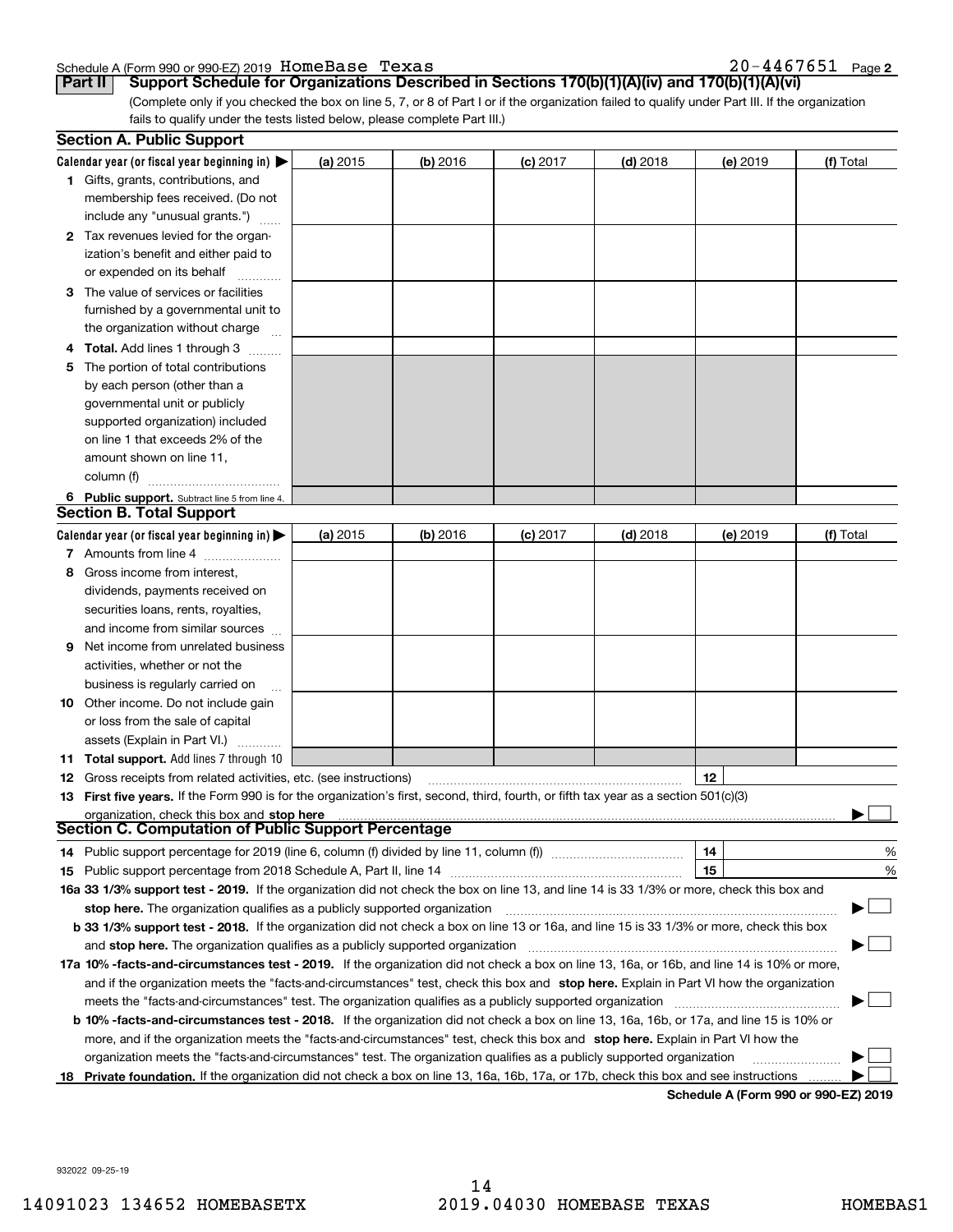|  | Schedule A (Form 990 or 990-EZ) 2019 HomeBase Texas | $20 - 4467651$ | Page 3 |
|--|-----------------------------------------------------|----------------|--------|
|  |                                                     |                |        |

#### **Part III Support Schedule for Organizations Described in Section 509(a)(2)**

(Complete only if you checked the box on line 10 of Part I or if the organization failed to qualify under Part II. If the organization fails to qualify under the tests listed below, please complete Part II.)

|    | <b>Section A. Public Support</b>                                                                                                                                                                                               |            |          |                 |            |          |                                      |
|----|--------------------------------------------------------------------------------------------------------------------------------------------------------------------------------------------------------------------------------|------------|----------|-----------------|------------|----------|--------------------------------------|
|    | Calendar year (or fiscal year beginning in) $\blacktriangleright$                                                                                                                                                              | (a) 2015   | (b) 2016 | <b>(c)</b> 2017 | $(d)$ 2018 | (e) 2019 | (f) Total                            |
|    | 1 Gifts, grants, contributions, and                                                                                                                                                                                            |            |          |                 |            |          |                                      |
|    | membership fees received. (Do not                                                                                                                                                                                              |            |          |                 |            |          |                                      |
|    | include any "unusual grants.")                                                                                                                                                                                                 |            |          |                 |            |          |                                      |
|    | <b>2</b> Gross receipts from admissions,<br>merchandise sold or services per-<br>formed, or facilities furnished in<br>any activity that is related to the<br>organization's tax-exempt purpose                                |            |          |                 |            |          |                                      |
|    | 3 Gross receipts from activities that<br>are not an unrelated trade or bus-                                                                                                                                                    |            |          |                 |            |          |                                      |
|    | iness under section 513                                                                                                                                                                                                        |            |          |                 |            |          |                                      |
|    | 4 Tax revenues levied for the organ-<br>ization's benefit and either paid to                                                                                                                                                   |            |          |                 |            |          |                                      |
|    | or expended on its behalf<br>.                                                                                                                                                                                                 |            |          |                 |            |          |                                      |
|    | 5 The value of services or facilities<br>furnished by a governmental unit to<br>the organization without charge                                                                                                                |            |          |                 |            |          |                                      |
|    | <b>6 Total.</b> Add lines 1 through 5                                                                                                                                                                                          |            |          |                 |            |          |                                      |
|    | 7a Amounts included on lines 1, 2, and<br>3 received from disqualified persons                                                                                                                                                 |            |          |                 |            |          |                                      |
|    | <b>b</b> Amounts included on lines 2 and 3 received<br>from other than disqualified persons that<br>exceed the greater of \$5,000 or 1% of the<br>amount on line 13 for the year                                               |            |          |                 |            |          |                                      |
|    | c Add lines 7a and 7b                                                                                                                                                                                                          |            |          |                 |            |          |                                      |
|    | 8 Public support. (Subtract line 7c from line 6.)<br><b>Section B. Total Support</b>                                                                                                                                           |            |          |                 |            |          |                                      |
|    | Calendar year (or fiscal year beginning in)                                                                                                                                                                                    | (a) $2015$ | (b) 2016 | <b>(c)</b> 2017 | $(d)$ 2018 | (e) 2019 | (f) Total                            |
|    | 9 Amounts from line 6                                                                                                                                                                                                          |            |          |                 |            |          |                                      |
|    | 10a Gross income from interest,<br>dividends, payments received on<br>securities loans, rents, royalties,<br>and income from similar sources                                                                                   |            |          |                 |            |          |                                      |
|    | <b>b</b> Unrelated business taxable income<br>(less section 511 taxes) from businesses<br>acquired after June 30, 1975 [10001]                                                                                                 |            |          |                 |            |          |                                      |
|    | c Add lines 10a and 10b                                                                                                                                                                                                        |            |          |                 |            |          |                                      |
|    | 11 Net income from unrelated business<br>activities not included in line 10b,<br>whether or not the business is<br>regularly carried on                                                                                        |            |          |                 |            |          |                                      |
|    | <b>12</b> Other income. Do not include gain<br>or loss from the sale of capital<br>assets (Explain in Part VI.)                                                                                                                |            |          |                 |            |          |                                      |
|    | 13 Total support. (Add lines 9, 10c, 11, and 12.)                                                                                                                                                                              |            |          |                 |            |          |                                      |
|    | 14 First five years. If the Form 990 is for the organization's first, second, third, fourth, or fifth tax year as a section 501(c)(3) organization,                                                                            |            |          |                 |            |          |                                      |
|    | check this box and stop here communication and content to the state of the state of the state of the state of the state of the state of the state of the state of the state of the state of the state of the state of the stat |            |          |                 |            |          |                                      |
|    | <b>Section C. Computation of Public Support Percentage</b>                                                                                                                                                                     |            |          |                 |            |          |                                      |
|    |                                                                                                                                                                                                                                |            |          |                 |            | 15       | %                                    |
| 16 | Public support percentage from 2018 Schedule A, Part III, line 15                                                                                                                                                              |            |          |                 |            | 16       | %                                    |
|    | <b>Section D. Computation of Investment Income Percentage</b>                                                                                                                                                                  |            |          |                 |            |          |                                      |
|    | 17 Investment income percentage for 2019 (line 10c, column (f), divided by line 13, column (f))                                                                                                                                |            |          |                 |            | 17       | %                                    |
|    | 18 Investment income percentage from 2018 Schedule A, Part III, line 17                                                                                                                                                        |            |          |                 |            | 18       | %                                    |
|    | 19a 33 1/3% support tests - 2019. If the organization did not check the box on line 14, and line 15 is more than 33 1/3%, and line 17 is not                                                                                   |            |          |                 |            |          |                                      |
|    | more than 33 1/3%, check this box and stop here. The organization qualifies as a publicly supported organization                                                                                                               |            |          |                 |            |          | $\sim$ 1                             |
|    | b 33 1/3% support tests - 2018. If the organization did not check a box on line 14 or line 19a, and line 16 is more than 33 1/3%, and                                                                                          |            |          |                 |            |          |                                      |
|    | line 18 is not more than 33 1/3%, check this box and stop here. The organization qualifies as a publicly supported organization                                                                                                |            |          |                 |            |          |                                      |
| 20 | Private foundation. If the organization did not check a box on line 14, 19a, or 19b, check this box and see instructions                                                                                                       |            |          |                 |            |          |                                      |
|    | 932023 09-25-19                                                                                                                                                                                                                |            | 15       |                 |            |          | Schedule A (Form 990 or 990-EZ) 2019 |

 <sup>14091023 134652</sup> HOMEBASETX 2019.04030 HOMEBASE TEXAS HOMEBAS1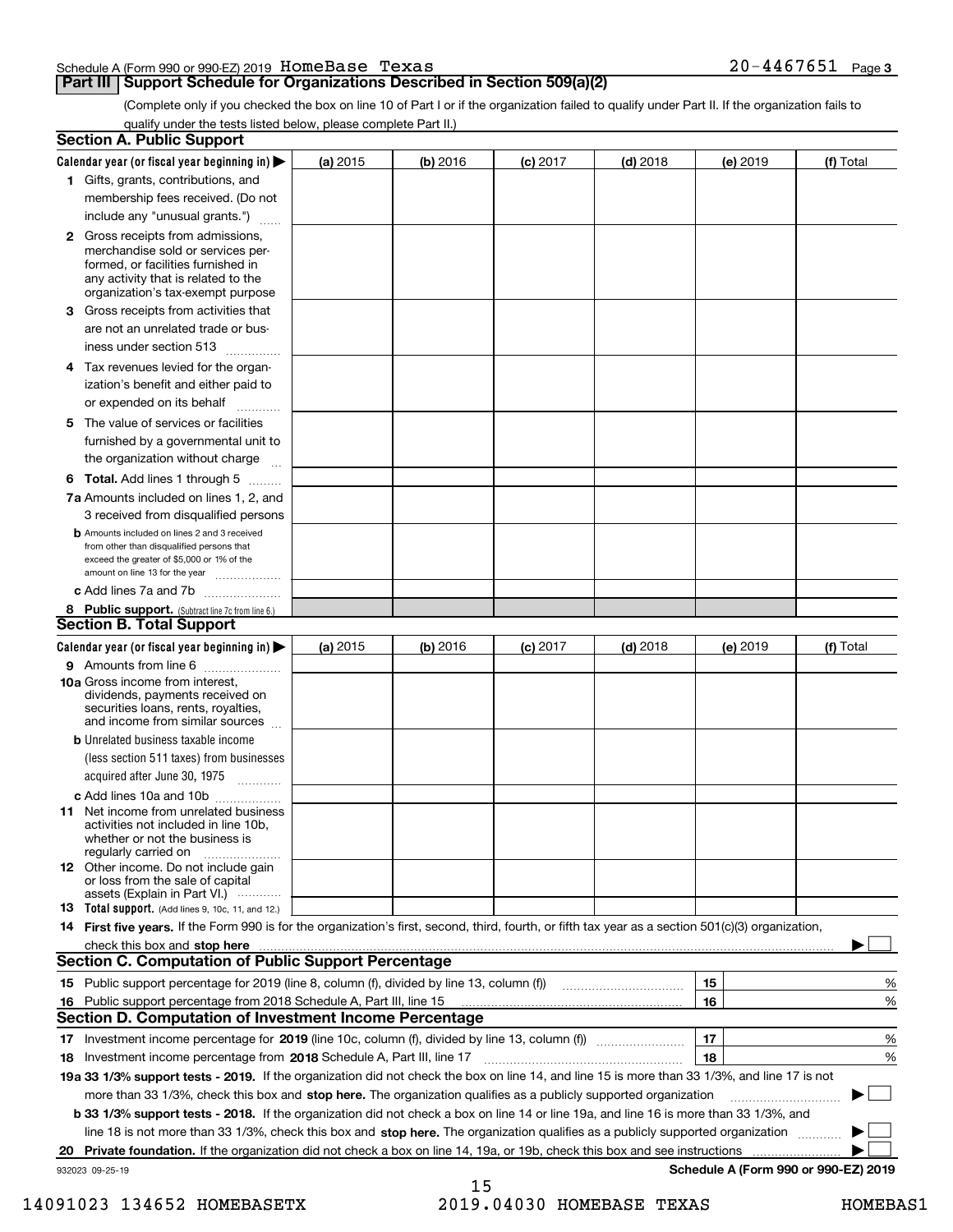**1**

**2**

**3a**

**3b**

**3c**

**4a**

**4b**

**4c**

**5a**

**5b5c**

**6**

**7**

**8**

**9a**

**9b**

**9c**

**10a**

**10b**

**Yes**

X

**No**

X

X

X

X

X

X

X

X

X

X

X

### **Part IV Supporting Organizations**

(Complete only if you checked a box in line 12 on Part I. If you checked 12a of Part I, complete Sections A and B. If you checked 12b of Part I, complete Sections A and C. If you checked 12c of Part I, complete Sections A, D, and E. If you checked 12d of Part I, complete Sections A and D, and complete Part V.)

#### **Section A. All Supporting Organizations**

- **1** Are all of the organization's supported organizations listed by name in the organization's governing documents? If "No," describe in **Part VI** how the supported organizations are designated. If designated by *class or purpose, describe the designation. If historic and continuing relationship, explain.*
- **2** Did the organization have any supported organization that does not have an IRS determination of status under section 509(a)(1) or (2)? If "Yes," explain in Part VI how the organization determined that the supported *organization was described in section 509(a)(1) or (2).*
- **3a** Did the organization have a supported organization described in section 501(c)(4), (5), or (6)? If "Yes," answer *(b) and (c) below.*
- **b** Did the organization confirm that each supported organization qualified under section 501(c)(4), (5), or (6) and satisfied the public support tests under section 509(a)(2)? If "Yes," describe in **Part VI** when and how the *organization made the determination.*
- **c**Did the organization ensure that all support to such organizations was used exclusively for section 170(c)(2)(B) purposes? If "Yes," explain in **Part VI** what controls the organization put in place to ensure such use.
- **4a***If* Was any supported organization not organized in the United States ("foreign supported organization")? *"Yes," and if you checked 12a or 12b in Part I, answer (b) and (c) below.*
- **b** Did the organization have ultimate control and discretion in deciding whether to make grants to the foreign supported organization? If "Yes," describe in **Part VI** how the organization had such control and discretion *despite being controlled or supervised by or in connection with its supported organizations.*
- **c** Did the organization support any foreign supported organization that does not have an IRS determination under sections 501(c)(3) and 509(a)(1) or (2)? If "Yes," explain in **Part VI** what controls the organization used *to ensure that all support to the foreign supported organization was used exclusively for section 170(c)(2)(B) purposes.*
- **5a** Did the organization add, substitute, or remove any supported organizations during the tax year? If "Yes," answer (b) and (c) below (if applicable). Also, provide detail in **Part VI,** including (i) the names and EIN *numbers of the supported organizations added, substituted, or removed; (ii) the reasons for each such action; (iii) the authority under the organization's organizing document authorizing such action; and (iv) how the action was accomplished (such as by amendment to the organizing document).*
- **b** Type I or Type II only. Was any added or substituted supported organization part of a class already designated in the organization's organizing document?
- **cSubstitutions only.**  Was the substitution the result of an event beyond the organization's control?
- **6** Did the organization provide support (whether in the form of grants or the provision of services or facilities) to **Part VI.** *If "Yes," provide detail in* support or benefit one or more of the filing organization's supported organizations? anyone other than (i) its supported organizations, (ii) individuals that are part of the charitable class benefited by one or more of its supported organizations, or (iii) other supporting organizations that also
- **7**Did the organization provide a grant, loan, compensation, or other similar payment to a substantial contributor *If "Yes," complete Part I of Schedule L (Form 990 or 990-EZ).* regard to a substantial contributor? (as defined in section 4958(c)(3)(C)), a family member of a substantial contributor, or a 35% controlled entity with
- **8** Did the organization make a loan to a disqualified person (as defined in section 4958) not described in line 7? *If "Yes," complete Part I of Schedule L (Form 990 or 990-EZ).*
- **9a** Was the organization controlled directly or indirectly at any time during the tax year by one or more in section 509(a)(1) or (2))? If "Yes," *provide detail in* <code>Part VI.</code> disqualified persons as defined in section 4946 (other than foundation managers and organizations described
- **b**the supporting organization had an interest? If "Yes," provide detail in P**art VI**. Did one or more disqualified persons (as defined in line 9a) hold a controlling interest in any entity in which
- **c**Did a disqualified person (as defined in line 9a) have an ownership interest in, or derive any personal benefit from, assets in which the supporting organization also had an interest? If "Yes," provide detail in P**art VI.**
- **10a** Was the organization subject to the excess business holdings rules of section 4943 because of section supporting organizations)? If "Yes," answer 10b below. 4943(f) (regarding certain Type II supporting organizations, and all Type III non-functionally integrated
- **b** Did the organization have any excess business holdings in the tax year? (Use Schedule C, Form 4720, to *determine whether the organization had excess business holdings.)*

932024 09-25-19

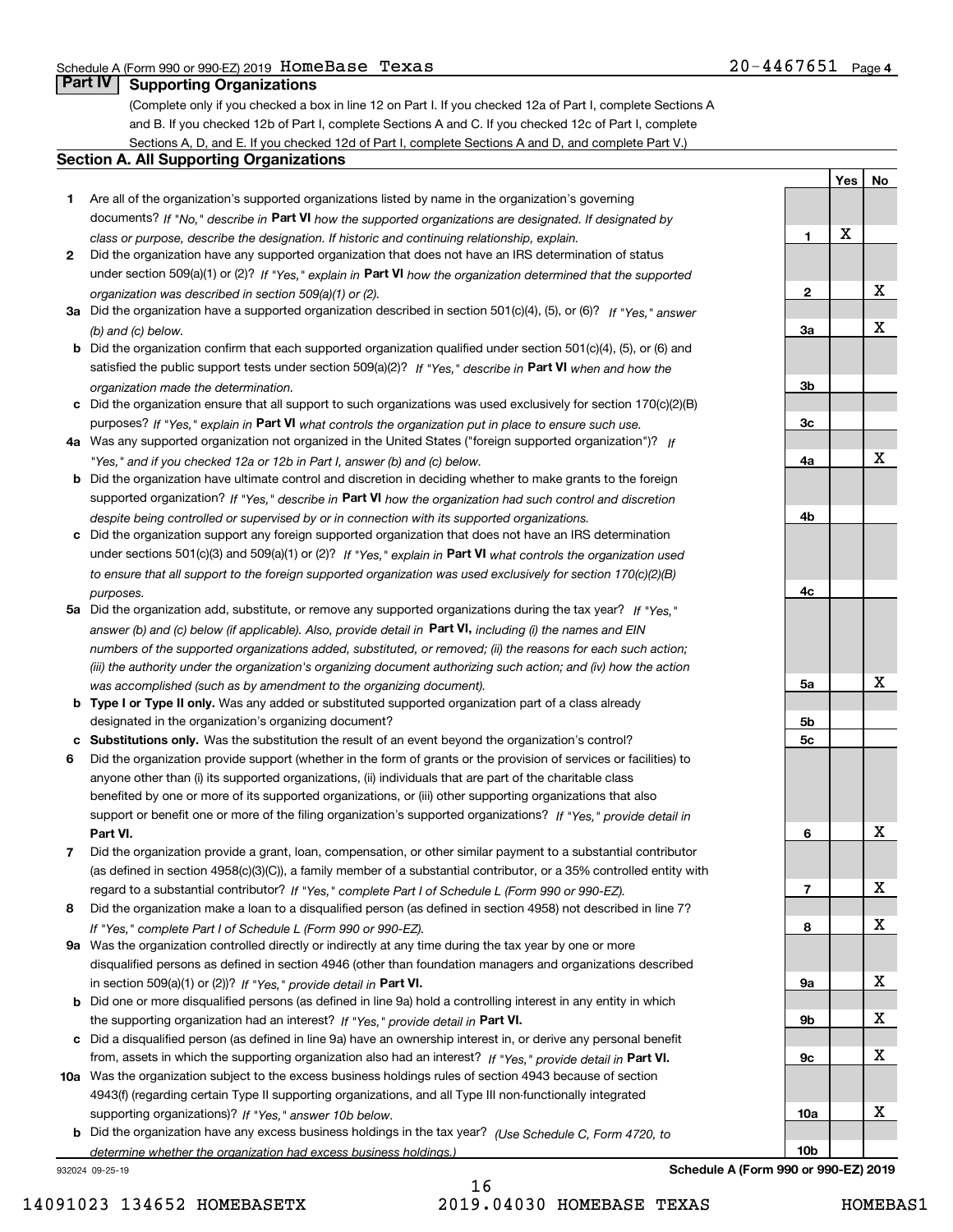Schedule A (Form 990 or 990-EZ) 2019 Page HomeBase Texas 20-4467651 **Part IV Supporting Organizations** *(continued)*

|    |                                                                                                                                   |                 | Yes         | No |
|----|-----------------------------------------------------------------------------------------------------------------------------------|-----------------|-------------|----|
| 11 | Has the organization accepted a gift or contribution from any of the following persons?                                           |                 |             |    |
|    | a A person who directly or indirectly controls, either alone or together with persons described in (b) and (c)                    |                 |             |    |
|    | below, the governing body of a supported organization?                                                                            | 11a             |             | х  |
|    | <b>b</b> A family member of a person described in (a) above?                                                                      | 11 <sub>b</sub> |             | X  |
|    | c A 35% controlled entity of a person described in (a) or (b) above? If "Yes" to a, b, or c, provide detail in Part VI.           | 11c             |             | X  |
|    | <b>Section B. Type I Supporting Organizations</b>                                                                                 |                 |             |    |
|    |                                                                                                                                   |                 | Yes         | No |
| 1  | Did the directors, trustees, or membership of one or more supported organizations have the power to                               |                 |             |    |
|    | regularly appoint or elect at least a majority of the organization's directors or trustees at all times during the                |                 |             |    |
|    | tax year? If "No," describe in Part VI how the supported organization(s) effectively operated, supervised, or                     |                 |             |    |
|    | controlled the organization's activities. If the organization had more than one supported organization,                           |                 |             |    |
|    | describe how the powers to appoint and/or remove directors or trustees were allocated among the supported                         |                 |             |    |
|    | organizations and what conditions or restrictions, if any, applied to such powers during the tax year.                            | 1               | $\mathbf X$ |    |
| 2  | Did the organization operate for the benefit of any supported organization other than the supported                               |                 |             |    |
|    | organization(s) that operated, supervised, or controlled the supporting organization? If "Yes," explain in                        |                 |             |    |
|    | Part VI how providing such benefit carried out the purposes of the supported organization(s) that operated,                       |                 |             |    |
|    | supervised, or controlled the supporting organization.                                                                            | 2               |             | х  |
|    | <b>Section C. Type II Supporting Organizations</b>                                                                                |                 |             |    |
|    |                                                                                                                                   |                 | Yes         | No |
| 1  | Were a majority of the organization's directors or trustees during the tax year also a majority of the directors                  |                 |             |    |
|    | or trustees of each of the organization's supported organization(s)? If "No," describe in Part VI how control                     |                 |             |    |
|    | or management of the supporting organization was vested in the same persons that controlled or managed                            |                 |             |    |
|    | the supported organization(s).                                                                                                    | 1               |             |    |
|    | <b>Section D. All Type III Supporting Organizations</b>                                                                           |                 |             |    |
|    |                                                                                                                                   |                 | Yes         | No |
| 1  | Did the organization provide to each of its supported organizations, by the last day of the fifth month of the                    |                 |             |    |
|    | organization's tax year, (i) a written notice describing the type and amount of support provided during the prior tax             |                 |             |    |
|    | year, (ii) a copy of the Form 990 that was most recently filed as of the date of notification, and (iii) copies of the            |                 |             |    |
|    | organization's governing documents in effect on the date of notification, to the extent not previously provided?                  | 1               |             |    |
| 2  | Were any of the organization's officers, directors, or trustees either (i) appointed or elected by the supported                  |                 |             |    |
|    | organization(s) or (ii) serving on the governing body of a supported organization? If "No," explain in Part VI how                |                 |             |    |
|    | the organization maintained a close and continuous working relationship with the supported organization(s).                       | 2               |             |    |
| 3  | By reason of the relationship described in (2), did the organization's supported organizations have a                             |                 |             |    |
|    | significant voice in the organization's investment policies and in directing the use of the organization's                        |                 |             |    |
|    | income or assets at all times during the tax year? If "Yes," describe in Part VI the role the organization's                      |                 |             |    |
|    | supported organizations played in this regard.                                                                                    | 3               |             |    |
|    | Section E. Type III Functionally Integrated Supporting Organizations                                                              |                 |             |    |
| 1  | Check the box next to the method that the organization used to satisfy the Integral Part Test during the year (see instructions). |                 |             |    |
| a  | The organization satisfied the Activities Test. Complete line 2 below.                                                            |                 |             |    |
| b  | The organization is the parent of each of its supported organizations. Complete line 3 below.                                     |                 |             |    |
| c  | The organization supported a governmental entity. Describe in Part VI how you supported a government entity (see instructions),   |                 |             |    |
| 2  | Activities Test. Answer (a) and (b) below.                                                                                        |                 | Yes         | No |
| а  | Did substantially all of the organization's activities during the tax year directly further the exempt purposes of                |                 |             |    |
|    | the supported organization(s) to which the organization was responsive? If "Yes," then in Part VI identify                        |                 |             |    |
|    | those supported organizations and explain how these activities directly furthered their exempt purposes,                          |                 |             |    |
|    | how the organization was responsive to those supported organizations, and how the organization determined                         |                 |             |    |
|    | that these activities constituted substantially all of its activities.                                                            | 2a              |             |    |
| b  | Did the activities described in (a) constitute activities that, but for the organization's involvement, one or more               |                 |             |    |
|    | of the organization's supported organization(s) would have been engaged in? If "Yes," explain in Part VI the                      |                 |             |    |
|    | reasons for the organization's position that its supported organization(s) would have engaged in these                            |                 |             |    |
|    | activities but for the organization's involvement.                                                                                | 2b              |             |    |
| з  | Parent of Supported Organizations. Answer (a) and (b) below.                                                                      |                 |             |    |
| а  | Did the organization have the power to regularly appoint or elect a majority of the officers, directors, or                       |                 |             |    |
|    | trustees of each of the supported organizations? Provide details in Part VI.                                                      | За              |             |    |
| b  | Did the organization exercise a substantial degree of direction over the policies, programs, and activities of each               |                 |             |    |
|    | of its supported organizations? If "Yes." describe in Part VI the role played by the organization in this regard.                 | Зb              |             |    |
|    | Schedule A (Form 990 or 990-EZ) 2019<br>932025 09-25-19                                                                           |                 |             |    |

14091023 134652 HOMEBASETX 2019.04030 HOMEBASE TEXAS HOMEBAS1

17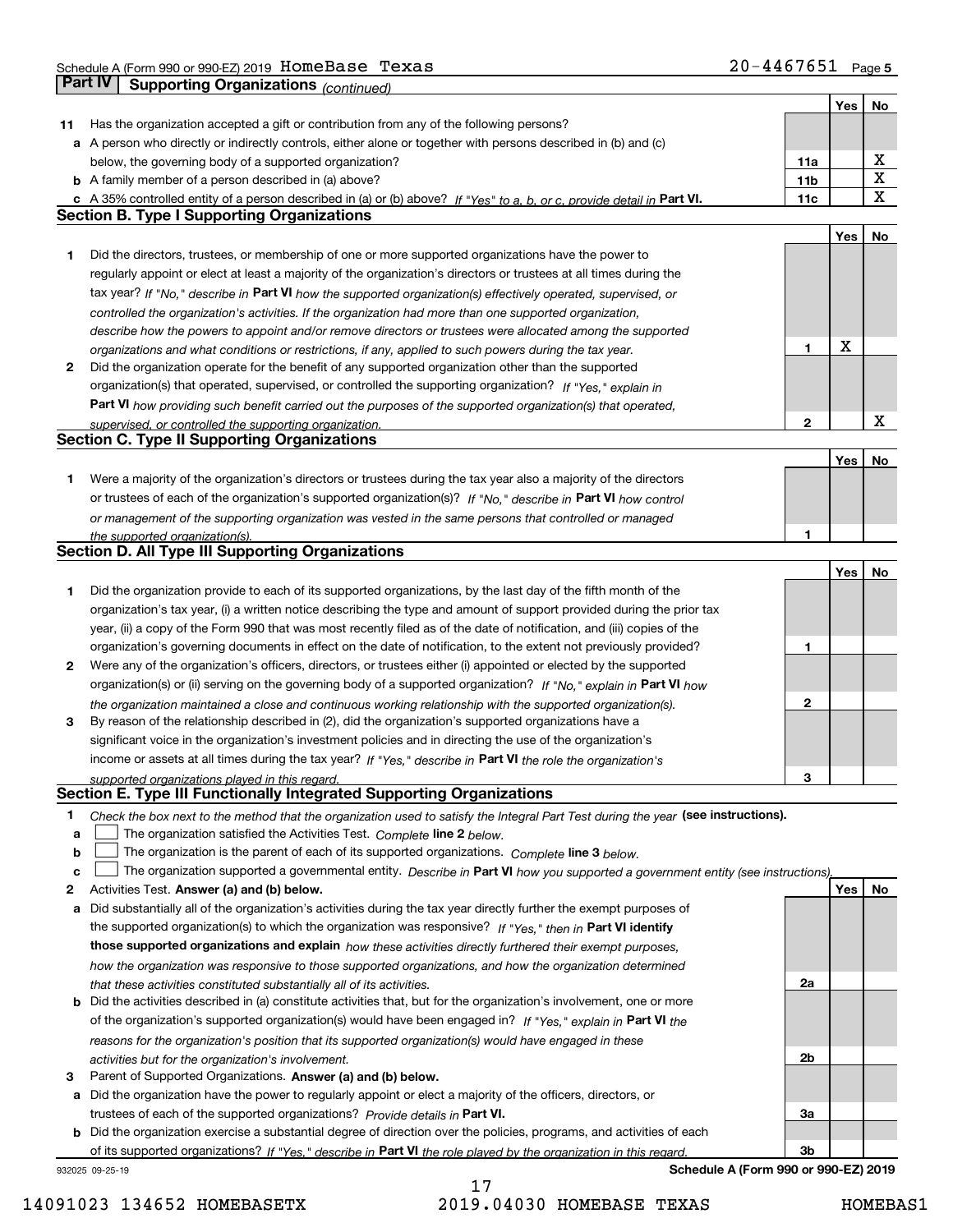| Schedule A (Form 990 or 990-EZ) 2019 HOMeBase Texas |  | $20 - 4467651$ Page 6 |  |
|-----------------------------------------------------|--|-----------------------|--|
|                                                     |  |                       |  |

|              | Part V<br>Type III Non-Functionally Integrated 509(a)(3) Supporting Organizations                                                                 |                |                |                                |
|--------------|---------------------------------------------------------------------------------------------------------------------------------------------------|----------------|----------------|--------------------------------|
| 1            | Check here if the organization satisfied the Integral Part Test as a qualifying trust on Nov. 20, 1970 (explain in Part VI). See instructions. Al |                |                |                                |
|              | other Type III non-functionally integrated supporting organizations must complete Sections A through E.                                           |                |                |                                |
|              | Section A - Adjusted Net Income                                                                                                                   |                | (A) Prior Year | (B) Current Year<br>(optional) |
| 1            | Net short-term capital gain                                                                                                                       | 1              |                |                                |
| $\mathbf{2}$ | Recoveries of prior-year distributions                                                                                                            | $\mathbf{2}$   |                |                                |
| 3            | Other gross income (see instructions)                                                                                                             | 3              |                |                                |
| 4            | Add lines 1 through 3.                                                                                                                            | 4              |                |                                |
| 5            | Depreciation and depletion                                                                                                                        | 5              |                |                                |
| 6            | Portion of operating expenses paid or incurred for production or                                                                                  |                |                |                                |
|              | collection of gross income or for management, conservation, or                                                                                    |                |                |                                |
|              | maintenance of property held for production of income (see instructions)                                                                          | 6              |                |                                |
| 7            | Other expenses (see instructions)                                                                                                                 | $\overline{7}$ |                |                                |
| 8            | Adjusted Net Income (subtract lines 5, 6, and 7 from line 4)                                                                                      | 8              |                |                                |
|              | <b>Section B - Minimum Asset Amount</b>                                                                                                           |                | (A) Prior Year | (B) Current Year<br>(optional) |
| 1            | Aggregate fair market value of all non-exempt-use assets (see                                                                                     |                |                |                                |
|              | instructions for short tax year or assets held for part of year):                                                                                 |                |                |                                |
|              | a Average monthly value of securities                                                                                                             | 1a             |                |                                |
|              | <b>b</b> Average monthly cash balances                                                                                                            | 1b             |                |                                |
|              | c Fair market value of other non-exempt-use assets                                                                                                | 1c             |                |                                |
|              | d Total (add lines 1a, 1b, and 1c)                                                                                                                | 1d             |                |                                |
|              | e Discount claimed for blockage or other                                                                                                          |                |                |                                |
|              | factors (explain in detail in Part VI):                                                                                                           |                |                |                                |
| 2            | Acquisition indebtedness applicable to non-exempt-use assets                                                                                      | 2              |                |                                |
| 3            | Subtract line 2 from line 1d.                                                                                                                     | 3              |                |                                |
| 4            | Cash deemed held for exempt use. Enter 1-1/2% of line 3 (for greater amount,                                                                      |                |                |                                |
|              | see instructions).                                                                                                                                | 4              |                |                                |
| 5            | Net value of non-exempt-use assets (subtract line 4 from line 3)                                                                                  | 5              |                |                                |
| 6            | Multiply line 5 by .035.                                                                                                                          | 6              |                |                                |
| 7            | Recoveries of prior-year distributions                                                                                                            | 7              |                |                                |
| 8            | Minimum Asset Amount (add line 7 to line 6)                                                                                                       | 8              |                |                                |
|              | <b>Section C - Distributable Amount</b>                                                                                                           |                |                | <b>Current Year</b>            |
| 1            | Adjusted net income for prior year (from Section A, line 8, Column A)                                                                             | 1              |                |                                |
| $\mathbf{2}$ | Enter 85% of line 1.                                                                                                                              | $\overline{2}$ |                |                                |
| 3            | Minimum asset amount for prior year (from Section B, line 8, Column A)                                                                            | 3              |                |                                |
| 4            | Enter greater of line 2 or line 3                                                                                                                 | 4              |                |                                |
| 5            | Income tax imposed in prior year                                                                                                                  | 5              |                |                                |
| 6            | <b>Distributable Amount.</b> Subtract line 5 from line 4, unless subject to                                                                       |                |                |                                |
|              | emergency temporary reduction (see instructions).                                                                                                 | 6              |                |                                |
|              |                                                                                                                                                   |                |                |                                |

**7** Check here if the current year is the organization's first as a non-functionally integrated Type III supporting organization (see instructions).

**Schedule A (Form 990 or 990-EZ) 2019**

932026 09-25-19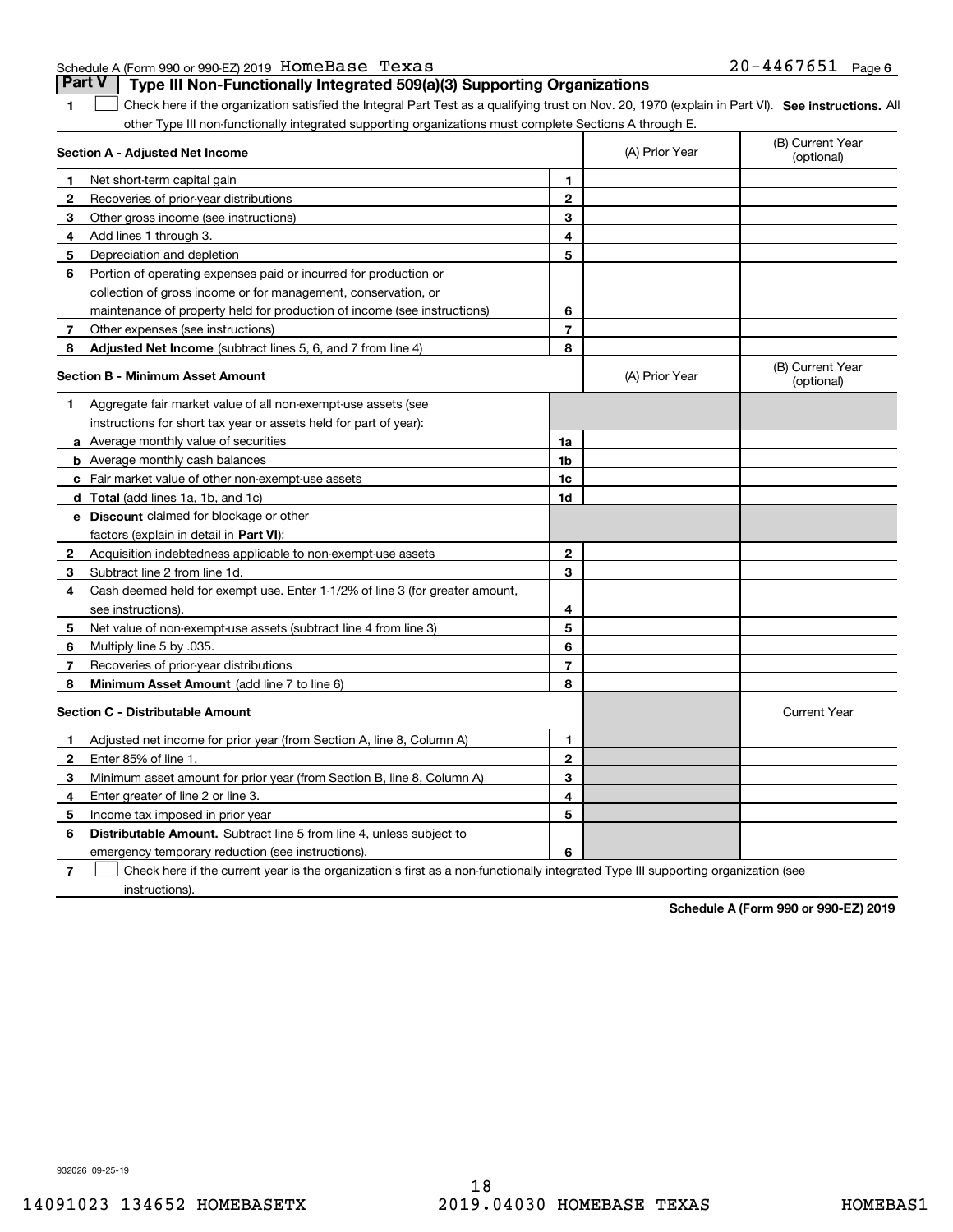| Part V | Type III Non-Functionally Integrated 509(a)(3) Supporting Organizations                    |                                    | (continued)                                   |                                                  |
|--------|--------------------------------------------------------------------------------------------|------------------------------------|-----------------------------------------------|--------------------------------------------------|
|        | <b>Section D - Distributions</b>                                                           |                                    |                                               | <b>Current Year</b>                              |
| 1      | Amounts paid to supported organizations to accomplish exempt purposes                      |                                    |                                               |                                                  |
| 2      | Amounts paid to perform activity that directly furthers exempt purposes of supported       |                                    |                                               |                                                  |
|        | organizations, in excess of income from activity                                           |                                    |                                               |                                                  |
| з      | Administrative expenses paid to accomplish exempt purposes of supported organizations      |                                    |                                               |                                                  |
| 4      | Amounts paid to acquire exempt-use assets                                                  |                                    |                                               |                                                  |
| 5      | Qualified set-aside amounts (prior IRS approval required)                                  |                                    |                                               |                                                  |
| 6      | Other distributions (describe in Part VI). See instructions.                               |                                    |                                               |                                                  |
| 7      | Total annual distributions. Add lines 1 through 6.                                         |                                    |                                               |                                                  |
| 8      | Distributions to attentive supported organizations to which the organization is responsive |                                    |                                               |                                                  |
|        | (provide details in Part VI). See instructions.                                            |                                    |                                               |                                                  |
| 9      | Distributable amount for 2019 from Section C, line 6                                       |                                    |                                               |                                                  |
| 10     | Line 8 amount divided by line 9 amount                                                     |                                    |                                               |                                                  |
|        | Section E - Distribution Allocations (see instructions)                                    | (i)<br><b>Excess Distributions</b> | (ii)<br><b>Underdistributions</b><br>Pre-2019 | (iii)<br><b>Distributable</b><br>Amount for 2019 |
| 1      | Distributable amount for 2019 from Section C, line 6                                       |                                    |                                               |                                                  |
| 2      | Underdistributions, if any, for years prior to 2019 (reason-                               |                                    |                                               |                                                  |
|        | able cause required-explain in Part VI). See instructions.                                 |                                    |                                               |                                                  |
| з      | Excess distributions carryover, if any, to 2019                                            |                                    |                                               |                                                  |
|        | <b>a</b> From 2014                                                                         |                                    |                                               |                                                  |
|        | <b>b</b> From $2015$                                                                       |                                    |                                               |                                                  |
|        | $c$ From 2016                                                                              |                                    |                                               |                                                  |
|        | d From 2017                                                                                |                                    |                                               |                                                  |
|        | e From 2018                                                                                |                                    |                                               |                                                  |
|        | Total of lines 3a through e                                                                |                                    |                                               |                                                  |
|        | <b>g</b> Applied to underdistributions of prior years                                      |                                    |                                               |                                                  |
|        | <b>h</b> Applied to 2019 distributable amount                                              |                                    |                                               |                                                  |
|        | Carryover from 2014 not applied (see instructions)                                         |                                    |                                               |                                                  |
|        | Remainder. Subtract lines 3g, 3h, and 3i from 3f.                                          |                                    |                                               |                                                  |
| 4      | Distributions for 2019 from Section D,                                                     |                                    |                                               |                                                  |
|        | line $7:$                                                                                  |                                    |                                               |                                                  |
|        | <b>a</b> Applied to underdistributions of prior years                                      |                                    |                                               |                                                  |
|        | <b>b</b> Applied to 2019 distributable amount                                              |                                    |                                               |                                                  |
| с      | Remainder. Subtract lines 4a and 4b from 4.                                                |                                    |                                               |                                                  |
| 5      | Remaining underdistributions for years prior to 2019, if                                   |                                    |                                               |                                                  |
|        | any. Subtract lines 3g and 4a from line 2. For result greater                              |                                    |                                               |                                                  |
|        | than zero, explain in Part VI. See instructions.                                           |                                    |                                               |                                                  |
| 6      | Remaining underdistributions for 2019. Subtract lines 3h                                   |                                    |                                               |                                                  |
|        | and 4b from line 1. For result greater than zero, explain in                               |                                    |                                               |                                                  |
|        | Part VI. See instructions.                                                                 |                                    |                                               |                                                  |
| 7      | Excess distributions carryover to 2020. Add lines 3j                                       |                                    |                                               |                                                  |
|        | and 4c.                                                                                    |                                    |                                               |                                                  |
| 8      | Breakdown of line 7:                                                                       |                                    |                                               |                                                  |
|        | a Excess from 2015                                                                         |                                    |                                               |                                                  |
|        | <b>b</b> Excess from 2016                                                                  |                                    |                                               |                                                  |
|        | c Excess from 2017                                                                         |                                    |                                               |                                                  |
|        | d Excess from 2018                                                                         |                                    |                                               |                                                  |
|        | e Excess from 2019                                                                         |                                    |                                               |                                                  |

**Schedule A (Form 990 or 990-EZ) 2019**

932027 09-25-19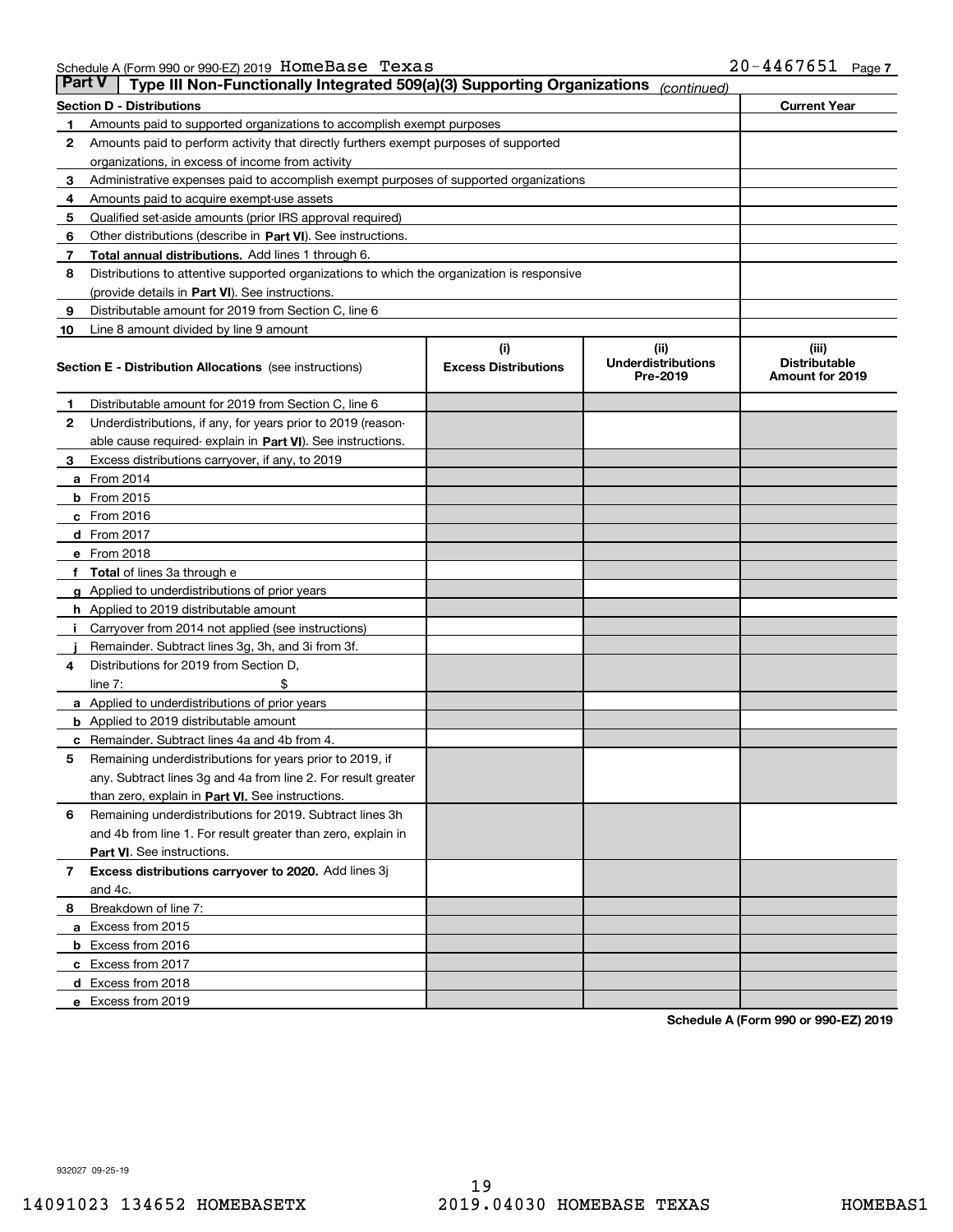#### Schedule A (Form 990 or 990-EZ) 2019 Page HomeBase Texas 20-4467651

| (See instructions.) | Supplemental Information. Provide the explanations required by Part II, line 10; Part II, line 17a or 17b; Part III, line 12;<br>Part IV, Section A, lines 1, 2, 3b, 3c, 4b, 4c, 5a, 6, 9a, 9b, 9c, 11a, 11b, and 11c; Part IV, Section B, lines 1 and 2; Part IV, Section C,<br>line 1; Part IV, Section D, lines 2 and 3; Part IV, Section E, lines 1c, 2a, 2b, 3a, and 3b; Part V, line 1; Part V, Section B, line 1e; Part V,<br>Section D, lines 5, 6, and 8; and Part V, Section E, lines 2, 5, and 6. Also complete this part for any additional information. |
|---------------------|----------------------------------------------------------------------------------------------------------------------------------------------------------------------------------------------------------------------------------------------------------------------------------------------------------------------------------------------------------------------------------------------------------------------------------------------------------------------------------------------------------------------------------------------------------------------|
|                     |                                                                                                                                                                                                                                                                                                                                                                                                                                                                                                                                                                      |
|                     |                                                                                                                                                                                                                                                                                                                                                                                                                                                                                                                                                                      |
|                     |                                                                                                                                                                                                                                                                                                                                                                                                                                                                                                                                                                      |
|                     |                                                                                                                                                                                                                                                                                                                                                                                                                                                                                                                                                                      |
|                     |                                                                                                                                                                                                                                                                                                                                                                                                                                                                                                                                                                      |
|                     |                                                                                                                                                                                                                                                                                                                                                                                                                                                                                                                                                                      |
|                     |                                                                                                                                                                                                                                                                                                                                                                                                                                                                                                                                                                      |
|                     |                                                                                                                                                                                                                                                                                                                                                                                                                                                                                                                                                                      |
|                     |                                                                                                                                                                                                                                                                                                                                                                                                                                                                                                                                                                      |
|                     |                                                                                                                                                                                                                                                                                                                                                                                                                                                                                                                                                                      |
|                     |                                                                                                                                                                                                                                                                                                                                                                                                                                                                                                                                                                      |
|                     |                                                                                                                                                                                                                                                                                                                                                                                                                                                                                                                                                                      |
|                     |                                                                                                                                                                                                                                                                                                                                                                                                                                                                                                                                                                      |
|                     |                                                                                                                                                                                                                                                                                                                                                                                                                                                                                                                                                                      |
|                     |                                                                                                                                                                                                                                                                                                                                                                                                                                                                                                                                                                      |
|                     |                                                                                                                                                                                                                                                                                                                                                                                                                                                                                                                                                                      |
|                     |                                                                                                                                                                                                                                                                                                                                                                                                                                                                                                                                                                      |
|                     |                                                                                                                                                                                                                                                                                                                                                                                                                                                                                                                                                                      |
|                     |                                                                                                                                                                                                                                                                                                                                                                                                                                                                                                                                                                      |
|                     |                                                                                                                                                                                                                                                                                                                                                                                                                                                                                                                                                                      |
|                     |                                                                                                                                                                                                                                                                                                                                                                                                                                                                                                                                                                      |
|                     |                                                                                                                                                                                                                                                                                                                                                                                                                                                                                                                                                                      |
|                     |                                                                                                                                                                                                                                                                                                                                                                                                                                                                                                                                                                      |
|                     |                                                                                                                                                                                                                                                                                                                                                                                                                                                                                                                                                                      |
|                     |                                                                                                                                                                                                                                                                                                                                                                                                                                                                                                                                                                      |
|                     |                                                                                                                                                                                                                                                                                                                                                                                                                                                                                                                                                                      |
|                     |                                                                                                                                                                                                                                                                                                                                                                                                                                                                                                                                                                      |
|                     |                                                                                                                                                                                                                                                                                                                                                                                                                                                                                                                                                                      |
|                     |                                                                                                                                                                                                                                                                                                                                                                                                                                                                                                                                                                      |
|                     |                                                                                                                                                                                                                                                                                                                                                                                                                                                                                                                                                                      |
|                     |                                                                                                                                                                                                                                                                                                                                                                                                                                                                                                                                                                      |
|                     |                                                                                                                                                                                                                                                                                                                                                                                                                                                                                                                                                                      |
|                     |                                                                                                                                                                                                                                                                                                                                                                                                                                                                                                                                                                      |
|                     |                                                                                                                                                                                                                                                                                                                                                                                                                                                                                                                                                                      |
|                     |                                                                                                                                                                                                                                                                                                                                                                                                                                                                                                                                                                      |
|                     |                                                                                                                                                                                                                                                                                                                                                                                                                                                                                                                                                                      |
|                     |                                                                                                                                                                                                                                                                                                                                                                                                                                                                                                                                                                      |
|                     |                                                                                                                                                                                                                                                                                                                                                                                                                                                                                                                                                                      |
|                     |                                                                                                                                                                                                                                                                                                                                                                                                                                                                                                                                                                      |
|                     |                                                                                                                                                                                                                                                                                                                                                                                                                                                                                                                                                                      |
|                     |                                                                                                                                                                                                                                                                                                                                                                                                                                                                                                                                                                      |
|                     |                                                                                                                                                                                                                                                                                                                                                                                                                                                                                                                                                                      |
|                     |                                                                                                                                                                                                                                                                                                                                                                                                                                                                                                                                                                      |
|                     |                                                                                                                                                                                                                                                                                                                                                                                                                                                                                                                                                                      |
|                     |                                                                                                                                                                                                                                                                                                                                                                                                                                                                                                                                                                      |
| 932028 09-25-19     | Schedule A (Form 990 or 990-EZ) 2019                                                                                                                                                                                                                                                                                                                                                                                                                                                                                                                                 |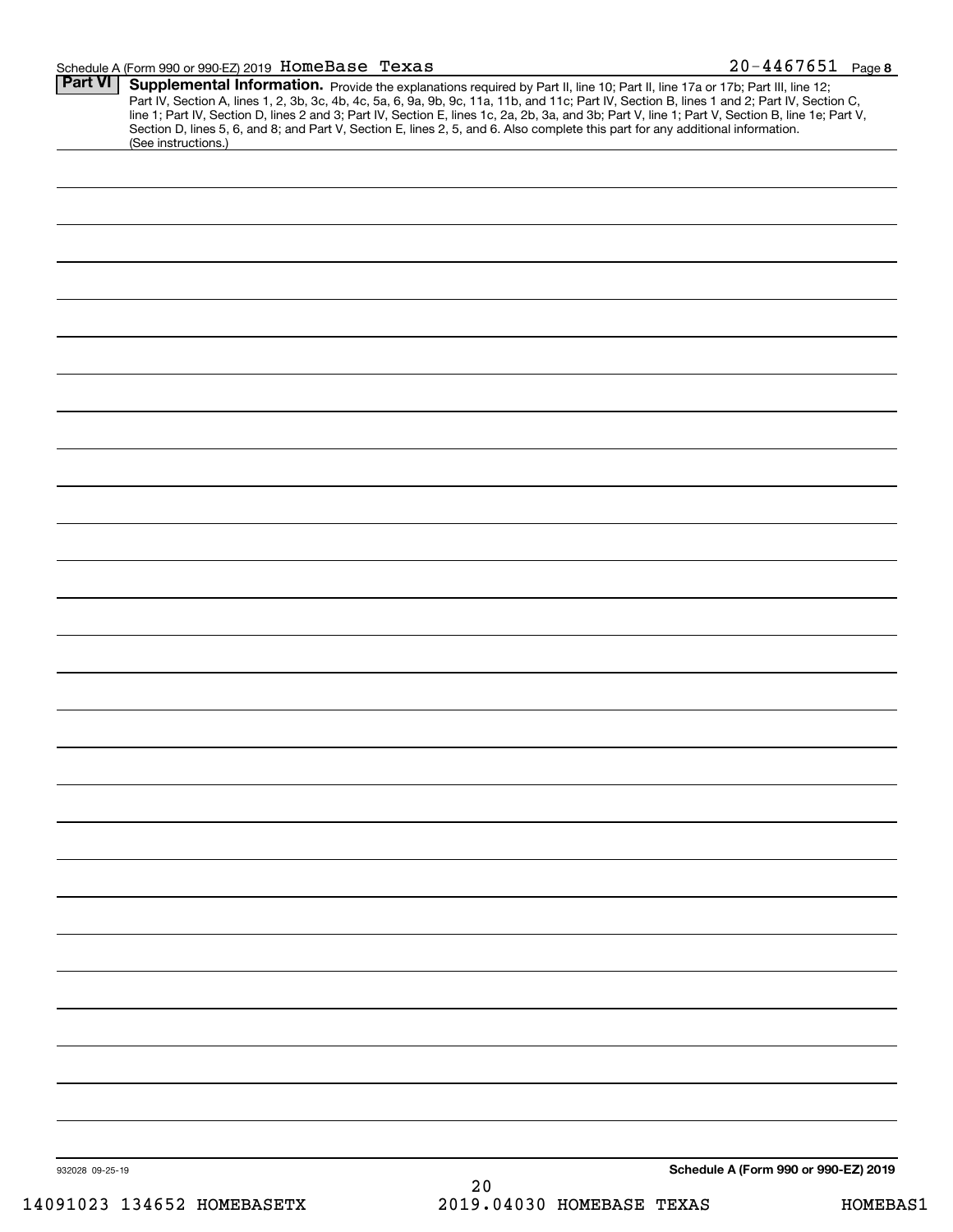## **Supplemental Financial Statements**

**(Form 990)** (**Form 990,**<br>Part IV, line 6, 7, 8, 9, 10, 11a, 11b, 11c, 11d, 11e, 11f, 12a, or 12b.<br>Department of the Treasury **and Exercise Connect Connect Connect Connect Connect Connect Connect Connect Connect** 



Department of the Treasury Internal Revenue Service

| Attach to Form 990.                                                                          |
|----------------------------------------------------------------------------------------------|
| $\blacktriangleright$ Go to www.irs.gov/Form990 for instructions and the latest information. |

|         | Name of the organization                                                                                                                                                                                                      |                         |                                                    |                          | <b>Employer identification number</b> |            |           |
|---------|-------------------------------------------------------------------------------------------------------------------------------------------------------------------------------------------------------------------------------|-------------------------|----------------------------------------------------|--------------------------|---------------------------------------|------------|-----------|
|         | HomeBase Texas<br>Organizations Maintaining Donor Advised Funds or Other Similar Funds or Accounts. Complete if the                                                                                                           |                         |                                                    |                          |                                       | 20-4467651 |           |
| Part I  |                                                                                                                                                                                                                               |                         |                                                    |                          |                                       |            |           |
|         | organization answered "Yes" on Form 990, Part IV, line 6.                                                                                                                                                                     | (a) Donor advised funds |                                                    |                          | (b) Funds and other accounts          |            |           |
|         |                                                                                                                                                                                                                               |                         |                                                    |                          |                                       |            |           |
| 1       |                                                                                                                                                                                                                               |                         |                                                    |                          |                                       |            |           |
| 2       | Aggregate value of contributions to (during year)                                                                                                                                                                             |                         |                                                    |                          |                                       |            |           |
| з       | Aggregate value of grants from (during year)                                                                                                                                                                                  |                         |                                                    |                          |                                       |            |           |
| 4       |                                                                                                                                                                                                                               |                         |                                                    |                          |                                       |            |           |
| 5       | Did the organization inform all donors and donor advisors in writing that the assets held in donor advised funds                                                                                                              |                         |                                                    |                          |                                       |            |           |
|         |                                                                                                                                                                                                                               |                         |                                                    |                          |                                       | Yes        | No        |
| 6       | Did the organization inform all grantees, donors, and donor advisors in writing that grant funds can be used only                                                                                                             |                         |                                                    |                          |                                       |            |           |
|         | for charitable purposes and not for the benefit of the donor or donor advisor, or for any other purpose conferring                                                                                                            |                         |                                                    |                          |                                       |            |           |
| Part II |                                                                                                                                                                                                                               |                         |                                                    |                          |                                       | Yes        | No        |
|         | Conservation Easements. Complete if the organization answered "Yes" on Form 990, Part IV, line 7.                                                                                                                             |                         |                                                    |                          |                                       |            |           |
| 1.      | Purpose(s) of conservation easements held by the organization (check all that apply).                                                                                                                                         |                         |                                                    |                          |                                       |            |           |
|         | Preservation of land for public use (for example, recreation or education)                                                                                                                                                    |                         | Preservation of a historically important land area |                          |                                       |            |           |
|         | Protection of natural habitat                                                                                                                                                                                                 |                         | Preservation of a certified historic structure     |                          |                                       |            |           |
|         | Preservation of open space                                                                                                                                                                                                    |                         |                                                    |                          |                                       |            |           |
| 2       | Complete lines 2a through 2d if the organization held a qualified conservation contribution in the form of a conservation easement on the last                                                                                |                         |                                                    |                          |                                       |            |           |
|         | day of the tax year.                                                                                                                                                                                                          |                         |                                                    |                          | Held at the End of the Tax Year       |            |           |
| a       | Total number of conservation easements                                                                                                                                                                                        |                         |                                                    | 2a                       |                                       |            |           |
| b       | Total acreage restricted by conservation easements                                                                                                                                                                            |                         |                                                    | 2b                       |                                       |            |           |
| с       |                                                                                                                                                                                                                               |                         |                                                    | 2c                       |                                       |            |           |
|         | d Number of conservation easements included in (c) acquired after 7/25/06, and not on a historic structure                                                                                                                    |                         |                                                    |                          |                                       |            |           |
|         | listed in the National Register [11, 1200] [12] The National Register [11, 1200] [12] The National Register [11, 1200] [12] The National Register [11, 1200] [12] The National Register [11, 1200] [12] The National Register |                         |                                                    | 2d                       |                                       |            |           |
| 3       | Number of conservation easements modified, transferred, released, extinguished, or terminated by the organization during the tax                                                                                              |                         |                                                    |                          |                                       |            |           |
|         | $year \blacktriangleright$                                                                                                                                                                                                    |                         |                                                    |                          |                                       |            |           |
| 4       | Number of states where property subject to conservation easement is located >                                                                                                                                                 |                         |                                                    |                          |                                       |            |           |
| 5       | Does the organization have a written policy regarding the periodic monitoring, inspection, handling of                                                                                                                        |                         |                                                    |                          |                                       |            |           |
|         | violations, and enforcement of the conservation easements it holds?                                                                                                                                                           |                         |                                                    |                          |                                       | Yes        | <b>No</b> |
| 6       | Staff and volunteer hours devoted to monitoring, inspecting, handling of violations, and enforcing conservation easements during the year                                                                                     |                         |                                                    |                          |                                       |            |           |
|         |                                                                                                                                                                                                                               |                         |                                                    |                          |                                       |            |           |
| 7       | Amount of expenses incurred in monitoring, inspecting, handling of violations, and enforcing conservation easements during the year                                                                                           |                         |                                                    |                          |                                       |            |           |
|         | ▶ \$                                                                                                                                                                                                                          |                         |                                                    |                          |                                       |            |           |
| 8       | Does each conservation easement reported on line 2(d) above satisfy the requirements of section 170(h)(4)(B)(i)                                                                                                               |                         |                                                    |                          |                                       |            |           |
|         |                                                                                                                                                                                                                               |                         |                                                    |                          |                                       | Yes        | No        |
|         | In Part XIII, describe how the organization reports conservation easements in its revenue and expense statement and                                                                                                           |                         |                                                    |                          |                                       |            |           |
|         | balance sheet, and include, if applicable, the text of the footnote to the organization's financial statements that describes the                                                                                             |                         |                                                    |                          |                                       |            |           |
|         | organization's accounting for conservation easements.                                                                                                                                                                         |                         |                                                    |                          |                                       |            |           |
|         | Organizations Maintaining Collections of Art, Historical Treasures, or Other Similar Assets.<br>Part III                                                                                                                      |                         |                                                    |                          |                                       |            |           |
|         | Complete if the organization answered "Yes" on Form 990, Part IV, line 8.                                                                                                                                                     |                         |                                                    |                          |                                       |            |           |
|         | 1a If the organization elected, as permitted under FASB ASC 958, not to report in its revenue statement and balance sheet works                                                                                               |                         |                                                    |                          |                                       |            |           |
|         | of art, historical treasures, or other similar assets held for public exhibition, education, or research in furtherance of public                                                                                             |                         |                                                    |                          |                                       |            |           |
|         | service, provide in Part XIII the text of the footnote to its financial statements that describes these items.                                                                                                                |                         |                                                    |                          |                                       |            |           |
|         | <b>b</b> If the organization elected, as permitted under FASB ASC 958, to report in its revenue statement and balance sheet works of                                                                                          |                         |                                                    |                          |                                       |            |           |
|         | art, historical treasures, or other similar assets held for public exhibition, education, or research in furtherance of public service,                                                                                       |                         |                                                    |                          |                                       |            |           |
|         | provide the following amounts relating to these items:                                                                                                                                                                        |                         |                                                    |                          |                                       |            |           |
|         |                                                                                                                                                                                                                               |                         |                                                    |                          | -\$                                   |            |           |
|         | (ii) Assets included in Form 990, Part X                                                                                                                                                                                      |                         |                                                    | $\blacktriangleright$ \$ |                                       |            |           |
| 2       | If the organization received or held works of art, historical treasures, or other similar assets for financial gain, provide                                                                                                  |                         |                                                    |                          |                                       |            |           |
|         | the following amounts required to be reported under FASB ASC 958 relating to these items:                                                                                                                                     |                         |                                                    |                          |                                       |            |           |
| a       |                                                                                                                                                                                                                               |                         |                                                    |                          | - \$                                  |            |           |
|         | <b>b</b> Assets included in Form 990, Part X                                                                                                                                                                                  |                         |                                                    | $\blacktriangleright$ s  |                                       |            |           |
|         | LHA For Paperwork Reduction Act Notice, see the Instructions for Form 990.                                                                                                                                                    |                         |                                                    |                          | Schedule D (Form 990) 2019            |            |           |
|         | 932051 10-02-19                                                                                                                                                                                                               |                         |                                                    |                          |                                       |            |           |
|         |                                                                                                                                                                                                                               | 21                      |                                                    |                          |                                       |            |           |

 <sup>14091023 134652</sup> HOMEBASETX 2019.04030 HOMEBASE TEXAS HOMEBAS1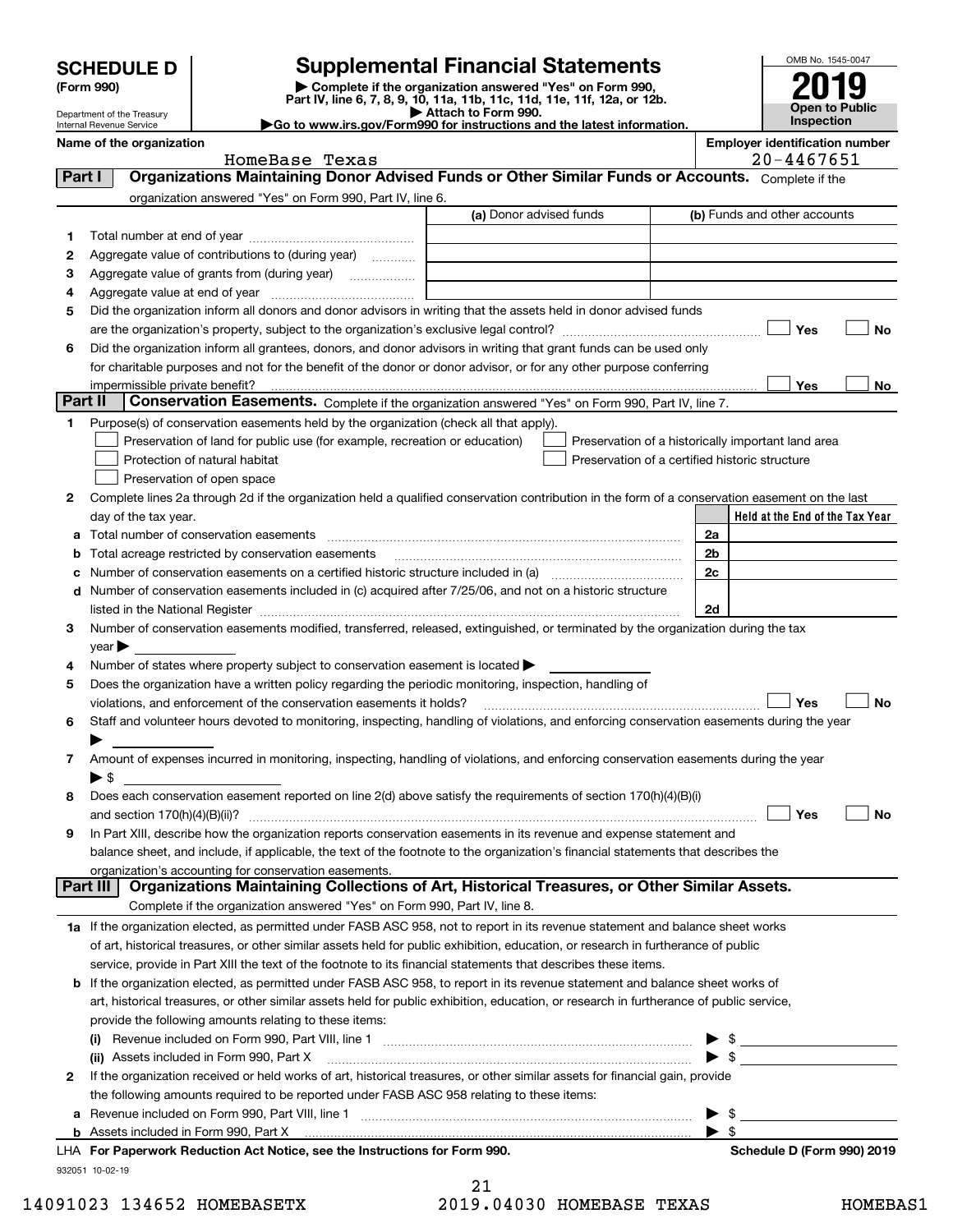| Part III<br>Organizations Maintaining Collections of Art, Historical Treasures, or Other Similar Assets (continued)<br>Using the organization's acquisition, accession, and other records, check any of the following that make significant use of its<br>3<br>collection items (check all that apply):<br>Public exhibition<br>Loan or exchange program<br>a<br>Other <b>Committee Committee Committee Committee</b><br>Scholarly research<br>b<br>е<br>Preservation for future generations<br>с<br>Provide a description of the organization's collections and explain how they further the organization's exempt purpose in Part XIII.<br>4<br>During the year, did the organization solicit or receive donations of art, historical treasures, or other similar assets<br>5<br>Yes<br>to be sold to raise funds rather than to be maintained as part of the organization's collection?<br>No<br><b>Part IV</b><br>Escrow and Custodial Arrangements. Complete if the organization answered "Yes" on Form 990, Part IV, line 9, or<br>reported an amount on Form 990, Part X, line 21.<br>1a Is the organization an agent, trustee, custodian or other intermediary for contributions or other assets not included<br>$\overline{\mathbf{X}}$ No<br>Yes<br>on Form 990, Part X? [11] matter contracts and contracts and contracts are contracted and contracts are contracted and contract and contract of the contract of the contract of the contract of the contract of the contract o<br>b If "Yes," explain the arrangement in Part XIII and complete the following table:<br>Amount<br>Beginning balance material continuum contracts and contact the contract of the contract of the contract of the<br>1c<br>c<br>1d<br>Additions during the year manufactured and an account of the state of the state of the state of the state of the state of the state of the state of the state of the state of the state of the state of the state of the state<br>Distributions during the year manufactured and continuum and continuum and continuum and continuum and continuum<br>1e<br>1f<br>1.<br>$\boxed{\text{X}}$ Yes<br>2a Did the organization include an amount on Form 990, Part X, line 21, for escrow or custodial account liability?<br>No<br>.<br>$\overline{\textnormal{\textbf{x}}}$<br><b>b</b> If "Yes," explain the arrangement in Part XIII. Check here if the explanation has been provided on Part XIII<br>Part V<br>Endowment Funds. Complete if the organization answered "Yes" on Form 990, Part IV, line 10.<br>(d) Three years back<br>(a) Current year<br>(c) Two years back<br>(e) Four years back<br>(b) Prior year<br>Beginning of year balance<br>1a<br>Net investment earnings, gains, and losses<br>d<br>e Other expenditures for facilities<br>and programs<br>End of year balance<br>g<br>Provide the estimated percentage of the current year end balance (line 1g, column (a)) held as:<br>2<br>Board designated or quasi-endowment<br>%<br>а<br>Permanent endowment > 1<br>%<br>%<br>Term endowment $\blacktriangleright$<br>The percentages on lines 2a, 2b, and 2c should equal 100%.<br>3a Are there endowment funds not in the possession of the organization that are held and administered for the organization<br>Yes<br>No<br>by:<br>3a(i)<br>(i)<br>3a(ii)<br>3b<br>Describe in Part XIII the intended uses of the organization's endowment funds.<br>Land, Buildings, and Equipment.<br>Part VI<br>Complete if the organization answered "Yes" on Form 990, Part IV, line 11a. See Form 990, Part X, line 10.<br>Description of property<br>(a) Cost or other<br>(b) Cost or other<br>(c) Accumulated<br>(d) Book value<br>basis (investment)<br>basis (other)<br>depreciation<br>b<br>0. | HomeBase Texas<br>Schedule D (Form 990) 2019 |  |  | $20 - 4467651$ Page 2 |  |  |
|--------------------------------------------------------------------------------------------------------------------------------------------------------------------------------------------------------------------------------------------------------------------------------------------------------------------------------------------------------------------------------------------------------------------------------------------------------------------------------------------------------------------------------------------------------------------------------------------------------------------------------------------------------------------------------------------------------------------------------------------------------------------------------------------------------------------------------------------------------------------------------------------------------------------------------------------------------------------------------------------------------------------------------------------------------------------------------------------------------------------------------------------------------------------------------------------------------------------------------------------------------------------------------------------------------------------------------------------------------------------------------------------------------------------------------------------------------------------------------------------------------------------------------------------------------------------------------------------------------------------------------------------------------------------------------------------------------------------------------------------------------------------------------------------------------------------------------------------------------------------------------------------------------------------------------------------------------------------------------------------------------------------------------------------------------------------------------------------------------------------------------------------------------------------------------------------------------------------------------------------------------------------------------------------------------------------------------------------------------------------------------------------------------------------------------------------------------------------------------------------------------------------------------------------------------------------------------------------------------------------------------------------------------------------------------------------------------------------------------------------------------------------------------------------------------------------------------------------------------------------------------------------------------------------------------------------------------------------------------------------------------------------------------------------------------------------------------------------------------------------------------------------------------------------------------------------------------------------------------------------------------------------------------------------------------------------------------------------------------------------------------------------------------------------------------------------------------------------------------------------------------------------------------------------------------------------------------------------------------------------------------------------------------------------------------------------------------------------------------------------------|----------------------------------------------|--|--|-----------------------|--|--|
|                                                                                                                                                                                                                                                                                                                                                                                                                                                                                                                                                                                                                                                                                                                                                                                                                                                                                                                                                                                                                                                                                                                                                                                                                                                                                                                                                                                                                                                                                                                                                                                                                                                                                                                                                                                                                                                                                                                                                                                                                                                                                                                                                                                                                                                                                                                                                                                                                                                                                                                                                                                                                                                                                                                                                                                                                                                                                                                                                                                                                                                                                                                                                                                                                                                                                                                                                                                                                                                                                                                                                                                                                                                                                                                                                  |                                              |  |  |                       |  |  |
|                                                                                                                                                                                                                                                                                                                                                                                                                                                                                                                                                                                                                                                                                                                                                                                                                                                                                                                                                                                                                                                                                                                                                                                                                                                                                                                                                                                                                                                                                                                                                                                                                                                                                                                                                                                                                                                                                                                                                                                                                                                                                                                                                                                                                                                                                                                                                                                                                                                                                                                                                                                                                                                                                                                                                                                                                                                                                                                                                                                                                                                                                                                                                                                                                                                                                                                                                                                                                                                                                                                                                                                                                                                                                                                                                  |                                              |  |  |                       |  |  |
|                                                                                                                                                                                                                                                                                                                                                                                                                                                                                                                                                                                                                                                                                                                                                                                                                                                                                                                                                                                                                                                                                                                                                                                                                                                                                                                                                                                                                                                                                                                                                                                                                                                                                                                                                                                                                                                                                                                                                                                                                                                                                                                                                                                                                                                                                                                                                                                                                                                                                                                                                                                                                                                                                                                                                                                                                                                                                                                                                                                                                                                                                                                                                                                                                                                                                                                                                                                                                                                                                                                                                                                                                                                                                                                                                  |                                              |  |  |                       |  |  |
|                                                                                                                                                                                                                                                                                                                                                                                                                                                                                                                                                                                                                                                                                                                                                                                                                                                                                                                                                                                                                                                                                                                                                                                                                                                                                                                                                                                                                                                                                                                                                                                                                                                                                                                                                                                                                                                                                                                                                                                                                                                                                                                                                                                                                                                                                                                                                                                                                                                                                                                                                                                                                                                                                                                                                                                                                                                                                                                                                                                                                                                                                                                                                                                                                                                                                                                                                                                                                                                                                                                                                                                                                                                                                                                                                  |                                              |  |  |                       |  |  |
|                                                                                                                                                                                                                                                                                                                                                                                                                                                                                                                                                                                                                                                                                                                                                                                                                                                                                                                                                                                                                                                                                                                                                                                                                                                                                                                                                                                                                                                                                                                                                                                                                                                                                                                                                                                                                                                                                                                                                                                                                                                                                                                                                                                                                                                                                                                                                                                                                                                                                                                                                                                                                                                                                                                                                                                                                                                                                                                                                                                                                                                                                                                                                                                                                                                                                                                                                                                                                                                                                                                                                                                                                                                                                                                                                  |                                              |  |  |                       |  |  |
|                                                                                                                                                                                                                                                                                                                                                                                                                                                                                                                                                                                                                                                                                                                                                                                                                                                                                                                                                                                                                                                                                                                                                                                                                                                                                                                                                                                                                                                                                                                                                                                                                                                                                                                                                                                                                                                                                                                                                                                                                                                                                                                                                                                                                                                                                                                                                                                                                                                                                                                                                                                                                                                                                                                                                                                                                                                                                                                                                                                                                                                                                                                                                                                                                                                                                                                                                                                                                                                                                                                                                                                                                                                                                                                                                  |                                              |  |  |                       |  |  |
|                                                                                                                                                                                                                                                                                                                                                                                                                                                                                                                                                                                                                                                                                                                                                                                                                                                                                                                                                                                                                                                                                                                                                                                                                                                                                                                                                                                                                                                                                                                                                                                                                                                                                                                                                                                                                                                                                                                                                                                                                                                                                                                                                                                                                                                                                                                                                                                                                                                                                                                                                                                                                                                                                                                                                                                                                                                                                                                                                                                                                                                                                                                                                                                                                                                                                                                                                                                                                                                                                                                                                                                                                                                                                                                                                  |                                              |  |  |                       |  |  |
|                                                                                                                                                                                                                                                                                                                                                                                                                                                                                                                                                                                                                                                                                                                                                                                                                                                                                                                                                                                                                                                                                                                                                                                                                                                                                                                                                                                                                                                                                                                                                                                                                                                                                                                                                                                                                                                                                                                                                                                                                                                                                                                                                                                                                                                                                                                                                                                                                                                                                                                                                                                                                                                                                                                                                                                                                                                                                                                                                                                                                                                                                                                                                                                                                                                                                                                                                                                                                                                                                                                                                                                                                                                                                                                                                  |                                              |  |  |                       |  |  |
|                                                                                                                                                                                                                                                                                                                                                                                                                                                                                                                                                                                                                                                                                                                                                                                                                                                                                                                                                                                                                                                                                                                                                                                                                                                                                                                                                                                                                                                                                                                                                                                                                                                                                                                                                                                                                                                                                                                                                                                                                                                                                                                                                                                                                                                                                                                                                                                                                                                                                                                                                                                                                                                                                                                                                                                                                                                                                                                                                                                                                                                                                                                                                                                                                                                                                                                                                                                                                                                                                                                                                                                                                                                                                                                                                  |                                              |  |  |                       |  |  |
|                                                                                                                                                                                                                                                                                                                                                                                                                                                                                                                                                                                                                                                                                                                                                                                                                                                                                                                                                                                                                                                                                                                                                                                                                                                                                                                                                                                                                                                                                                                                                                                                                                                                                                                                                                                                                                                                                                                                                                                                                                                                                                                                                                                                                                                                                                                                                                                                                                                                                                                                                                                                                                                                                                                                                                                                                                                                                                                                                                                                                                                                                                                                                                                                                                                                                                                                                                                                                                                                                                                                                                                                                                                                                                                                                  |                                              |  |  |                       |  |  |
|                                                                                                                                                                                                                                                                                                                                                                                                                                                                                                                                                                                                                                                                                                                                                                                                                                                                                                                                                                                                                                                                                                                                                                                                                                                                                                                                                                                                                                                                                                                                                                                                                                                                                                                                                                                                                                                                                                                                                                                                                                                                                                                                                                                                                                                                                                                                                                                                                                                                                                                                                                                                                                                                                                                                                                                                                                                                                                                                                                                                                                                                                                                                                                                                                                                                                                                                                                                                                                                                                                                                                                                                                                                                                                                                                  |                                              |  |  |                       |  |  |
|                                                                                                                                                                                                                                                                                                                                                                                                                                                                                                                                                                                                                                                                                                                                                                                                                                                                                                                                                                                                                                                                                                                                                                                                                                                                                                                                                                                                                                                                                                                                                                                                                                                                                                                                                                                                                                                                                                                                                                                                                                                                                                                                                                                                                                                                                                                                                                                                                                                                                                                                                                                                                                                                                                                                                                                                                                                                                                                                                                                                                                                                                                                                                                                                                                                                                                                                                                                                                                                                                                                                                                                                                                                                                                                                                  |                                              |  |  |                       |  |  |
|                                                                                                                                                                                                                                                                                                                                                                                                                                                                                                                                                                                                                                                                                                                                                                                                                                                                                                                                                                                                                                                                                                                                                                                                                                                                                                                                                                                                                                                                                                                                                                                                                                                                                                                                                                                                                                                                                                                                                                                                                                                                                                                                                                                                                                                                                                                                                                                                                                                                                                                                                                                                                                                                                                                                                                                                                                                                                                                                                                                                                                                                                                                                                                                                                                                                                                                                                                                                                                                                                                                                                                                                                                                                                                                                                  |                                              |  |  |                       |  |  |
|                                                                                                                                                                                                                                                                                                                                                                                                                                                                                                                                                                                                                                                                                                                                                                                                                                                                                                                                                                                                                                                                                                                                                                                                                                                                                                                                                                                                                                                                                                                                                                                                                                                                                                                                                                                                                                                                                                                                                                                                                                                                                                                                                                                                                                                                                                                                                                                                                                                                                                                                                                                                                                                                                                                                                                                                                                                                                                                                                                                                                                                                                                                                                                                                                                                                                                                                                                                                                                                                                                                                                                                                                                                                                                                                                  |                                              |  |  |                       |  |  |
|                                                                                                                                                                                                                                                                                                                                                                                                                                                                                                                                                                                                                                                                                                                                                                                                                                                                                                                                                                                                                                                                                                                                                                                                                                                                                                                                                                                                                                                                                                                                                                                                                                                                                                                                                                                                                                                                                                                                                                                                                                                                                                                                                                                                                                                                                                                                                                                                                                                                                                                                                                                                                                                                                                                                                                                                                                                                                                                                                                                                                                                                                                                                                                                                                                                                                                                                                                                                                                                                                                                                                                                                                                                                                                                                                  |                                              |  |  |                       |  |  |
|                                                                                                                                                                                                                                                                                                                                                                                                                                                                                                                                                                                                                                                                                                                                                                                                                                                                                                                                                                                                                                                                                                                                                                                                                                                                                                                                                                                                                                                                                                                                                                                                                                                                                                                                                                                                                                                                                                                                                                                                                                                                                                                                                                                                                                                                                                                                                                                                                                                                                                                                                                                                                                                                                                                                                                                                                                                                                                                                                                                                                                                                                                                                                                                                                                                                                                                                                                                                                                                                                                                                                                                                                                                                                                                                                  |                                              |  |  |                       |  |  |
|                                                                                                                                                                                                                                                                                                                                                                                                                                                                                                                                                                                                                                                                                                                                                                                                                                                                                                                                                                                                                                                                                                                                                                                                                                                                                                                                                                                                                                                                                                                                                                                                                                                                                                                                                                                                                                                                                                                                                                                                                                                                                                                                                                                                                                                                                                                                                                                                                                                                                                                                                                                                                                                                                                                                                                                                                                                                                                                                                                                                                                                                                                                                                                                                                                                                                                                                                                                                                                                                                                                                                                                                                                                                                                                                                  |                                              |  |  |                       |  |  |
|                                                                                                                                                                                                                                                                                                                                                                                                                                                                                                                                                                                                                                                                                                                                                                                                                                                                                                                                                                                                                                                                                                                                                                                                                                                                                                                                                                                                                                                                                                                                                                                                                                                                                                                                                                                                                                                                                                                                                                                                                                                                                                                                                                                                                                                                                                                                                                                                                                                                                                                                                                                                                                                                                                                                                                                                                                                                                                                                                                                                                                                                                                                                                                                                                                                                                                                                                                                                                                                                                                                                                                                                                                                                                                                                                  |                                              |  |  |                       |  |  |
|                                                                                                                                                                                                                                                                                                                                                                                                                                                                                                                                                                                                                                                                                                                                                                                                                                                                                                                                                                                                                                                                                                                                                                                                                                                                                                                                                                                                                                                                                                                                                                                                                                                                                                                                                                                                                                                                                                                                                                                                                                                                                                                                                                                                                                                                                                                                                                                                                                                                                                                                                                                                                                                                                                                                                                                                                                                                                                                                                                                                                                                                                                                                                                                                                                                                                                                                                                                                                                                                                                                                                                                                                                                                                                                                                  |                                              |  |  |                       |  |  |
|                                                                                                                                                                                                                                                                                                                                                                                                                                                                                                                                                                                                                                                                                                                                                                                                                                                                                                                                                                                                                                                                                                                                                                                                                                                                                                                                                                                                                                                                                                                                                                                                                                                                                                                                                                                                                                                                                                                                                                                                                                                                                                                                                                                                                                                                                                                                                                                                                                                                                                                                                                                                                                                                                                                                                                                                                                                                                                                                                                                                                                                                                                                                                                                                                                                                                                                                                                                                                                                                                                                                                                                                                                                                                                                                                  |                                              |  |  |                       |  |  |
|                                                                                                                                                                                                                                                                                                                                                                                                                                                                                                                                                                                                                                                                                                                                                                                                                                                                                                                                                                                                                                                                                                                                                                                                                                                                                                                                                                                                                                                                                                                                                                                                                                                                                                                                                                                                                                                                                                                                                                                                                                                                                                                                                                                                                                                                                                                                                                                                                                                                                                                                                                                                                                                                                                                                                                                                                                                                                                                                                                                                                                                                                                                                                                                                                                                                                                                                                                                                                                                                                                                                                                                                                                                                                                                                                  |                                              |  |  |                       |  |  |
|                                                                                                                                                                                                                                                                                                                                                                                                                                                                                                                                                                                                                                                                                                                                                                                                                                                                                                                                                                                                                                                                                                                                                                                                                                                                                                                                                                                                                                                                                                                                                                                                                                                                                                                                                                                                                                                                                                                                                                                                                                                                                                                                                                                                                                                                                                                                                                                                                                                                                                                                                                                                                                                                                                                                                                                                                                                                                                                                                                                                                                                                                                                                                                                                                                                                                                                                                                                                                                                                                                                                                                                                                                                                                                                                                  |                                              |  |  |                       |  |  |
|                                                                                                                                                                                                                                                                                                                                                                                                                                                                                                                                                                                                                                                                                                                                                                                                                                                                                                                                                                                                                                                                                                                                                                                                                                                                                                                                                                                                                                                                                                                                                                                                                                                                                                                                                                                                                                                                                                                                                                                                                                                                                                                                                                                                                                                                                                                                                                                                                                                                                                                                                                                                                                                                                                                                                                                                                                                                                                                                                                                                                                                                                                                                                                                                                                                                                                                                                                                                                                                                                                                                                                                                                                                                                                                                                  |                                              |  |  |                       |  |  |
|                                                                                                                                                                                                                                                                                                                                                                                                                                                                                                                                                                                                                                                                                                                                                                                                                                                                                                                                                                                                                                                                                                                                                                                                                                                                                                                                                                                                                                                                                                                                                                                                                                                                                                                                                                                                                                                                                                                                                                                                                                                                                                                                                                                                                                                                                                                                                                                                                                                                                                                                                                                                                                                                                                                                                                                                                                                                                                                                                                                                                                                                                                                                                                                                                                                                                                                                                                                                                                                                                                                                                                                                                                                                                                                                                  |                                              |  |  |                       |  |  |
|                                                                                                                                                                                                                                                                                                                                                                                                                                                                                                                                                                                                                                                                                                                                                                                                                                                                                                                                                                                                                                                                                                                                                                                                                                                                                                                                                                                                                                                                                                                                                                                                                                                                                                                                                                                                                                                                                                                                                                                                                                                                                                                                                                                                                                                                                                                                                                                                                                                                                                                                                                                                                                                                                                                                                                                                                                                                                                                                                                                                                                                                                                                                                                                                                                                                                                                                                                                                                                                                                                                                                                                                                                                                                                                                                  |                                              |  |  |                       |  |  |
|                                                                                                                                                                                                                                                                                                                                                                                                                                                                                                                                                                                                                                                                                                                                                                                                                                                                                                                                                                                                                                                                                                                                                                                                                                                                                                                                                                                                                                                                                                                                                                                                                                                                                                                                                                                                                                                                                                                                                                                                                                                                                                                                                                                                                                                                                                                                                                                                                                                                                                                                                                                                                                                                                                                                                                                                                                                                                                                                                                                                                                                                                                                                                                                                                                                                                                                                                                                                                                                                                                                                                                                                                                                                                                                                                  |                                              |  |  |                       |  |  |
|                                                                                                                                                                                                                                                                                                                                                                                                                                                                                                                                                                                                                                                                                                                                                                                                                                                                                                                                                                                                                                                                                                                                                                                                                                                                                                                                                                                                                                                                                                                                                                                                                                                                                                                                                                                                                                                                                                                                                                                                                                                                                                                                                                                                                                                                                                                                                                                                                                                                                                                                                                                                                                                                                                                                                                                                                                                                                                                                                                                                                                                                                                                                                                                                                                                                                                                                                                                                                                                                                                                                                                                                                                                                                                                                                  |                                              |  |  |                       |  |  |
|                                                                                                                                                                                                                                                                                                                                                                                                                                                                                                                                                                                                                                                                                                                                                                                                                                                                                                                                                                                                                                                                                                                                                                                                                                                                                                                                                                                                                                                                                                                                                                                                                                                                                                                                                                                                                                                                                                                                                                                                                                                                                                                                                                                                                                                                                                                                                                                                                                                                                                                                                                                                                                                                                                                                                                                                                                                                                                                                                                                                                                                                                                                                                                                                                                                                                                                                                                                                                                                                                                                                                                                                                                                                                                                                                  |                                              |  |  |                       |  |  |
|                                                                                                                                                                                                                                                                                                                                                                                                                                                                                                                                                                                                                                                                                                                                                                                                                                                                                                                                                                                                                                                                                                                                                                                                                                                                                                                                                                                                                                                                                                                                                                                                                                                                                                                                                                                                                                                                                                                                                                                                                                                                                                                                                                                                                                                                                                                                                                                                                                                                                                                                                                                                                                                                                                                                                                                                                                                                                                                                                                                                                                                                                                                                                                                                                                                                                                                                                                                                                                                                                                                                                                                                                                                                                                                                                  |                                              |  |  |                       |  |  |
|                                                                                                                                                                                                                                                                                                                                                                                                                                                                                                                                                                                                                                                                                                                                                                                                                                                                                                                                                                                                                                                                                                                                                                                                                                                                                                                                                                                                                                                                                                                                                                                                                                                                                                                                                                                                                                                                                                                                                                                                                                                                                                                                                                                                                                                                                                                                                                                                                                                                                                                                                                                                                                                                                                                                                                                                                                                                                                                                                                                                                                                                                                                                                                                                                                                                                                                                                                                                                                                                                                                                                                                                                                                                                                                                                  |                                              |  |  |                       |  |  |
|                                                                                                                                                                                                                                                                                                                                                                                                                                                                                                                                                                                                                                                                                                                                                                                                                                                                                                                                                                                                                                                                                                                                                                                                                                                                                                                                                                                                                                                                                                                                                                                                                                                                                                                                                                                                                                                                                                                                                                                                                                                                                                                                                                                                                                                                                                                                                                                                                                                                                                                                                                                                                                                                                                                                                                                                                                                                                                                                                                                                                                                                                                                                                                                                                                                                                                                                                                                                                                                                                                                                                                                                                                                                                                                                                  |                                              |  |  |                       |  |  |
|                                                                                                                                                                                                                                                                                                                                                                                                                                                                                                                                                                                                                                                                                                                                                                                                                                                                                                                                                                                                                                                                                                                                                                                                                                                                                                                                                                                                                                                                                                                                                                                                                                                                                                                                                                                                                                                                                                                                                                                                                                                                                                                                                                                                                                                                                                                                                                                                                                                                                                                                                                                                                                                                                                                                                                                                                                                                                                                                                                                                                                                                                                                                                                                                                                                                                                                                                                                                                                                                                                                                                                                                                                                                                                                                                  |                                              |  |  |                       |  |  |
|                                                                                                                                                                                                                                                                                                                                                                                                                                                                                                                                                                                                                                                                                                                                                                                                                                                                                                                                                                                                                                                                                                                                                                                                                                                                                                                                                                                                                                                                                                                                                                                                                                                                                                                                                                                                                                                                                                                                                                                                                                                                                                                                                                                                                                                                                                                                                                                                                                                                                                                                                                                                                                                                                                                                                                                                                                                                                                                                                                                                                                                                                                                                                                                                                                                                                                                                                                                                                                                                                                                                                                                                                                                                                                                                                  |                                              |  |  |                       |  |  |
|                                                                                                                                                                                                                                                                                                                                                                                                                                                                                                                                                                                                                                                                                                                                                                                                                                                                                                                                                                                                                                                                                                                                                                                                                                                                                                                                                                                                                                                                                                                                                                                                                                                                                                                                                                                                                                                                                                                                                                                                                                                                                                                                                                                                                                                                                                                                                                                                                                                                                                                                                                                                                                                                                                                                                                                                                                                                                                                                                                                                                                                                                                                                                                                                                                                                                                                                                                                                                                                                                                                                                                                                                                                                                                                                                  |                                              |  |  |                       |  |  |
|                                                                                                                                                                                                                                                                                                                                                                                                                                                                                                                                                                                                                                                                                                                                                                                                                                                                                                                                                                                                                                                                                                                                                                                                                                                                                                                                                                                                                                                                                                                                                                                                                                                                                                                                                                                                                                                                                                                                                                                                                                                                                                                                                                                                                                                                                                                                                                                                                                                                                                                                                                                                                                                                                                                                                                                                                                                                                                                                                                                                                                                                                                                                                                                                                                                                                                                                                                                                                                                                                                                                                                                                                                                                                                                                                  |                                              |  |  |                       |  |  |
|                                                                                                                                                                                                                                                                                                                                                                                                                                                                                                                                                                                                                                                                                                                                                                                                                                                                                                                                                                                                                                                                                                                                                                                                                                                                                                                                                                                                                                                                                                                                                                                                                                                                                                                                                                                                                                                                                                                                                                                                                                                                                                                                                                                                                                                                                                                                                                                                                                                                                                                                                                                                                                                                                                                                                                                                                                                                                                                                                                                                                                                                                                                                                                                                                                                                                                                                                                                                                                                                                                                                                                                                                                                                                                                                                  |                                              |  |  |                       |  |  |
|                                                                                                                                                                                                                                                                                                                                                                                                                                                                                                                                                                                                                                                                                                                                                                                                                                                                                                                                                                                                                                                                                                                                                                                                                                                                                                                                                                                                                                                                                                                                                                                                                                                                                                                                                                                                                                                                                                                                                                                                                                                                                                                                                                                                                                                                                                                                                                                                                                                                                                                                                                                                                                                                                                                                                                                                                                                                                                                                                                                                                                                                                                                                                                                                                                                                                                                                                                                                                                                                                                                                                                                                                                                                                                                                                  |                                              |  |  |                       |  |  |
|                                                                                                                                                                                                                                                                                                                                                                                                                                                                                                                                                                                                                                                                                                                                                                                                                                                                                                                                                                                                                                                                                                                                                                                                                                                                                                                                                                                                                                                                                                                                                                                                                                                                                                                                                                                                                                                                                                                                                                                                                                                                                                                                                                                                                                                                                                                                                                                                                                                                                                                                                                                                                                                                                                                                                                                                                                                                                                                                                                                                                                                                                                                                                                                                                                                                                                                                                                                                                                                                                                                                                                                                                                                                                                                                                  |                                              |  |  |                       |  |  |
|                                                                                                                                                                                                                                                                                                                                                                                                                                                                                                                                                                                                                                                                                                                                                                                                                                                                                                                                                                                                                                                                                                                                                                                                                                                                                                                                                                                                                                                                                                                                                                                                                                                                                                                                                                                                                                                                                                                                                                                                                                                                                                                                                                                                                                                                                                                                                                                                                                                                                                                                                                                                                                                                                                                                                                                                                                                                                                                                                                                                                                                                                                                                                                                                                                                                                                                                                                                                                                                                                                                                                                                                                                                                                                                                                  |                                              |  |  |                       |  |  |
|                                                                                                                                                                                                                                                                                                                                                                                                                                                                                                                                                                                                                                                                                                                                                                                                                                                                                                                                                                                                                                                                                                                                                                                                                                                                                                                                                                                                                                                                                                                                                                                                                                                                                                                                                                                                                                                                                                                                                                                                                                                                                                                                                                                                                                                                                                                                                                                                                                                                                                                                                                                                                                                                                                                                                                                                                                                                                                                                                                                                                                                                                                                                                                                                                                                                                                                                                                                                                                                                                                                                                                                                                                                                                                                                                  |                                              |  |  |                       |  |  |
|                                                                                                                                                                                                                                                                                                                                                                                                                                                                                                                                                                                                                                                                                                                                                                                                                                                                                                                                                                                                                                                                                                                                                                                                                                                                                                                                                                                                                                                                                                                                                                                                                                                                                                                                                                                                                                                                                                                                                                                                                                                                                                                                                                                                                                                                                                                                                                                                                                                                                                                                                                                                                                                                                                                                                                                                                                                                                                                                                                                                                                                                                                                                                                                                                                                                                                                                                                                                                                                                                                                                                                                                                                                                                                                                                  |                                              |  |  |                       |  |  |
|                                                                                                                                                                                                                                                                                                                                                                                                                                                                                                                                                                                                                                                                                                                                                                                                                                                                                                                                                                                                                                                                                                                                                                                                                                                                                                                                                                                                                                                                                                                                                                                                                                                                                                                                                                                                                                                                                                                                                                                                                                                                                                                                                                                                                                                                                                                                                                                                                                                                                                                                                                                                                                                                                                                                                                                                                                                                                                                                                                                                                                                                                                                                                                                                                                                                                                                                                                                                                                                                                                                                                                                                                                                                                                                                                  |                                              |  |  |                       |  |  |
|                                                                                                                                                                                                                                                                                                                                                                                                                                                                                                                                                                                                                                                                                                                                                                                                                                                                                                                                                                                                                                                                                                                                                                                                                                                                                                                                                                                                                                                                                                                                                                                                                                                                                                                                                                                                                                                                                                                                                                                                                                                                                                                                                                                                                                                                                                                                                                                                                                                                                                                                                                                                                                                                                                                                                                                                                                                                                                                                                                                                                                                                                                                                                                                                                                                                                                                                                                                                                                                                                                                                                                                                                                                                                                                                                  |                                              |  |  |                       |  |  |
|                                                                                                                                                                                                                                                                                                                                                                                                                                                                                                                                                                                                                                                                                                                                                                                                                                                                                                                                                                                                                                                                                                                                                                                                                                                                                                                                                                                                                                                                                                                                                                                                                                                                                                                                                                                                                                                                                                                                                                                                                                                                                                                                                                                                                                                                                                                                                                                                                                                                                                                                                                                                                                                                                                                                                                                                                                                                                                                                                                                                                                                                                                                                                                                                                                                                                                                                                                                                                                                                                                                                                                                                                                                                                                                                                  |                                              |  |  |                       |  |  |
|                                                                                                                                                                                                                                                                                                                                                                                                                                                                                                                                                                                                                                                                                                                                                                                                                                                                                                                                                                                                                                                                                                                                                                                                                                                                                                                                                                                                                                                                                                                                                                                                                                                                                                                                                                                                                                                                                                                                                                                                                                                                                                                                                                                                                                                                                                                                                                                                                                                                                                                                                                                                                                                                                                                                                                                                                                                                                                                                                                                                                                                                                                                                                                                                                                                                                                                                                                                                                                                                                                                                                                                                                                                                                                                                                  |                                              |  |  |                       |  |  |
|                                                                                                                                                                                                                                                                                                                                                                                                                                                                                                                                                                                                                                                                                                                                                                                                                                                                                                                                                                                                                                                                                                                                                                                                                                                                                                                                                                                                                                                                                                                                                                                                                                                                                                                                                                                                                                                                                                                                                                                                                                                                                                                                                                                                                                                                                                                                                                                                                                                                                                                                                                                                                                                                                                                                                                                                                                                                                                                                                                                                                                                                                                                                                                                                                                                                                                                                                                                                                                                                                                                                                                                                                                                                                                                                                  |                                              |  |  |                       |  |  |
|                                                                                                                                                                                                                                                                                                                                                                                                                                                                                                                                                                                                                                                                                                                                                                                                                                                                                                                                                                                                                                                                                                                                                                                                                                                                                                                                                                                                                                                                                                                                                                                                                                                                                                                                                                                                                                                                                                                                                                                                                                                                                                                                                                                                                                                                                                                                                                                                                                                                                                                                                                                                                                                                                                                                                                                                                                                                                                                                                                                                                                                                                                                                                                                                                                                                                                                                                                                                                                                                                                                                                                                                                                                                                                                                                  |                                              |  |  |                       |  |  |
|                                                                                                                                                                                                                                                                                                                                                                                                                                                                                                                                                                                                                                                                                                                                                                                                                                                                                                                                                                                                                                                                                                                                                                                                                                                                                                                                                                                                                                                                                                                                                                                                                                                                                                                                                                                                                                                                                                                                                                                                                                                                                                                                                                                                                                                                                                                                                                                                                                                                                                                                                                                                                                                                                                                                                                                                                                                                                                                                                                                                                                                                                                                                                                                                                                                                                                                                                                                                                                                                                                                                                                                                                                                                                                                                                  |                                              |  |  |                       |  |  |
|                                                                                                                                                                                                                                                                                                                                                                                                                                                                                                                                                                                                                                                                                                                                                                                                                                                                                                                                                                                                                                                                                                                                                                                                                                                                                                                                                                                                                                                                                                                                                                                                                                                                                                                                                                                                                                                                                                                                                                                                                                                                                                                                                                                                                                                                                                                                                                                                                                                                                                                                                                                                                                                                                                                                                                                                                                                                                                                                                                                                                                                                                                                                                                                                                                                                                                                                                                                                                                                                                                                                                                                                                                                                                                                                                  |                                              |  |  |                       |  |  |
|                                                                                                                                                                                                                                                                                                                                                                                                                                                                                                                                                                                                                                                                                                                                                                                                                                                                                                                                                                                                                                                                                                                                                                                                                                                                                                                                                                                                                                                                                                                                                                                                                                                                                                                                                                                                                                                                                                                                                                                                                                                                                                                                                                                                                                                                                                                                                                                                                                                                                                                                                                                                                                                                                                                                                                                                                                                                                                                                                                                                                                                                                                                                                                                                                                                                                                                                                                                                                                                                                                                                                                                                                                                                                                                                                  |                                              |  |  |                       |  |  |

**Schedule D (Form 990) 2019**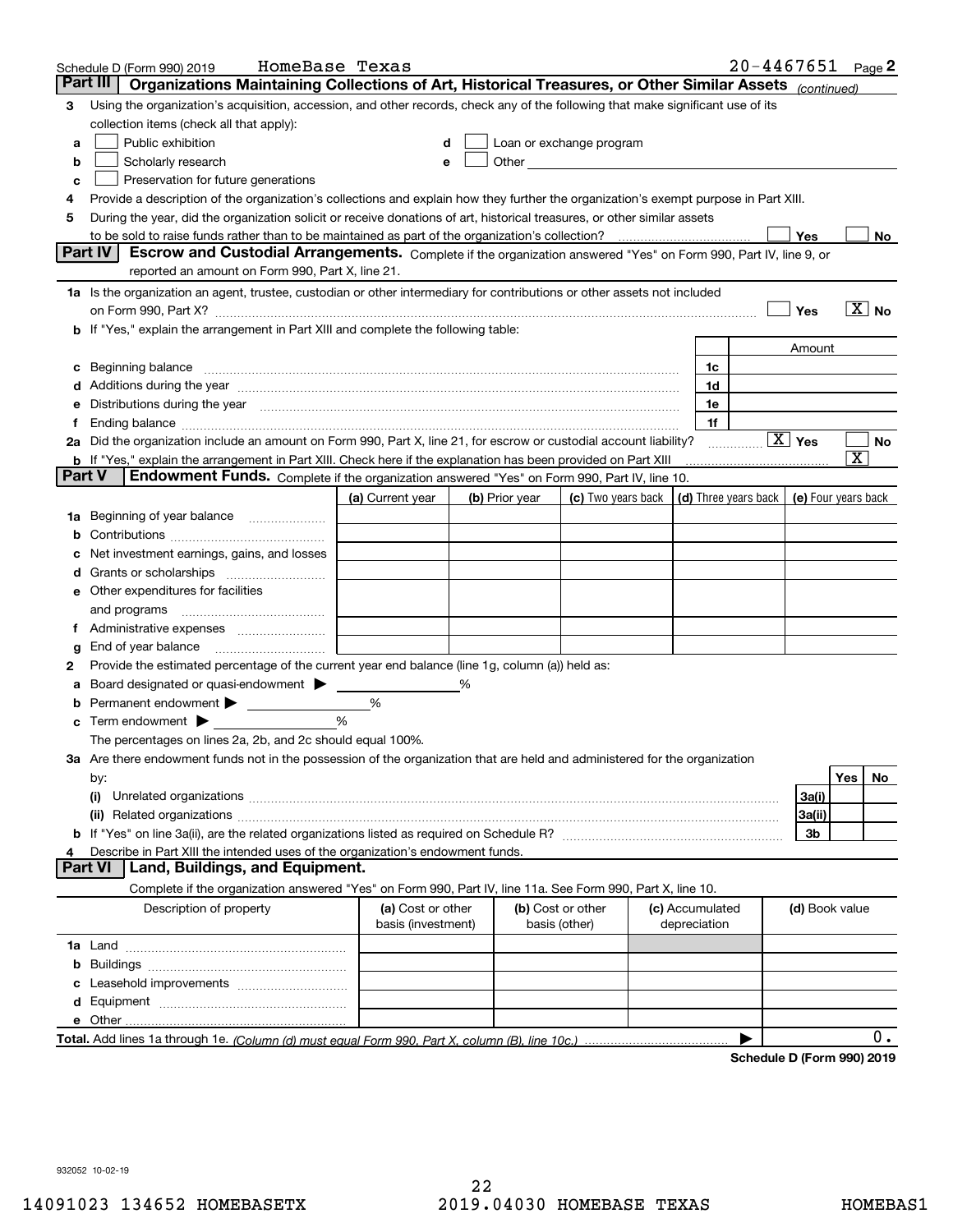| (a) Description of security or category (including name of security)                                                                                                                  | (b) Book value  | (c) Method of valuation: Cost or end-of-year market value |                |
|---------------------------------------------------------------------------------------------------------------------------------------------------------------------------------------|-----------------|-----------------------------------------------------------|----------------|
| (1) Financial derivatives                                                                                                                                                             |                 |                                                           |                |
|                                                                                                                                                                                       |                 |                                                           |                |
| $(3)$ Other                                                                                                                                                                           |                 |                                                           |                |
| (A)                                                                                                                                                                                   |                 |                                                           |                |
| (B)                                                                                                                                                                                   |                 |                                                           |                |
| (C)                                                                                                                                                                                   |                 |                                                           |                |
| (D)                                                                                                                                                                                   |                 |                                                           |                |
| (E)                                                                                                                                                                                   |                 |                                                           |                |
| (F)                                                                                                                                                                                   |                 |                                                           |                |
| (G)                                                                                                                                                                                   |                 |                                                           |                |
| (H)                                                                                                                                                                                   |                 |                                                           |                |
|                                                                                                                                                                                       |                 |                                                           |                |
| Total. (Col. (b) must equal Form 990, Part X, col. (B) line $12$ .)<br>Part VIII Investments - Program Related.                                                                       |                 |                                                           |                |
|                                                                                                                                                                                       |                 |                                                           |                |
| Complete if the organization answered "Yes" on Form 990, Part IV, line 11c. See Form 990, Part X, line 13.<br>(a) Description of investment                                           | (b) Book value  | (c) Method of valuation: Cost or end-of-year market value |                |
|                                                                                                                                                                                       |                 |                                                           |                |
| (1)                                                                                                                                                                                   |                 |                                                           |                |
| (2)                                                                                                                                                                                   |                 |                                                           |                |
| (3)                                                                                                                                                                                   |                 |                                                           |                |
| (4)                                                                                                                                                                                   |                 |                                                           |                |
| (5)                                                                                                                                                                                   |                 |                                                           |                |
| (6)                                                                                                                                                                                   |                 |                                                           |                |
| (7)                                                                                                                                                                                   |                 |                                                           |                |
| (8)                                                                                                                                                                                   |                 |                                                           |                |
| (9)                                                                                                                                                                                   |                 |                                                           |                |
| Total. (Col. (b) must equal Form 990, Part X, col. (B) line $13.$                                                                                                                     |                 |                                                           |                |
| <b>Other Assets.</b><br>Part IX                                                                                                                                                       |                 |                                                           |                |
| Complete if the organization answered "Yes" on Form 990, Part IV, line 11d. See Form 990, Part X, line 15.                                                                            |                 |                                                           |                |
|                                                                                                                                                                                       | (a) Description |                                                           | (b) Book value |
| Intercompany Receivable<br>(1)                                                                                                                                                        |                 |                                                           | 136,362.       |
| (2)                                                                                                                                                                                   |                 |                                                           |                |
| (3)                                                                                                                                                                                   |                 |                                                           |                |
| (4)                                                                                                                                                                                   |                 |                                                           |                |
| (5)                                                                                                                                                                                   |                 |                                                           |                |
| (6)                                                                                                                                                                                   |                 |                                                           |                |
| (7)                                                                                                                                                                                   |                 |                                                           |                |
| (8)                                                                                                                                                                                   |                 |                                                           |                |
|                                                                                                                                                                                       |                 |                                                           |                |
|                                                                                                                                                                                       |                 |                                                           |                |
| (9)                                                                                                                                                                                   |                 |                                                           |                |
|                                                                                                                                                                                       |                 |                                                           |                |
| <b>Other Liabilities.</b>                                                                                                                                                             |                 |                                                           |                |
| Complete if the organization answered "Yes" on Form 990, Part IV, line 11e or 11f. See Form 990, Part X, line 25.                                                                     |                 |                                                           |                |
| (a) Description of liability                                                                                                                                                          |                 |                                                           | (b) Book value |
| (1)<br>Federal income taxes                                                                                                                                                           |                 |                                                           |                |
| (2)                                                                                                                                                                                   |                 |                                                           |                |
| (3)                                                                                                                                                                                   |                 |                                                           |                |
| (4)                                                                                                                                                                                   |                 |                                                           |                |
| (5)                                                                                                                                                                                   |                 |                                                           |                |
| (6)                                                                                                                                                                                   |                 |                                                           |                |
|                                                                                                                                                                                       |                 |                                                           |                |
| (7)                                                                                                                                                                                   |                 |                                                           | 136,362.       |
| Total. (Column (b) must equal Form 990. Part X, col. (B) line 15.) manufactured contains and column (b) must equal Form 990. Part X, col. (B) line 15.)<br>Part X<br>1.<br>(8)<br>(9) |                 |                                                           |                |

organization's liability for uncertain tax positions under FASB ASC 740. Check here if the text of the footnote has been provided in Part XIII

**Schedule D (Form 990) 2019**

932053 10-02-19

 $\boxed{\text{X}}$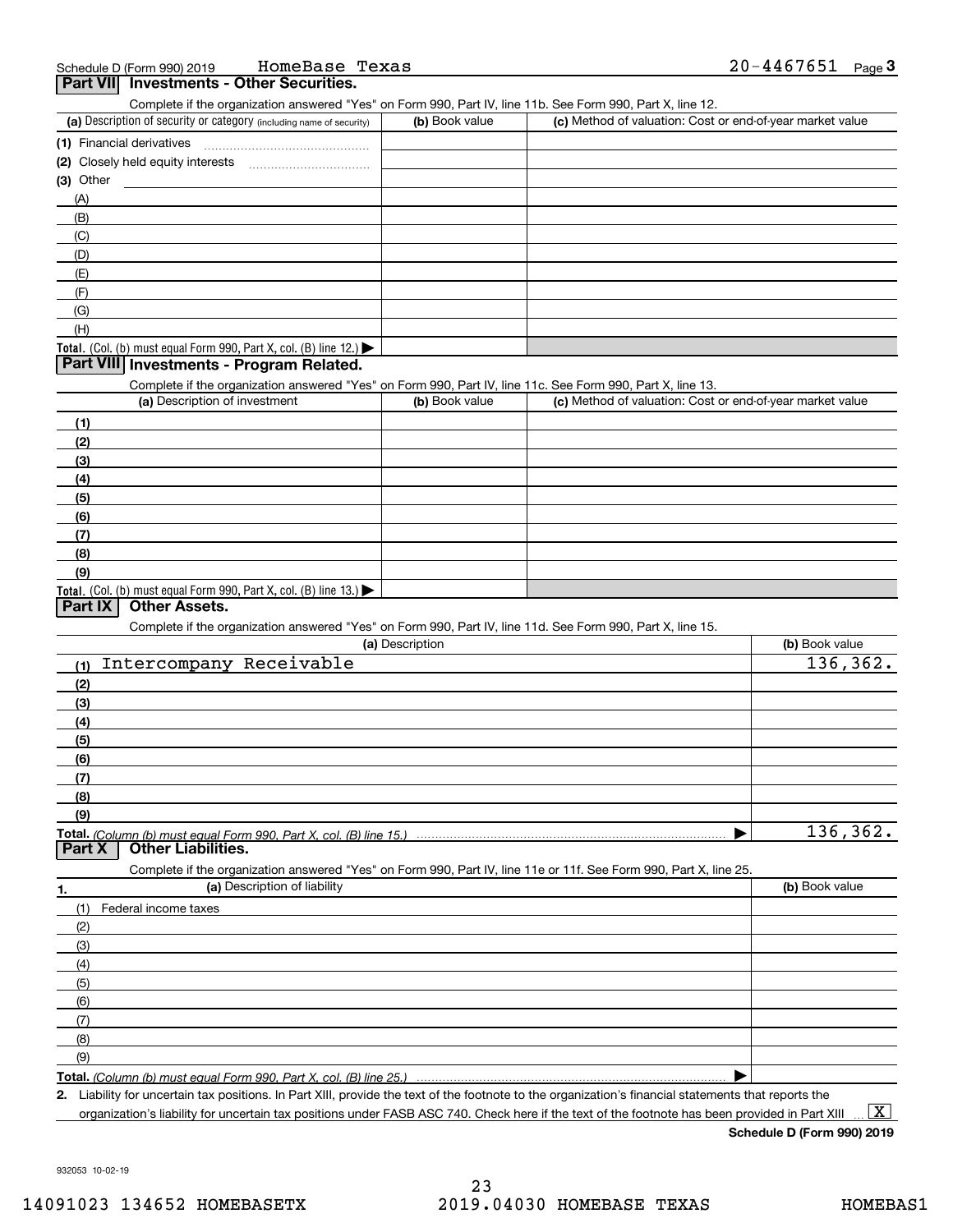|   | HomeBase Texas<br>Schedule D (Form 990) 2019                                                                             |                | $20 - 4467651$ Page 4 |  |  |
|---|--------------------------------------------------------------------------------------------------------------------------|----------------|-----------------------|--|--|
|   | Reconciliation of Revenue per Audited Financial Statements With Revenue per Return.<br><b>Part XI</b>                    |                |                       |  |  |
|   | Complete if the organization answered "Yes" on Form 990, Part IV, line 12a.                                              |                |                       |  |  |
| 1 | Total revenue, gains, and other support per audited financial statements                                                 |                | $\mathbf{1}$          |  |  |
| 2 | Amounts included on line 1 but not on Form 990, Part VIII, line 12:                                                      |                |                       |  |  |
| a |                                                                                                                          | 2a             |                       |  |  |
| b |                                                                                                                          | 2 <sub>b</sub> |                       |  |  |
| c |                                                                                                                          | 2c             |                       |  |  |
| d | Other (Describe in Part XIII.)                                                                                           | 2d             |                       |  |  |
| е | Add lines 2a through 2d                                                                                                  |                | 2e                    |  |  |
| з |                                                                                                                          |                | 3                     |  |  |
|   | Amounts included on Form 990, Part VIII, line 12, but not on line 1:                                                     |                |                       |  |  |
| a | Investment expenses not included on Form 990, Part VIII, line 7b                                                         | 4a             |                       |  |  |
| b | Other (Describe in Part XIII.)                                                                                           | 4 <sub>b</sub> |                       |  |  |
|   | Add lines 4a and 4b                                                                                                      | 4с             |                       |  |  |
| 5 |                                                                                                                          | 5              |                       |  |  |
|   | Part XII   Reconciliation of Expenses per Audited Financial Statements With Expenses per Return.                         |                |                       |  |  |
|   | Complete if the organization answered "Yes" on Form 990, Part IV, line 12a.                                              |                |                       |  |  |
| 1 |                                                                                                                          |                | $\mathbf{1}$          |  |  |
| 2 | Amounts included on line 1 but not on Form 990, Part IX, line 25:                                                        |                |                       |  |  |
| a |                                                                                                                          | 2a             |                       |  |  |
| b |                                                                                                                          | 2b             |                       |  |  |
|   |                                                                                                                          | 2 <sub>c</sub> |                       |  |  |
|   |                                                                                                                          | 2d             |                       |  |  |
| е | Add lines 2a through 2d <b>must be a constructed as the constant of the constant of the constant of the construction</b> | 2e             |                       |  |  |
| 3 |                                                                                                                          |                | 3                     |  |  |
| 4 | Amounts included on Form 990, Part IX, line 25, but not on line 1:                                                       |                |                       |  |  |
| a |                                                                                                                          | 4a             |                       |  |  |
|   |                                                                                                                          | 4b.            |                       |  |  |
|   | Add lines 4a and 4b                                                                                                      |                | 4c                    |  |  |
|   | 5                                                                                                                        |                |                       |  |  |
|   | Part XIII Supplemental Information.                                                                                      |                |                       |  |  |

Provide the descriptions required for Part II, lines 3, 5, and 9; Part III, lines 1a and 4; Part IV, lines 1b and 2b; Part V, line 4; Part X, line 2; Part XI, lines 2d and 4b; and Part XII, lines 2d and 4b. Also complete this part to provide any additional information.

### Part IV, line 2b:

| HomeBase received a grant from Old West Austin Neighborhood Association   |                                                                           |
|---------------------------------------------------------------------------|---------------------------------------------------------------------------|
|                                                                           | (OWANA) to be used as loan capital to fund affordable housing within the  |
|                                                                           | OWANA neighborhood boundaries and to fund a loan to Clarksville Community |
|                                                                           | Development Corporation (CCDC) for the repair and maintenance of existing |
| affordable rental housing owned by CCDC.                                  |                                                                           |
|                                                                           |                                                                           |
| Part X, Line 2:                                                           |                                                                           |
| Homebase Texas is a non-profit organization exempt from federal income    |                                                                           |
| taxes under Section $501(c)(3)$ of the Internal Revenue Code, except with |                                                                           |
|                                                                           | respect to any unrelated business income. Homebase did not incur any tax  |
|                                                                           | liabilities for unrelated business income during the years ended December |
| 932054 10-02-19                                                           | Schedule D (Form 990) 2019<br>24                                          |
| 14091023 134652 HOMEBASETX                                                | 2019.04030 HOMEBASE TEXAS<br>HOMEBAS1                                     |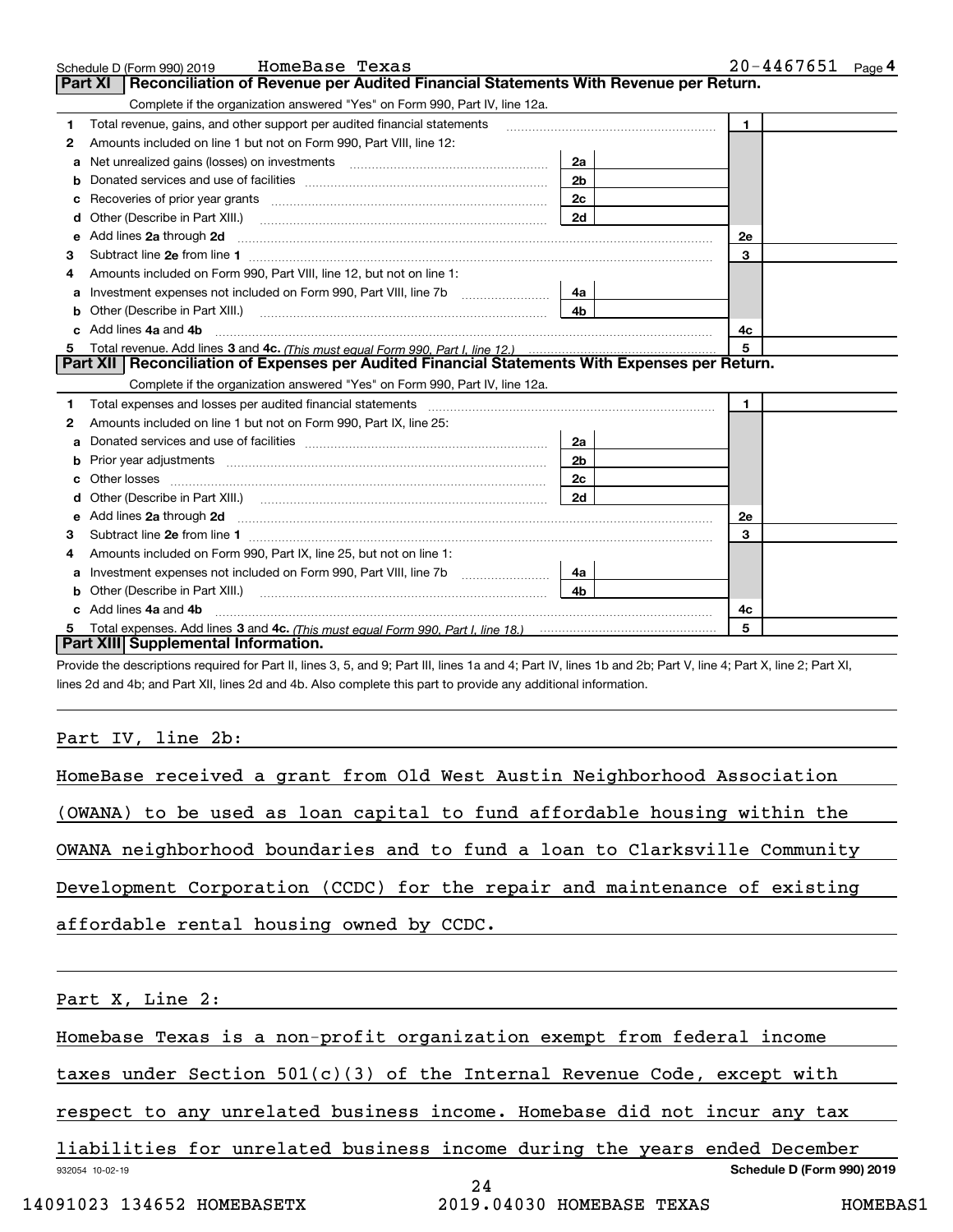| Schedule D (Form 990) 2019 | HomeBase<br>Texas | 446<br>Page 5<br>בכס׳ |
|----------------------------|-------------------|-----------------------|
| $R = 1$ ville $\sim$       |                   |                       |

| <b>Part XIII Supplemental Information</b> (continued)                      |
|----------------------------------------------------------------------------|
| 31, 2019 or 2018. The Board assesses uncertainties in income taxes in its  |
| consolidated financial statements and uses a threshold of                  |
| more-likelythan-not for recognition and derecognition of tax positions     |
| taken. There is no provision or liability for federal income taxes in the  |
| accompanying combined financial statements related to the Organization.    |
| Homebase Texas files a Form 990 tax return in the U.S. federal             |
| jurisdiction and are subject to routine examinations of its return.        |
| However, there are no examinations currently in progress. The Board's      |
| management believes it is no longer subject to income tax examinations for |
| years prior to 2016.                                                       |
|                                                                            |
|                                                                            |
|                                                                            |
|                                                                            |
|                                                                            |
|                                                                            |
|                                                                            |
|                                                                            |

**Schedule D (Form 990) 2019**

932055 10-02-19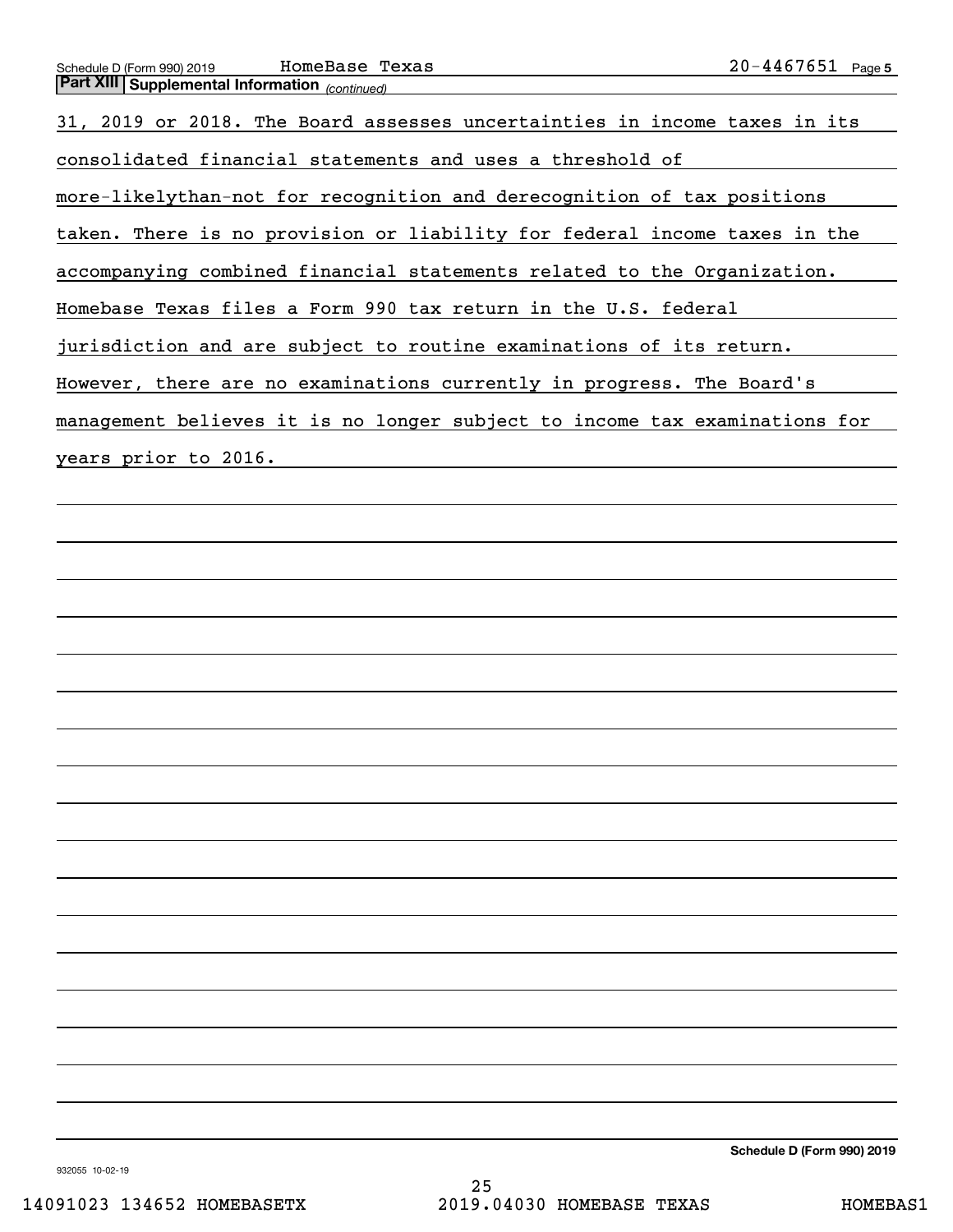|   | <b>SCHEDULE J</b>                       |                                                                                                               | <b>Compensation Information</b>                                                                                                                                                                                                      | OMB No. 1545-0047                     |     |             |
|---|-----------------------------------------|---------------------------------------------------------------------------------------------------------------|--------------------------------------------------------------------------------------------------------------------------------------------------------------------------------------------------------------------------------------|---------------------------------------|-----|-------------|
|   | (Form 990)                              |                                                                                                               | For certain Officers, Directors, Trustees, Key Employees, and Highest                                                                                                                                                                | 2019                                  |     |             |
|   |                                         |                                                                                                               | <b>Compensated Employees</b>                                                                                                                                                                                                         |                                       |     |             |
|   | Department of the Treasury              |                                                                                                               | Complete if the organization answered "Yes" on Form 990, Part IV, line 23.<br>Attach to Form 990.                                                                                                                                    | <b>Open to Public</b>                 |     |             |
|   | Internal Revenue Service                |                                                                                                               | ► Go to www.irs.gov/Form990 for instructions and the latest information.                                                                                                                                                             | Inspection                            |     |             |
|   | Name of the organization                |                                                                                                               |                                                                                                                                                                                                                                      | <b>Employer identification number</b> |     |             |
|   |                                         | HomeBase Texas                                                                                                |                                                                                                                                                                                                                                      | $20 - 4467651$                        |     |             |
|   | Part I                                  | <b>Questions Regarding Compensation</b>                                                                       |                                                                                                                                                                                                                                      |                                       |     |             |
|   |                                         |                                                                                                               |                                                                                                                                                                                                                                      |                                       | Yes | No          |
|   |                                         |                                                                                                               | Check the appropriate box(es) if the organization provided any of the following to or for a person listed on Form 990,                                                                                                               |                                       |     |             |
|   |                                         | Part VII, Section A, line 1a. Complete Part III to provide any relevant information regarding these items.    |                                                                                                                                                                                                                                      |                                       |     |             |
|   | First-class or charter travel           |                                                                                                               | Housing allowance or residence for personal use                                                                                                                                                                                      |                                       |     |             |
|   | Travel for companions                   |                                                                                                               | Payments for business use of personal residence                                                                                                                                                                                      |                                       |     |             |
|   |                                         | Tax indemnification and gross-up payments                                                                     | Health or social club dues or initiation fees                                                                                                                                                                                        |                                       |     |             |
|   |                                         | Discretionary spending account                                                                                | Personal services (such as maid, chauffeur, chef)                                                                                                                                                                                    |                                       |     |             |
|   |                                         |                                                                                                               |                                                                                                                                                                                                                                      |                                       |     |             |
|   |                                         |                                                                                                               | <b>b</b> If any of the boxes on line 1a are checked, did the organization follow a written policy regarding payment or                                                                                                               |                                       |     |             |
|   |                                         |                                                                                                               |                                                                                                                                                                                                                                      | 1b                                    |     |             |
| 2 |                                         |                                                                                                               | Did the organization require substantiation prior to reimbursing or allowing expenses incurred by all directors,                                                                                                                     | $\mathbf{2}$                          |     |             |
|   |                                         |                                                                                                               |                                                                                                                                                                                                                                      |                                       |     |             |
| З |                                         |                                                                                                               | Indicate which, if any, of the following the organization used to establish the compensation of the organization's                                                                                                                   |                                       |     |             |
|   |                                         |                                                                                                               | CEO/Executive Director. Check all that apply. Do not check any boxes for methods used by a related organization to                                                                                                                   |                                       |     |             |
|   |                                         | establish compensation of the CEO/Executive Director, but explain in Part III.                                |                                                                                                                                                                                                                                      |                                       |     |             |
|   | Compensation committee                  |                                                                                                               | Written employment contract                                                                                                                                                                                                          |                                       |     |             |
|   |                                         | Independent compensation consultant                                                                           | Compensation survey or study                                                                                                                                                                                                         |                                       |     |             |
|   |                                         | Form 990 of other organizations                                                                               | Approval by the board or compensation committee                                                                                                                                                                                      |                                       |     |             |
|   |                                         |                                                                                                               |                                                                                                                                                                                                                                      |                                       |     |             |
| 4 |                                         | During the year, did any person listed on Form 990, Part VII, Section A, line 1a, with respect to the filing  |                                                                                                                                                                                                                                      |                                       |     |             |
|   | organization or a related organization: |                                                                                                               |                                                                                                                                                                                                                                      |                                       |     |             |
| а |                                         | Receive a severance payment or change-of-control payment?                                                     |                                                                                                                                                                                                                                      | 4a                                    |     | х           |
|   |                                         |                                                                                                               |                                                                                                                                                                                                                                      | 4b                                    |     | X           |
|   |                                         |                                                                                                               |                                                                                                                                                                                                                                      | 4c                                    |     | $\mathbf X$ |
|   |                                         | If "Yes" to any of lines 4a-c, list the persons and provide the applicable amounts for each item in Part III. |                                                                                                                                                                                                                                      |                                       |     |             |
|   |                                         |                                                                                                               |                                                                                                                                                                                                                                      |                                       |     |             |
|   |                                         | Only section 501(c)(3), 501(c)(4), and 501(c)(29) organizations must complete lines 5-9.                      |                                                                                                                                                                                                                                      |                                       |     |             |
|   |                                         |                                                                                                               | For persons listed on Form 990, Part VII, Section A, line 1a, did the organization pay or accrue any compensation                                                                                                                    |                                       |     |             |
|   | contingent on the revenues of:          |                                                                                                               |                                                                                                                                                                                                                                      |                                       |     |             |
| a |                                         |                                                                                                               | The organization? <b>With the organization</b> ? <b>With the organization with the organization? With the organization?</b>                                                                                                          | 5a                                    |     | x           |
|   |                                         |                                                                                                               |                                                                                                                                                                                                                                      | 5b                                    |     | $\mathbf X$ |
|   |                                         | If "Yes" on line 5a or 5b, describe in Part III.                                                              |                                                                                                                                                                                                                                      |                                       |     |             |
|   |                                         |                                                                                                               | 6 For persons listed on Form 990, Part VII, Section A, line 1a, did the organization pay or accrue any compensation                                                                                                                  |                                       |     |             |
|   | contingent on the net earnings of:      |                                                                                                               |                                                                                                                                                                                                                                      |                                       |     |             |
| a |                                         |                                                                                                               | The organization? <b>With the contract of the contract of the contract of the contract of the contract of the contract of the contract of the contract of the contract of the contract of the contract of the contract of the co</b> | 6a                                    |     | х           |
|   |                                         |                                                                                                               |                                                                                                                                                                                                                                      | 6b                                    |     | $\mathbf X$ |
|   |                                         | If "Yes" on line 6a or 6b, describe in Part III.                                                              |                                                                                                                                                                                                                                      |                                       |     |             |
|   |                                         |                                                                                                               | 7 For persons listed on Form 990, Part VII, Section A, line 1a, did the organization provide any nonfixed payments                                                                                                                   |                                       |     |             |
|   |                                         |                                                                                                               |                                                                                                                                                                                                                                      | 7                                     |     | х           |
| 8 |                                         |                                                                                                               | Were any amounts reported on Form 990, Part VII, paid or accrued pursuant to a contract that was subject to the                                                                                                                      |                                       |     |             |
|   |                                         | initial contract exception described in Regulations section 53.4958-4(a)(3)? If "Yes," describe in Part III   |                                                                                                                                                                                                                                      | 8                                     |     | х           |
| 9 |                                         | If "Yes" on line 8, did the organization also follow the rebuttable presumption procedure described in        |                                                                                                                                                                                                                                      |                                       |     |             |
|   |                                         |                                                                                                               |                                                                                                                                                                                                                                      | 9                                     |     |             |
|   |                                         | LHA For Paperwork Reduction Act Notice, see the Instructions for Form 990.                                    |                                                                                                                                                                                                                                      | Schedule J (Form 990) 2019            |     |             |

932111 10-21-19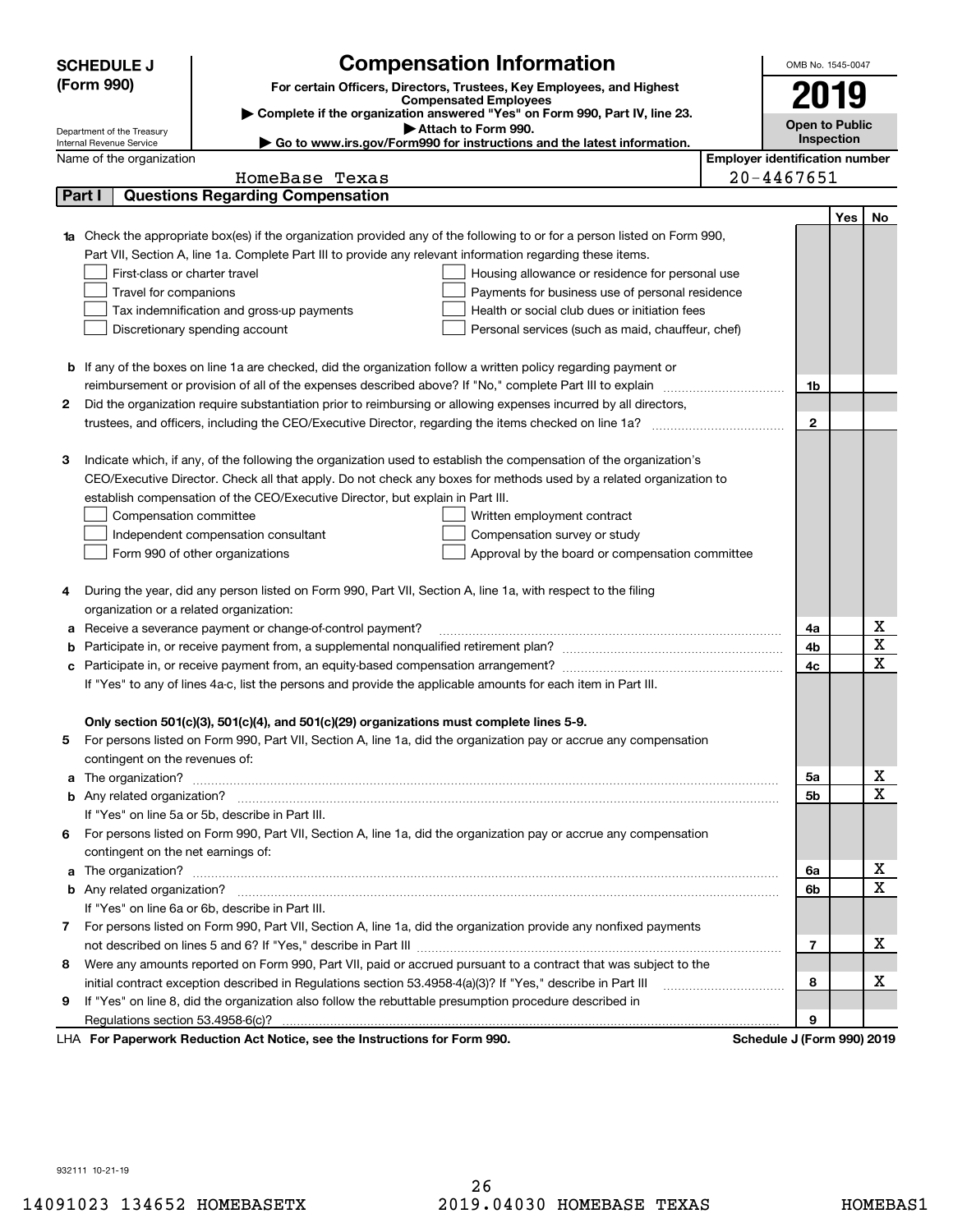#### 20-4467651

**2**

# Schedule J (Form 990) 2019 **HOMEBASE 'L'EXAS**<br>Part II **Officers, Directors, Trustees, Key Employees, and Highest Compensated Employees.** Use duplicate copies if additional space is needed.

For each individual whose compensation must be reported on Schedule J, report compensation from the organization on row (i) and from related organizations, described in the instructions, on row (ii). Do not list any individuals that aren't listed on Form 990, Part VII.

**Note:**  The sum of columns (B)(i)-(iii) for each listed individual must equal the total amount of Form 990, Part VII, Section A, line 1a, applicable column (D) and (E) amounts for that individual.

| (A) Name and Title    |             | (B) Breakdown of W-2 and/or 1099-MISC compensation |                                           | (C) Retirement and<br>(D) Nontaxable<br>other deferred<br>benefits |                  | (E) Total of columns<br>(F) Compensation<br>$(B)(i)-(D)$<br>in column (B) |                  |                                           |
|-----------------------|-------------|----------------------------------------------------|-------------------------------------------|--------------------------------------------------------------------|------------------|---------------------------------------------------------------------------|------------------|-------------------------------------------|
|                       |             | (i) Base<br>compensation                           | (ii) Bonus &<br>incentive<br>compensation | (iii) Other<br>reportable<br>compensation                          | compensation     |                                                                           |                  | reported as deferred<br>on prior Form 990 |
| (1) Phyllis Snodgrass | (i)         | 0.                                                 | $\overline{0}$ .                          | 0.                                                                 | 0.               | 0.                                                                        | 0.               | 0.                                        |
| CEO                   | (ii)        | 158,808.                                           | 27,300.                                   | $\overline{0}$ .                                                   | 25,000.          | 15,949.                                                                   | 227,057.         | 0.                                        |
| (2) Lori Steiner      | (i)         | 0.                                                 | 0.                                        | 0.                                                                 | $\overline{0}$ . | 0.                                                                        | $\overline{0}$ . | 0.                                        |
| CFO                   | (ii)        | 124,980.                                           | 11,556.                                   | $\overline{0}$ .                                                   | 25,000.          | 6,086.                                                                    | 167,622.         | 0.                                        |
|                       | (i)         |                                                    |                                           |                                                                    |                  |                                                                           |                  |                                           |
|                       | (ii)        |                                                    |                                           |                                                                    |                  |                                                                           |                  |                                           |
|                       | (i)         |                                                    |                                           |                                                                    |                  |                                                                           |                  |                                           |
|                       | (ii)        |                                                    |                                           |                                                                    |                  |                                                                           |                  |                                           |
|                       | (i)         |                                                    |                                           |                                                                    |                  |                                                                           |                  |                                           |
|                       | (ii)        |                                                    |                                           |                                                                    |                  |                                                                           |                  |                                           |
|                       | (i)         |                                                    |                                           |                                                                    |                  |                                                                           |                  |                                           |
|                       | (ii)        |                                                    |                                           |                                                                    |                  |                                                                           |                  |                                           |
|                       | (i)         |                                                    |                                           |                                                                    |                  |                                                                           |                  |                                           |
|                       | (ii)        |                                                    |                                           |                                                                    |                  |                                                                           |                  |                                           |
|                       | (i)         |                                                    |                                           |                                                                    |                  |                                                                           |                  |                                           |
|                       | (ii)        |                                                    |                                           |                                                                    |                  |                                                                           |                  |                                           |
|                       | (i)         |                                                    |                                           |                                                                    |                  |                                                                           |                  |                                           |
|                       | (ii)        |                                                    |                                           |                                                                    |                  |                                                                           |                  |                                           |
|                       | (i)<br>(ii) |                                                    |                                           |                                                                    |                  |                                                                           |                  |                                           |
|                       | (i)         |                                                    |                                           |                                                                    |                  |                                                                           |                  |                                           |
|                       | (ii)        |                                                    |                                           |                                                                    |                  |                                                                           |                  |                                           |
|                       | (i)         |                                                    |                                           |                                                                    |                  |                                                                           |                  |                                           |
|                       | (ii)        |                                                    |                                           |                                                                    |                  |                                                                           |                  |                                           |
|                       | (i)         |                                                    |                                           |                                                                    |                  |                                                                           |                  |                                           |
|                       | (ii)        |                                                    |                                           |                                                                    |                  |                                                                           |                  |                                           |
|                       | (i)         |                                                    |                                           |                                                                    |                  |                                                                           |                  |                                           |
|                       | (ii)        |                                                    |                                           |                                                                    |                  |                                                                           |                  |                                           |
|                       | (i)         |                                                    |                                           |                                                                    |                  |                                                                           |                  |                                           |
|                       | (ii)        |                                                    |                                           |                                                                    |                  |                                                                           |                  |                                           |
|                       | (i)         |                                                    |                                           |                                                                    |                  |                                                                           |                  |                                           |
|                       | (ii)        |                                                    |                                           |                                                                    |                  |                                                                           |                  |                                           |

**Schedule J (Form 990) 2019**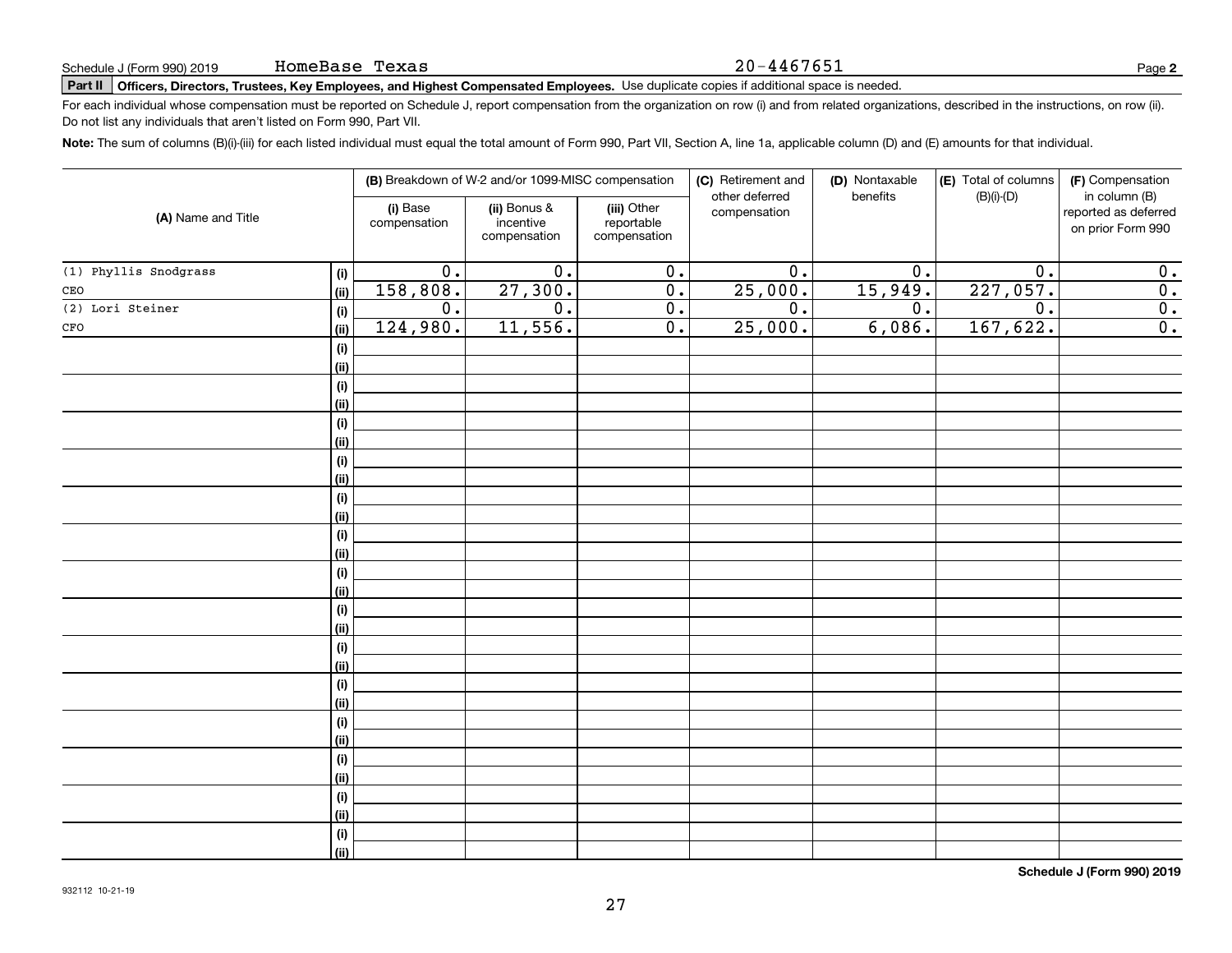#### **Part III Supplemental Information**

Schedule J (Form 990) 2019 HomeBase Texas 20-4467651<br>
Part III Supplemental Information<br>
Provide the information, explanation, or descriptions required for Part I, lines 1a, 1b, 3, 4a, 4b, 4c, 5a, 5b, 6a, 6b, 7, and 8, an

Part I, Line 3:

HomeBase does not have employees, but is administered and run by employees

of Austin Habitat for Humanity and as such does not have its own separate

policies, but rather uses those of Austin Habitat for Humanity.

Compensation of the CEO is determined by the compensation committee of the

Board of Directors. They perform a 360 performance review and compare

compensation against other for profit and not for profit business leaders.

Compensation of key employees is determined by the CEO, who compares

compensation against other for profit and not for profit employees in

similar roles.

**Schedule J (Form 990) 2019**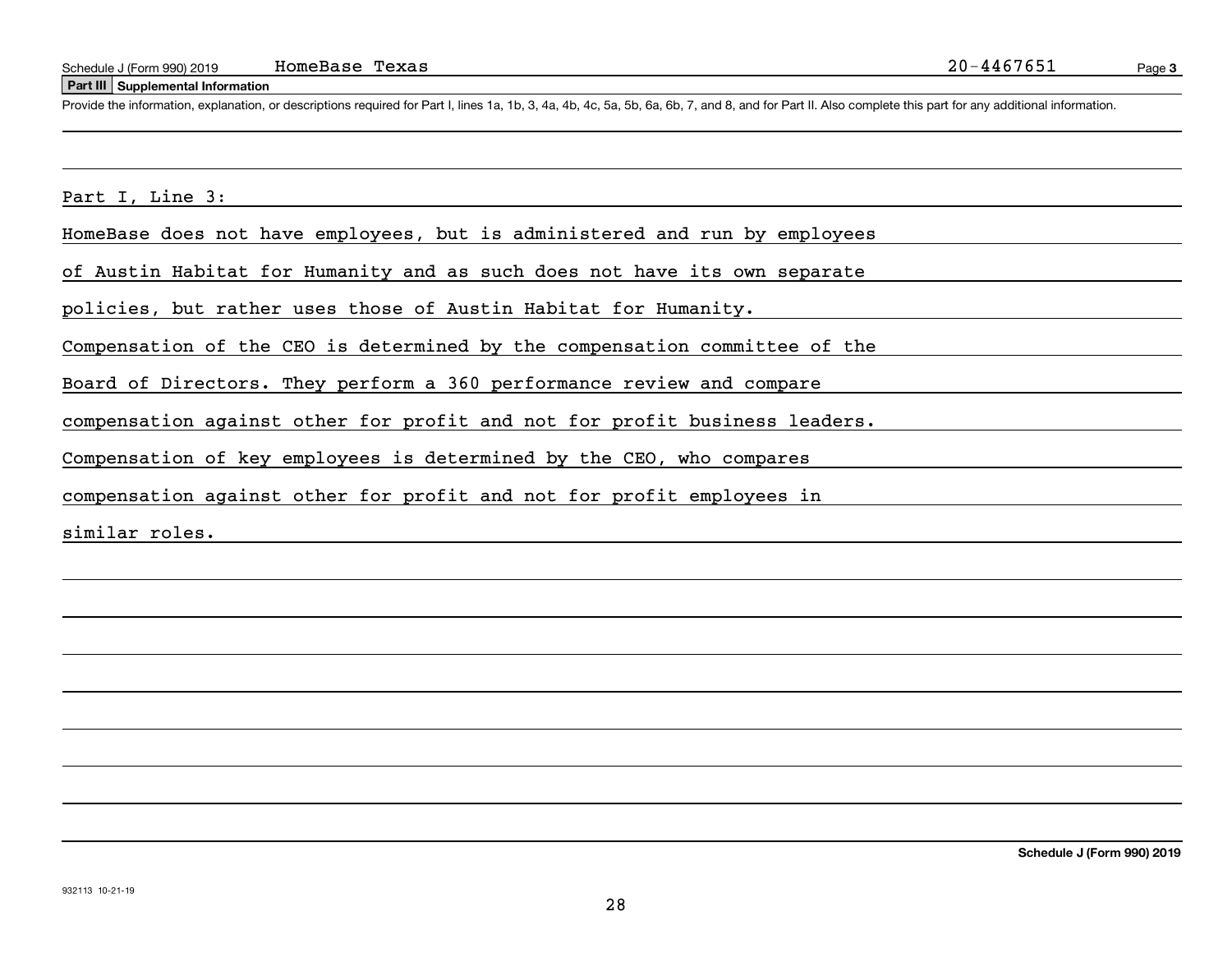**(Form 990 or 990-EZ)**

Department of the Treasury Internal Revenue Service Name of the organization

**Complete to provide information for responses to specific questions on Form 990 or 990-EZ or to provide any additional information. | Attach to Form 990 or 990-EZ. | Go to www.irs.gov/Form990 for the latest information. SCHEDULE O Supplemental Information to Form 990 or 990-EZ**



**Employer identification number** HomeBase Texas 20-4467651

Form 990, Part VI, Section B, line 11b:

The Form 990 is reviewed by the CFO of Austin Habitat for Humanity and then

provided to the Finance and Audit Committee of Austin Habitat for Humanity

for review and discussion prior to filing.

Form 990, Part VI, Section B, Line 12c:

HomeBase does not have employees, but is administered and run by employees

of Austin Habitat for Humanity and as such does not have its own separate

policies, but rather uses those of Austin Habitat for Humanity. This

follows for all other policies, such as document retention and conflict of

interest.

Form 990, Part VI, Section B, Line 15:

HomeBase does not have employees, but is administered and run by employees

of Austin Habitat for Humanity and as such does not have its own separate

policies, but rather uses those of Austin Habitat for Humanity.

Compensation of the CEO is determined by the Compensation Committee of the

Board of Directors. They perform a 360 performance review and compare

compensation against other for profit and not for profit business leaders.

Compensation of key employees is determined by the CEO, who compares

compensation against other for profit and not for profit employees in

similar roles.

Form 990, Part VI, Section C, Line 19:

The organization makes its governing documents, conflict of interest

932211 09-06-19 LHA For Paperwork Reduction Act Notice, see the Instructions for Form 990 or 990-EZ. Schedule O (Form 990 or 990-EZ) (2019) policy, and financial statements available to the public on its website.

29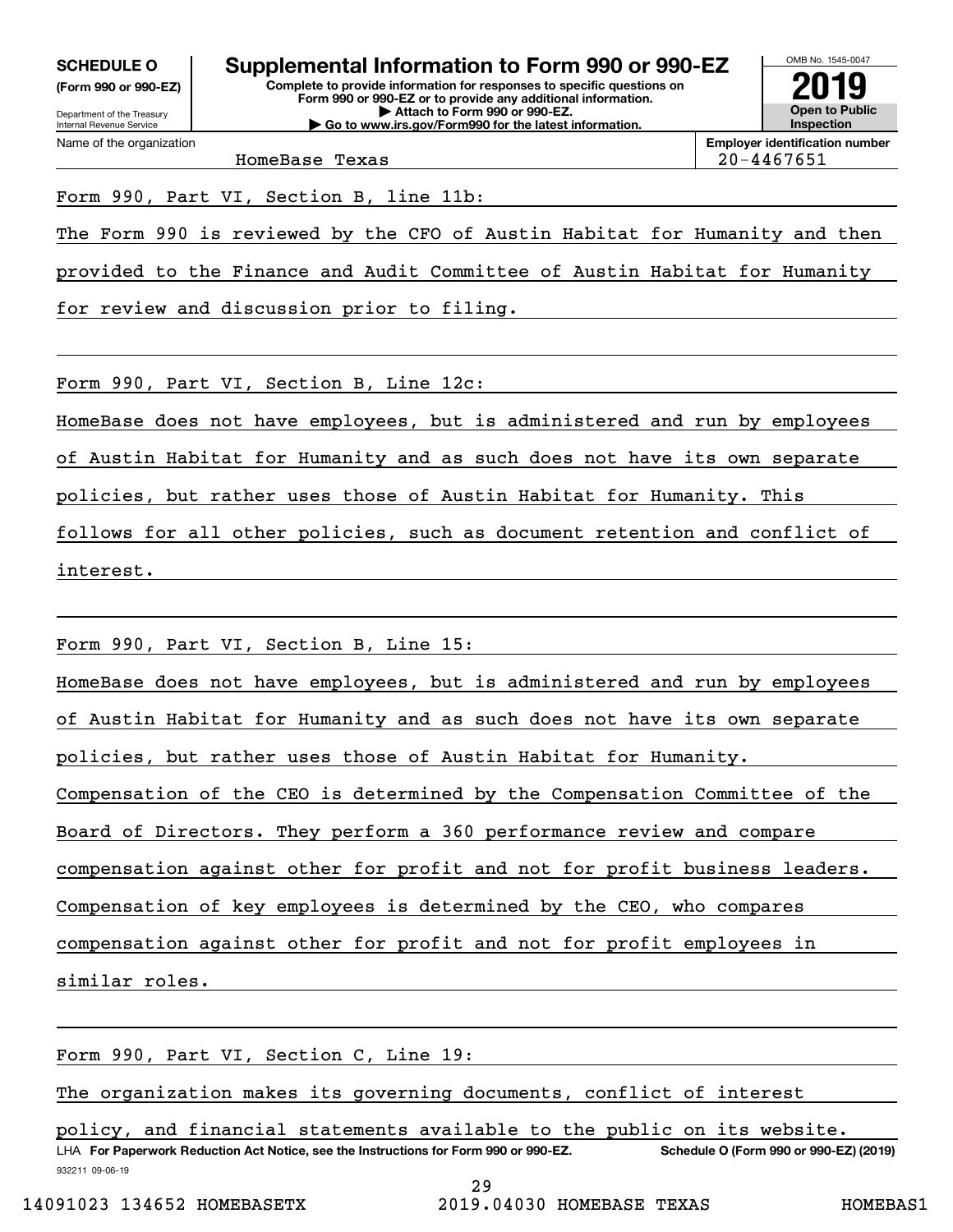TX 78704

TX 78704

932161 09-10-19 LHA

#### $(g)$ <br>Section 512(b)(13) **Identification of Related Tax-Exempt Organizations.** Complete if the organization answered "Yes" on Form 990, Part IV, line 34, because it had one or more related tax-exempt **Part II (a) (b) (c) (d) (e) (f) (g)** organizations during the tax year. Name, address, and EIN Primary activity **Legal domicile (state or** Exempt Code Public charity Direct controlling

Texas

Texas

Affordable Home Ownership

Affordable Home Ownership

foreign country)

section

501(c)(3)

501(c)(3)

status (if section 501(c)(3))

509 (A)(3)

Type I

(B)(1)(A)

170

| of disregarded entity |  | foreign country) |  | entity |
|-----------------------|--|------------------|--|--------|
|                       |  |                  |  |        |
|                       |  |                  |  |        |
|                       |  |                  |  |        |
|                       |  |                  |  |        |
|                       |  |                  |  |        |
|                       |  |                  |  |        |
|                       |  |                  |  |        |
|                       |  |                  |  |        |

Primary activity **Legal domicile (state or** 

# **| Go to www.irs.gov/Form990 for instructions and the latest information. Inspection**

Name of the organization

**(a)**

Name, address, and EIN (if applicable)

of related organization

Austin Neighborhood Alliance for Habitat -

20-3364281, 500 W. Ben White Blvd., Austin,

74-2373217, 500 W. Ben White Blvd., Austin,

Austin Habitat for Humanity, Inc. -

Department of the Treasury Internal Revenue Service

**SCHEDULE R (Form 990)**

HomeBase Texas

| Part I | <sup>1</sup> Identification of Disregarded Entities. Complete if the organization answered "Yes" on Form 990, Part IV, line 33. |  |
|--------|---------------------------------------------------------------------------------------------------------------------------------|--|

**Complete if the organization answered "Yes" on Form 990, Part IV, line 33, 34, 35b, 36, or 37.** |

**(b) (c) (d) (e) (f)**

**Attach to Form 990.**  |

OMB No. 1545-0047

**Open to Public 2019**

**Employer identification number**

20-4467651

Total income | End-of-year assets | Direct controlling

**For Paperwork Reduction Act Notice, see the Instructions for Form 990. Schedule R (Form 990) 2019**

controlledentity?

**No**

X

X

**Yes**

entity

Austin Habitat for Humanity,

Inc.

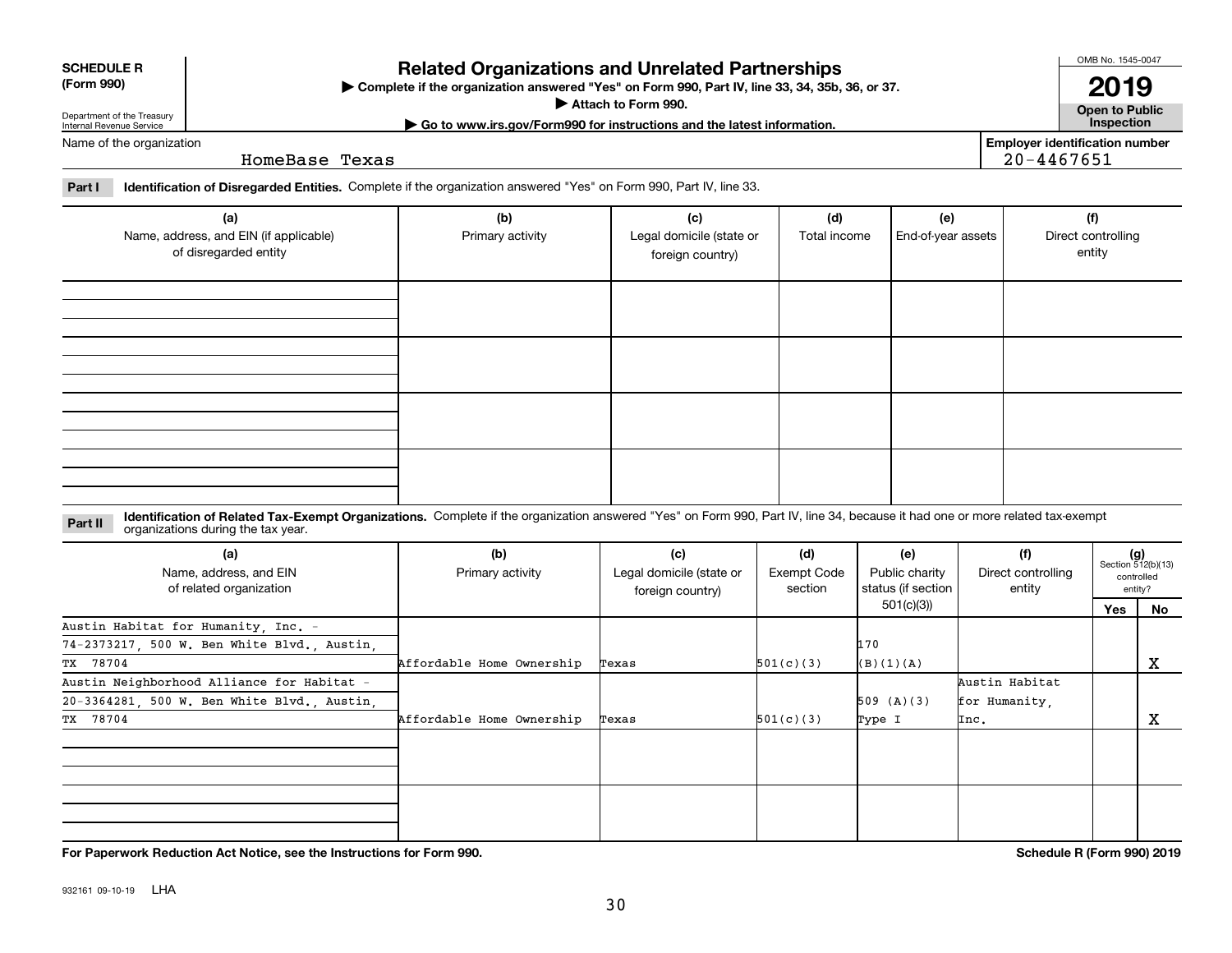**Identification of Related Organizations Taxable as a Partnership.** Complete if the organization answered "Yes" on Form 990, Part IV, line 34, because it had one or more related **Part III** organizations treated as a partnership during the tax year.

| (a)                                               | (b)              | (c)                  | (d)                | (e)                                                                  | (f)                                                             | (g)    |              | (h)           | (i)                                                       | (j)              | (k) |  |  |            |  |                                                           |
|---------------------------------------------------|------------------|----------------------|--------------------|----------------------------------------------------------------------|-----------------------------------------------------------------|--------|--------------|---------------|-----------------------------------------------------------|------------------|-----|--|--|------------|--|-----------------------------------------------------------|
| Name, address, and EIN<br>of related organization | Primary activity | Legal<br>domicile    | Direct controlling | entity                                                               | Predominant income<br>Share of total<br>Share of<br>end-of-year |        |              | income        |                                                           | Disproportionate |     |  |  | Code V-UBI |  | General or Percentage<br>managing<br>partner?<br>partner? |
|                                                   |                  | (state or<br>foreign |                    |                                                                      |                                                                 | assets | allocations? |               |                                                           |                  |     |  |  |            |  |                                                           |
|                                                   |                  | country)             |                    | (related, unrelated,<br>excluded from tax under<br>sections 512-514) |                                                                 |        |              | $Yes \mid No$ | amount in box<br>20 of Schedule<br>K-1 (Form 1065) Yes No |                  |     |  |  |            |  |                                                           |
|                                                   |                  |                      |                    |                                                                      |                                                                 |        |              |               |                                                           |                  |     |  |  |            |  |                                                           |
|                                                   |                  |                      |                    |                                                                      |                                                                 |        |              |               |                                                           |                  |     |  |  |            |  |                                                           |
|                                                   |                  |                      |                    |                                                                      |                                                                 |        |              |               |                                                           |                  |     |  |  |            |  |                                                           |
|                                                   |                  |                      |                    |                                                                      |                                                                 |        |              |               |                                                           |                  |     |  |  |            |  |                                                           |
|                                                   |                  |                      |                    |                                                                      |                                                                 |        |              |               |                                                           |                  |     |  |  |            |  |                                                           |
|                                                   |                  |                      |                    |                                                                      |                                                                 |        |              |               |                                                           |                  |     |  |  |            |  |                                                           |
|                                                   |                  |                      |                    |                                                                      |                                                                 |        |              |               |                                                           |                  |     |  |  |            |  |                                                           |
|                                                   |                  |                      |                    |                                                                      |                                                                 |        |              |               |                                                           |                  |     |  |  |            |  |                                                           |
|                                                   |                  |                      |                    |                                                                      |                                                                 |        |              |               |                                                           |                  |     |  |  |            |  |                                                           |
|                                                   |                  |                      |                    |                                                                      |                                                                 |        |              |               |                                                           |                  |     |  |  |            |  |                                                           |
|                                                   |                  |                      |                    |                                                                      |                                                                 |        |              |               |                                                           |                  |     |  |  |            |  |                                                           |
|                                                   |                  |                      |                    |                                                                      |                                                                 |        |              |               |                                                           |                  |     |  |  |            |  |                                                           |
|                                                   |                  |                      |                    |                                                                      |                                                                 |        |              |               |                                                           |                  |     |  |  |            |  |                                                           |
|                                                   |                  |                      |                    |                                                                      |                                                                 |        |              |               |                                                           |                  |     |  |  |            |  |                                                           |
|                                                   |                  |                      |                    |                                                                      |                                                                 |        |              |               |                                                           |                  |     |  |  |            |  |                                                           |
|                                                   |                  |                      |                    |                                                                      |                                                                 |        |              |               |                                                           |                  |     |  |  |            |  |                                                           |
|                                                   |                  |                      |                    |                                                                      |                                                                 |        |              |               |                                                           |                  |     |  |  |            |  |                                                           |

**Identification of Related Organizations Taxable as a Corporation or Trust.** Complete if the organization answered "Yes" on Form 990, Part IV, line 34, because it had one or more related **Part IV** organizations treated as a corporation or trust during the tax year.

| (a)<br>Name, address, and EIN<br>of related organization | (b)<br>Primary activity | (c)<br>Legal domicile<br>(state or<br>foreign | (d)<br>Direct controlling<br>entity | (e)<br>Type of entity<br>(C corp, S corp,<br>or trust) | (f)<br>Share of total<br>income | (g)<br>Share of<br>end-of-year<br>assets | (h)<br>Percentage<br>ownership | $\begin{array}{c} \textbf{(i)}\\ \text{Section}\\ 512 \text{(b)} \text{(13)}\\ \text{controlled}\end{array}$<br>entity? |
|----------------------------------------------------------|-------------------------|-----------------------------------------------|-------------------------------------|--------------------------------------------------------|---------------------------------|------------------------------------------|--------------------------------|-------------------------------------------------------------------------------------------------------------------------|
|                                                          |                         | country)                                      |                                     |                                                        |                                 |                                          |                                | Yes No                                                                                                                  |
|                                                          |                         |                                               |                                     |                                                        |                                 |                                          |                                |                                                                                                                         |
|                                                          |                         |                                               |                                     |                                                        |                                 |                                          |                                |                                                                                                                         |
|                                                          |                         |                                               |                                     |                                                        |                                 |                                          |                                |                                                                                                                         |
|                                                          |                         |                                               |                                     |                                                        |                                 |                                          |                                |                                                                                                                         |
|                                                          |                         |                                               |                                     |                                                        |                                 |                                          |                                |                                                                                                                         |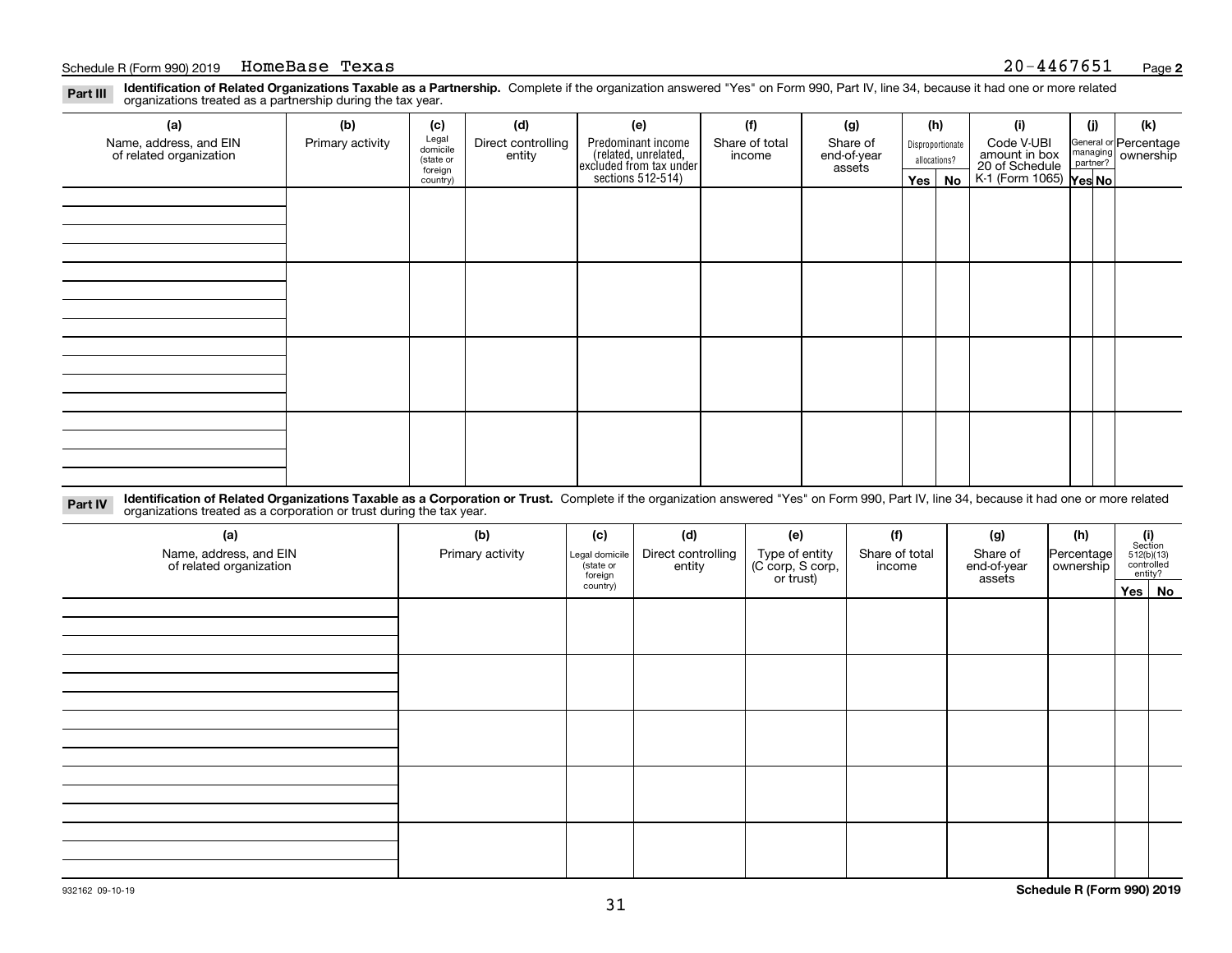#### Schedule R (Form 990) 2019 Page HomeBase Texas 20-4467651

**Part V** T**ransactions With Related Organizations.** Complete if the organization answered "Yes" on Form 990, Part IV, line 34, 35b, or 36.

| Note: Complete line 1 if any entity is listed in Parts II, III, or IV of this schedule.                                                                                                                                        |     | Yes | No          |
|--------------------------------------------------------------------------------------------------------------------------------------------------------------------------------------------------------------------------------|-----|-----|-------------|
| During the tax year, did the organization engage in any of the following transactions with one or more related organizations listed in Parts II-IV?                                                                            |     |     |             |
|                                                                                                                                                                                                                                |     |     | X           |
|                                                                                                                                                                                                                                | 1b  |     | X           |
| c Gift, grant, or capital contribution from related organization(s) matches contains and content and contribution from related organization(s) matches contains and contribution from related organization(s) matches contains | 1c  |     | X           |
|                                                                                                                                                                                                                                | 1d  |     | X           |
|                                                                                                                                                                                                                                | 1e  |     | X           |
|                                                                                                                                                                                                                                |     |     |             |
| f Dividends from related organization(s) manufactured contains and contained a state of the contact of the contact of the contact of the contact of the contact of the contact of the contact of the contact of the contact of | 1f  |     | х           |
| g Sale of assets to related organization(s) www.assettion.com/www.assettion.com/www.assettion.com/www.assettion.com/www.assettion.com/www.assettion.com/www.assettion.com/www.assettion.com/www.assettion.com/www.assettion.co | 1g  |     | X           |
| h Purchase of assets from related organization(s) www.assettion.com/www.assettion.com/www.assettion.com/www.assettion.com/www.assettion.com/www.assettion.com/www.assettion.com/www.assettion.com/www.assettion.com/www.assett | 1h  |     | X           |
| Exchange of assets with related organization(s) www.communically.communically contract and a set set of the state organization(s) www.communically.com and a set of the state or set of the state of the state of the state of | 1i  |     | X           |
|                                                                                                                                                                                                                                | 1i. |     | $\mathbf X$ |
|                                                                                                                                                                                                                                |     |     |             |
| k Lease of facilities, equipment, or other assets from related organization(s) manufaction content and content and content and content and content and content and content and content and content and content and content and | 1k  |     | X           |
| Performance of services or membership or fundraising solicitations for related organization(s)                                                                                                                                 | 11  |     | X           |
| m Performance of services or membership or fundraising solicitations by related organization(s)                                                                                                                                | 1m  |     | X           |
|                                                                                                                                                                                                                                | 1n  | X   |             |
| o Sharing of paid employees with related organization(s) matches and contain an account of the star of paid employees with related organization(s) matches and contained and contained and contained and contained and contain | 1о  | х   |             |
|                                                                                                                                                                                                                                |     |     |             |
| p Reimbursement paid to related organization(s) for expenses [111] and the material content of the set of the set of the set of the set of the set of the set of the set of the set of the set of the set of the set of the se | 1p  | х   |             |
|                                                                                                                                                                                                                                | 1a  |     | X           |
|                                                                                                                                                                                                                                |     |     |             |
| r Other transfer of cash or property to related organization(s)                                                                                                                                                                |     |     | х           |
|                                                                                                                                                                                                                                | 1s  |     | X           |

932163 09-10-19 **2**If the answer to any of the above is "Yes," see the instructions for information on who must complete this line, including covered relationships and transaction thresholds. **(a) (b) (c) (d) (1) (2) (3) (4) (5) (6)Schedule R (Form 990) 2019** Name of related organization  $\vert$  Transaction type (a-s) Amount involved letter are method of determining amount involved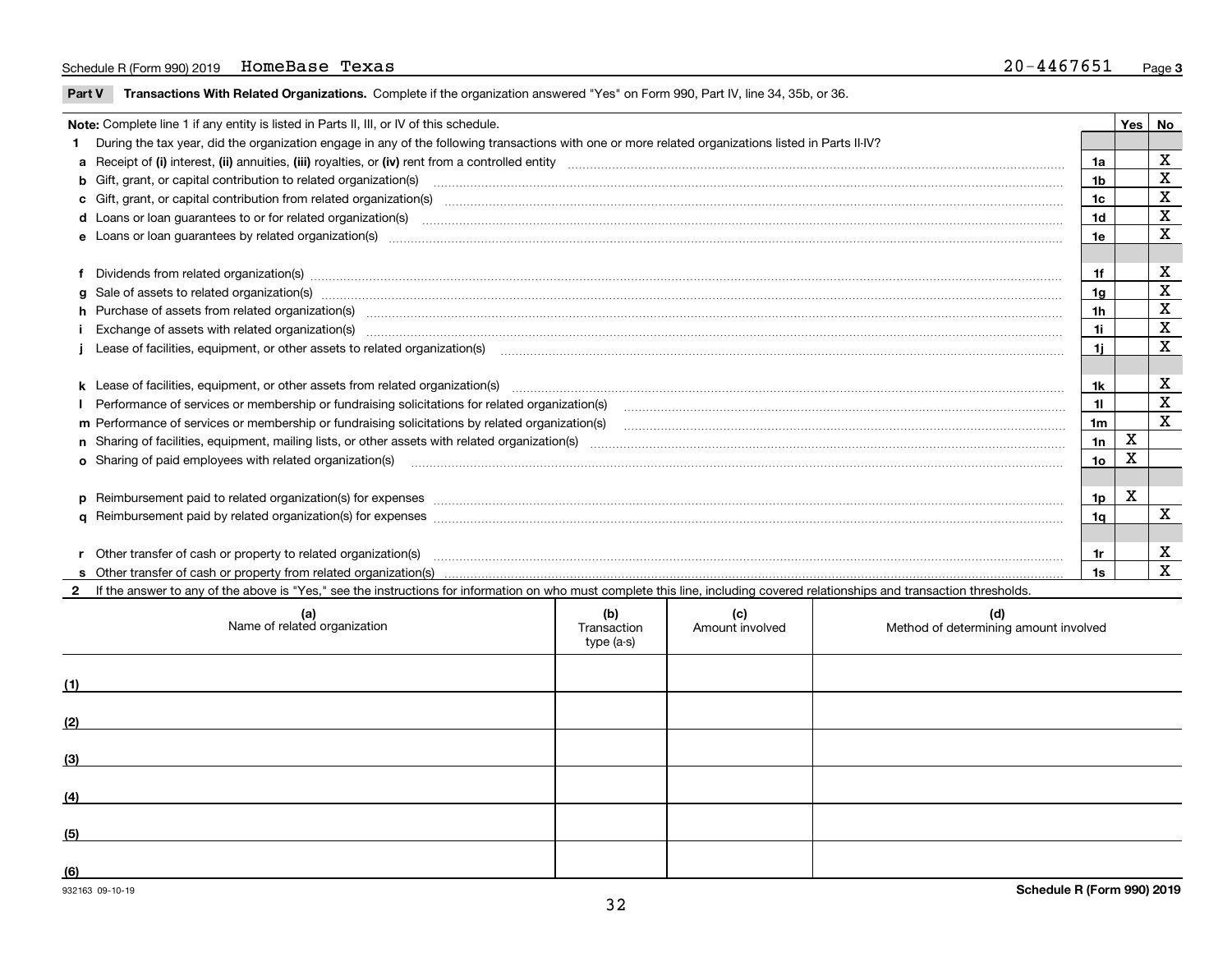#### Schedule R (Form 990) 2019 Page HomeBase Texas 20-4467651

**Part VI Unrelated Organizations Taxable as a Partnership. Complete if the organization answered "Yes" on Form 990, Part IV, line 37.** 

Provide the following information for each entity taxed as a partnership through which the organization conducted more than five percent of its activities (measured by total assets or gross revenue) that was not a related organization. See instructions regarding exclusion for certain investment partnerships.

| ັ                      | ັ<br>ັ           |                   |                                                                                            |                                                                                               |  |          |             |                                  |  |                                                                                                  |        |     |
|------------------------|------------------|-------------------|--------------------------------------------------------------------------------------------|-----------------------------------------------------------------------------------------------|--|----------|-------------|----------------------------------|--|--------------------------------------------------------------------------------------------------|--------|-----|
| (a)                    | (b)              | (c)               | (d)                                                                                        | $(e)$<br>Are all                                                                              |  | (f)      | (g)         | (h)                              |  | (i)                                                                                              | (i)    | (k) |
| Name, address, and EIN | Primary activity | Legal domicile    | Predominant income<br>(related, unrelated,<br>excluded from tax under<br>sections 512-514) |                                                                                               |  | Share of | Share of    | Disproportionate<br>allocations? |  | Code V-UBI<br>amount in box 20 managing<br>of Schedule K-1<br>(Form 1065)<br>$\overline{Yes}$ No |        |     |
| of entity              |                  | (state or foreign |                                                                                            | $\begin{array}{c}\n\text{partners} & \text{sec.} \\ 501(c)(3) & \text{orgs.?} \\ \end{array}$ |  | total    | end-of-year |                                  |  |                                                                                                  |        |     |
|                        |                  | country)          |                                                                                            |                                                                                               |  | income   | assets      |                                  |  |                                                                                                  |        |     |
|                        |                  |                   |                                                                                            | Yes No                                                                                        |  |          |             | Yes No                           |  |                                                                                                  | Yes No |     |
|                        |                  |                   |                                                                                            |                                                                                               |  |          |             |                                  |  |                                                                                                  |        |     |
|                        |                  |                   |                                                                                            |                                                                                               |  |          |             |                                  |  |                                                                                                  |        |     |
|                        |                  |                   |                                                                                            |                                                                                               |  |          |             |                                  |  |                                                                                                  |        |     |
|                        |                  |                   |                                                                                            |                                                                                               |  |          |             |                                  |  |                                                                                                  |        |     |
|                        |                  |                   |                                                                                            |                                                                                               |  |          |             |                                  |  |                                                                                                  |        |     |
|                        |                  |                   |                                                                                            |                                                                                               |  |          |             |                                  |  |                                                                                                  |        |     |
|                        |                  |                   |                                                                                            |                                                                                               |  |          |             |                                  |  |                                                                                                  |        |     |
|                        |                  |                   |                                                                                            |                                                                                               |  |          |             |                                  |  |                                                                                                  |        |     |
|                        |                  |                   |                                                                                            |                                                                                               |  |          |             |                                  |  |                                                                                                  |        |     |
|                        |                  |                   |                                                                                            |                                                                                               |  |          |             |                                  |  |                                                                                                  |        |     |
|                        |                  |                   |                                                                                            |                                                                                               |  |          |             |                                  |  |                                                                                                  |        |     |
|                        |                  |                   |                                                                                            |                                                                                               |  |          |             |                                  |  |                                                                                                  |        |     |
|                        |                  |                   |                                                                                            |                                                                                               |  |          |             |                                  |  |                                                                                                  |        |     |
|                        |                  |                   |                                                                                            |                                                                                               |  |          |             |                                  |  |                                                                                                  |        |     |
|                        |                  |                   |                                                                                            |                                                                                               |  |          |             |                                  |  |                                                                                                  |        |     |
|                        |                  |                   |                                                                                            |                                                                                               |  |          |             |                                  |  |                                                                                                  |        |     |
|                        |                  |                   |                                                                                            |                                                                                               |  |          |             |                                  |  |                                                                                                  |        |     |
|                        |                  |                   |                                                                                            |                                                                                               |  |          |             |                                  |  |                                                                                                  |        |     |
|                        |                  |                   |                                                                                            |                                                                                               |  |          |             |                                  |  |                                                                                                  |        |     |
|                        |                  |                   |                                                                                            |                                                                                               |  |          |             |                                  |  |                                                                                                  |        |     |
|                        |                  |                   |                                                                                            |                                                                                               |  |          |             |                                  |  |                                                                                                  |        |     |
|                        |                  |                   |                                                                                            |                                                                                               |  |          |             |                                  |  |                                                                                                  |        |     |
|                        |                  |                   |                                                                                            |                                                                                               |  |          |             |                                  |  |                                                                                                  |        |     |
|                        |                  |                   |                                                                                            |                                                                                               |  |          |             |                                  |  |                                                                                                  |        |     |
|                        |                  |                   |                                                                                            |                                                                                               |  |          |             |                                  |  |                                                                                                  |        |     |
|                        |                  |                   |                                                                                            |                                                                                               |  |          |             |                                  |  |                                                                                                  |        |     |
|                        |                  |                   |                                                                                            |                                                                                               |  |          |             |                                  |  |                                                                                                  |        |     |
|                        |                  |                   |                                                                                            |                                                                                               |  |          |             |                                  |  |                                                                                                  |        |     |
|                        |                  |                   |                                                                                            |                                                                                               |  |          |             |                                  |  |                                                                                                  |        |     |
|                        |                  |                   |                                                                                            |                                                                                               |  |          |             |                                  |  |                                                                                                  |        |     |
|                        |                  |                   |                                                                                            |                                                                                               |  |          |             |                                  |  |                                                                                                  |        |     |
|                        |                  |                   |                                                                                            |                                                                                               |  |          |             |                                  |  |                                                                                                  |        |     |
|                        |                  |                   |                                                                                            |                                                                                               |  |          |             |                                  |  |                                                                                                  |        |     |
|                        |                  |                   |                                                                                            |                                                                                               |  |          |             |                                  |  |                                                                                                  |        |     |
|                        |                  |                   |                                                                                            |                                                                                               |  |          |             |                                  |  |                                                                                                  |        |     |
|                        |                  |                   |                                                                                            |                                                                                               |  |          |             |                                  |  |                                                                                                  |        |     |
|                        |                  |                   |                                                                                            |                                                                                               |  |          |             |                                  |  |                                                                                                  |        |     |
|                        |                  |                   |                                                                                            |                                                                                               |  |          |             |                                  |  |                                                                                                  |        |     |
|                        |                  |                   |                                                                                            |                                                                                               |  |          |             |                                  |  |                                                                                                  |        |     |
|                        |                  |                   |                                                                                            |                                                                                               |  |          |             |                                  |  |                                                                                                  |        |     |
|                        |                  |                   |                                                                                            |                                                                                               |  |          |             |                                  |  |                                                                                                  |        |     |
|                        |                  |                   |                                                                                            |                                                                                               |  |          |             |                                  |  |                                                                                                  |        |     |
|                        |                  |                   |                                                                                            |                                                                                               |  |          |             |                                  |  |                                                                                                  |        |     |

**Schedule R (Form 990) 2019**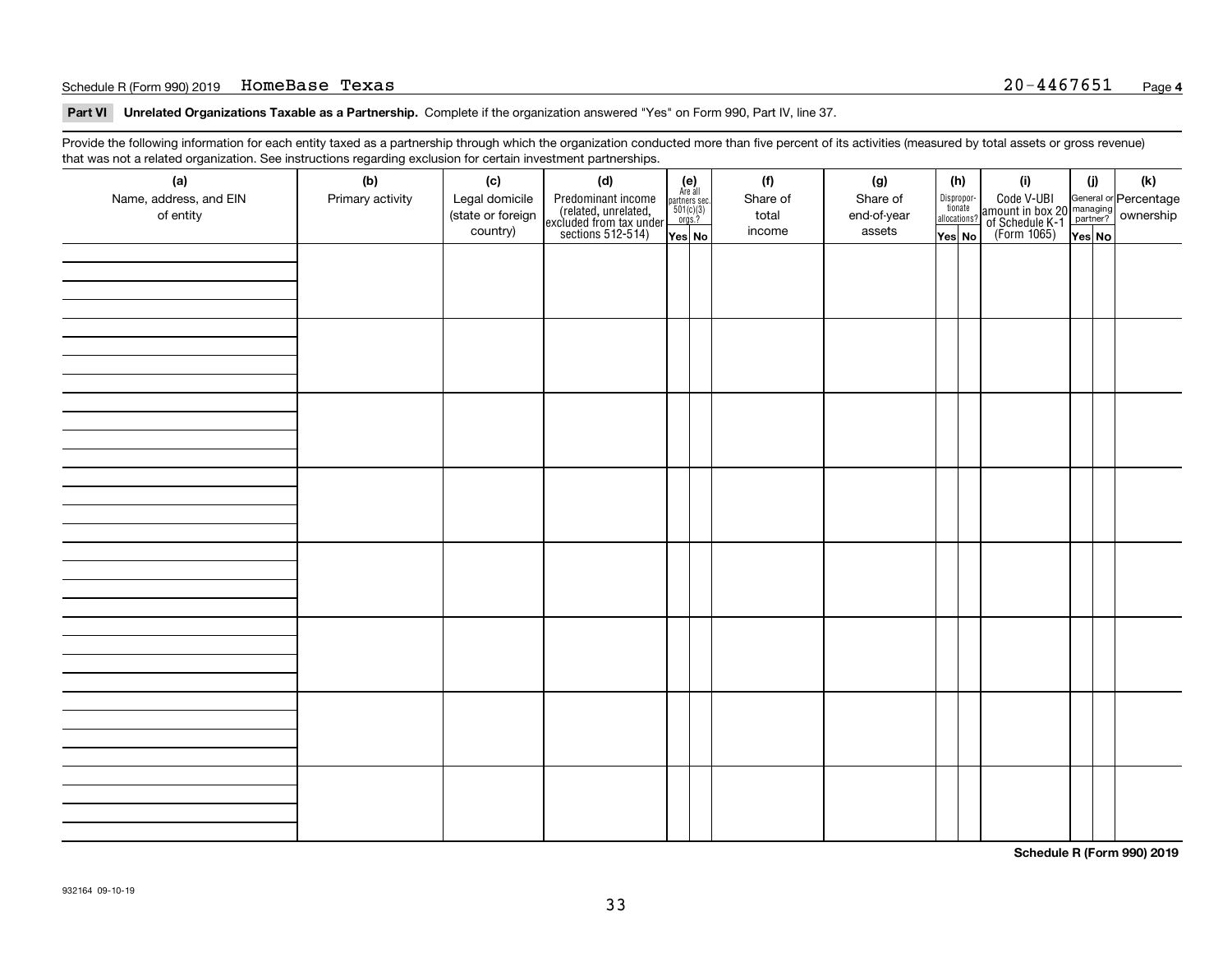**Part VII Supplemental Information**

Provide additional information for responses to questions on Schedule R. See instructions.

932165 09-10-19

**Schedule R (Form 990) 2019**